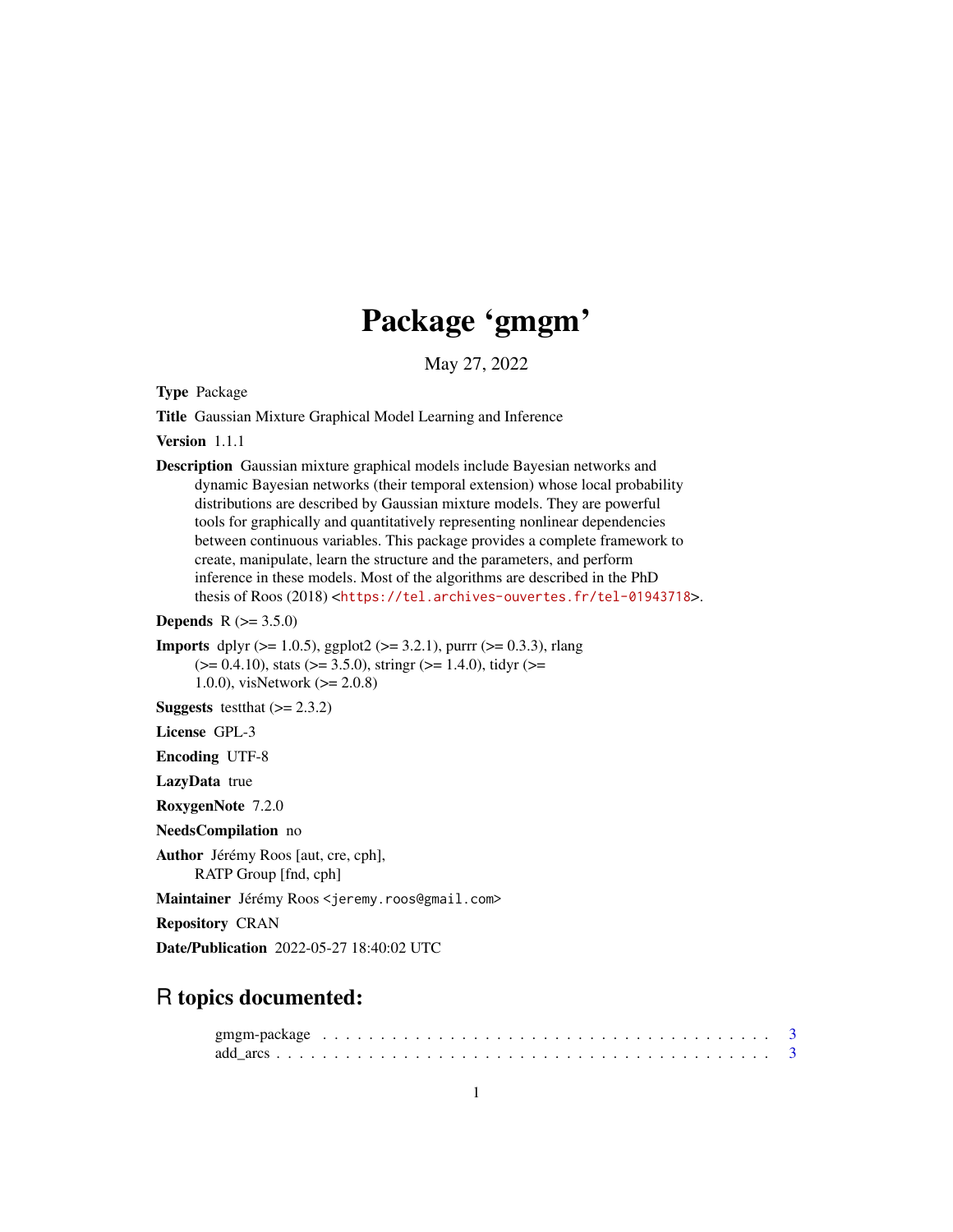|      | $\overline{4}$ |
|------|----------------|
|      | 5              |
|      | 6              |
| AIC. | $\overline{7}$ |
|      | 9              |
|      | 10             |
|      | 11             |
|      | 12             |
|      | 13             |
|      | 13             |
|      | 14             |
|      | 16             |
|      | 17             |
| gmbn | 19             |
|      | 20             |
|      | 21             |
|      | 23             |
|      | 23             |
|      | 25             |
|      | 25             |
|      | 27             |
|      | 28             |
|      | 29             |
|      | 29             |
|      | 32             |
|      | 35             |
|      | 36             |
|      | 38             |
|      | 39             |
|      | 40             |
|      |                |
|      | 41             |
|      | 42             |
|      | 43             |
|      | 43             |
|      | 44             |
|      | 45             |
|      | 46             |
|      | 48             |
|      | 49             |
|      | 50             |
|      | 52             |
|      | 53             |
|      | 55             |
|      | 58             |
|      |                |

60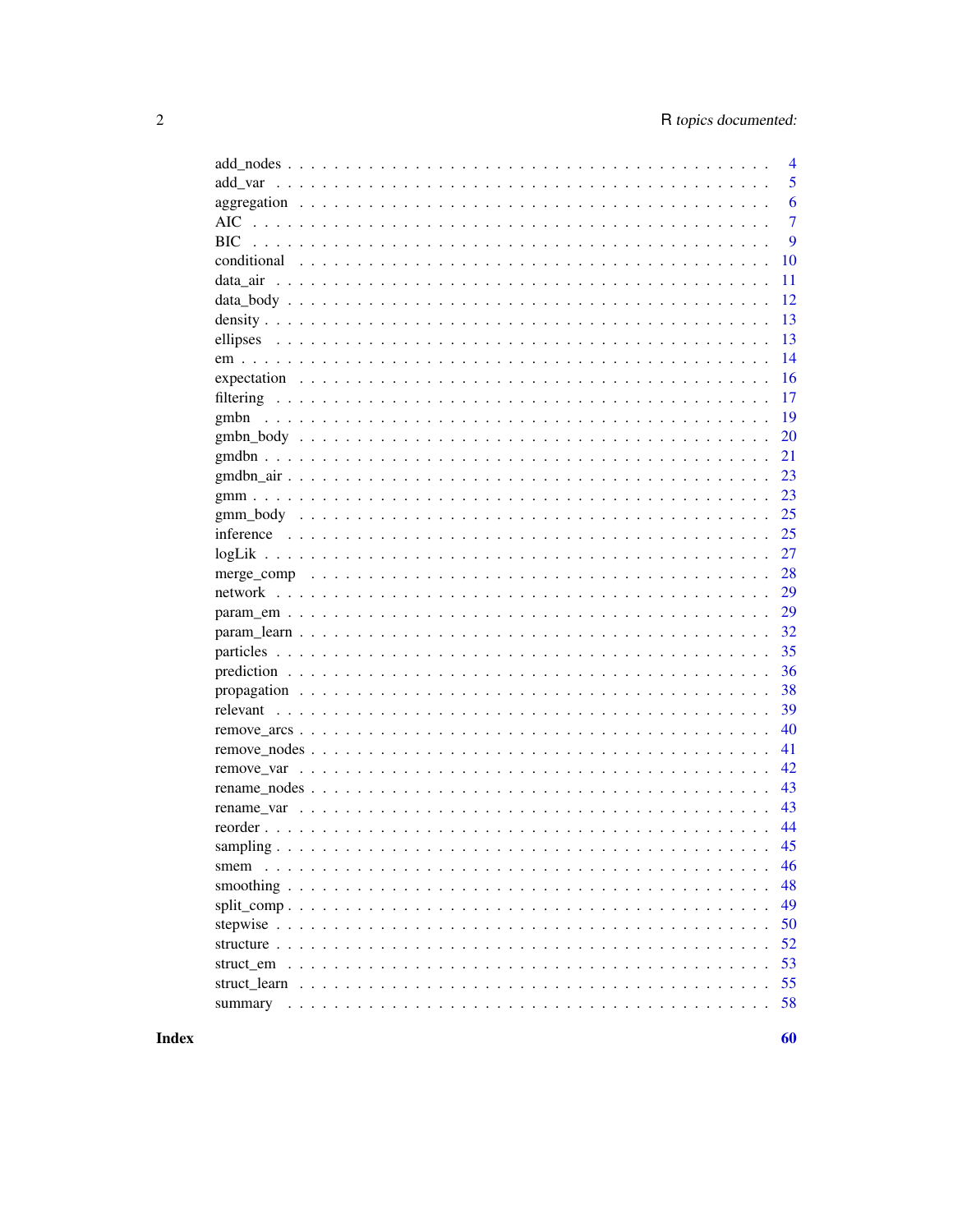### <span id="page-2-0"></span>Description

This package provides a complete framework to deal with Gaussian mixture graphical models, which covers Bayesian networks and dynamic Bayesian networks (their temporal extension) whose local probability distributions are described by Gaussian mixture models. It includes a wide range of functions for:

- creating or modifying the structure of Gaussian mixture models ([add\\_var](#page-4-1), [gmm](#page-22-1), [merge\\_comp](#page-27-1), [remove\\_var](#page-41-1), [rename\\_var](#page-42-1), [reorder](#page-43-1), [split\\_comp](#page-48-1)) or graphical models ([add\\_arcs](#page-2-1), [add\\_nodes](#page-3-1), [gmbn](#page-18-1), [gmdbn](#page-20-1), [relevant](#page-38-1), [remove\\_arcs](#page-39-1), [remove\\_nodes](#page-40-1), [rename\\_nodes](#page-42-2));
- describing or visualizing Gaussian mixture models ([conditional](#page-9-1), [ellipses](#page-12-1), [summary.gmm](#page-57-1)) or graphical models ([network](#page-28-1), [structure](#page-51-1), [summary.gmbn](#page-57-1), [summary.gmdbn](#page-57-1));
- computing densities, expectations, or sampling Gaussian mixture models ([density](#page-12-2), [expectation](#page-15-1), [sampling](#page-44-1));
- computing scores of Gaussian mixture models ([AIC.gmm](#page-6-1), [BIC.gmm](#page-8-1), [logLik.gmm](#page-26-1)) or graphical models ([AIC.gmbn](#page-6-1), [AIC.gmdbn](#page-6-1), [BIC.gmbn](#page-8-1), [BIC.gmdbn](#page-8-1), [logLik.gmbn](#page-26-1), [logLik.gmdbn](#page-26-1));
- learning the structure and/or the parameters of Gaussian mixture models ([em](#page-13-1), [smem](#page-45-1), [stepwise](#page-49-1)) or graphical models ([param\\_em](#page-28-2), [param\\_learn](#page-31-1), [struct\\_em](#page-52-1), [struct\\_learn](#page-54-1));
- performing inference in Gaussian mixture graphical models ([aggregation](#page-5-1), [filtering](#page-16-1), [inference](#page-24-1), [particles](#page-34-1), [prediction](#page-35-1), [propagation](#page-37-1), [smoothing](#page-47-1)).

Descriptions of these functions are provided in this manual with related references. Most of the algorithms are described in the PhD thesis of Roos (2018, in french). To better handle this package, two real-world datasets are provided ([data\\_air](#page-10-1), [data\\_body](#page-11-1)) with examples of Gaussian mixture models and graphical models ([gmbn\\_body](#page-19-1), [gmdbn\\_air](#page-22-2), [gmm\\_body](#page-24-2)).

# References

Roos, J. (2018). *Prévision a court terme des flux de voyageurs : une approche par les réseaux bayésiens*. PhD thesis, University of Lyon.

<span id="page-2-1"></span>add\_arcs *Add arcs to a Gaussian mixture graphical model*

### **Description**

This function adds arcs to a Gaussian mixture graphical model. For each added arc, a variable related to the start node is added to the Gaussian mixture model describing the local distribution over the end node and its parents, with mean 0 and variance 1 for each mixture component.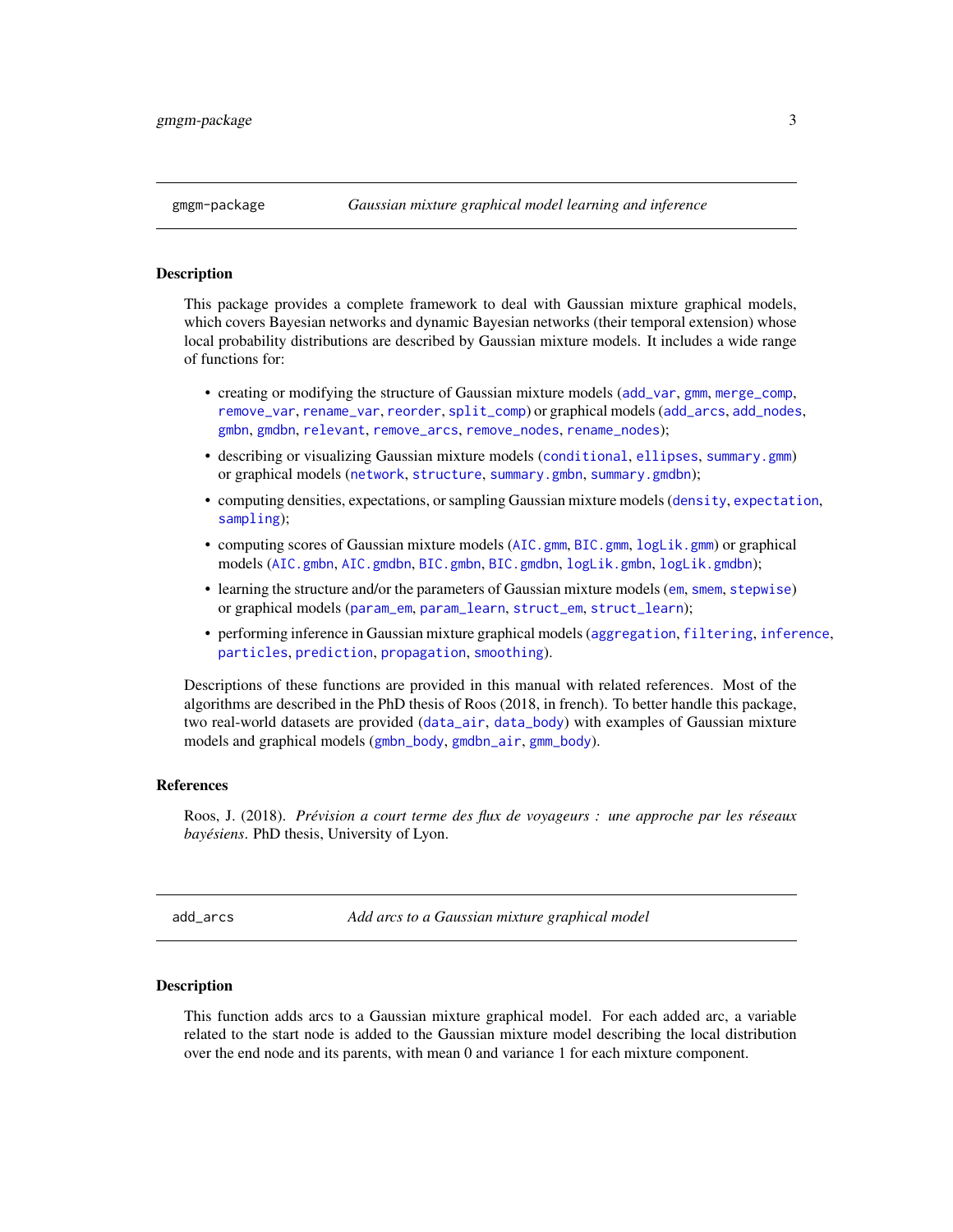### <span id="page-3-0"></span>Usage

add\_arcs(gmgm, arcs)

### Arguments

| gmgm | An object of class gmbn or gmdbn.                                                                                                                                                                                                                                                                                                                                                                                                                                                                                                                                                                                                                                                                                                                  |
|------|----------------------------------------------------------------------------------------------------------------------------------------------------------------------------------------------------------------------------------------------------------------------------------------------------------------------------------------------------------------------------------------------------------------------------------------------------------------------------------------------------------------------------------------------------------------------------------------------------------------------------------------------------------------------------------------------------------------------------------------------------|
| arcs | A data frame containing the added arcs. The column from describes the start<br>node, the column to the end node and the column lag the time lag between<br>them. Missing values in from or to are interpreted as "all possible nodes",<br>which allows to quickly define large set of arcs that share common attributes.<br>Missing values in lag are replaced by 0. If gmgm is a gmdbn object, the same<br>arcs are added to each of its gmbn elements. This constraint can be overcome by<br>passing a list of data frames named after some of these elements $(b_1, \ldots)$ and<br>containing arcs specifically added to them. The arcs whose time lags exceed the<br>maximum temporal depth of their gmbn element are not taken into account. |
|      |                                                                                                                                                                                                                                                                                                                                                                                                                                                                                                                                                                                                                                                                                                                                                    |

### Value

The gmbn or gmdbn object after adding the arcs.

### See Also

[add\\_nodes](#page-3-1), [relevant](#page-38-1), [remove\\_arcs](#page-39-1), [remove\\_nodes](#page-40-1), [rename\\_nodes](#page-42-2)

# Examples

```
data(gmbn_body)
gmbn_1 <- add_arcs(gmbn_body,
                   data.frame(from = c("GENDER", "AGE"),
                              to = c("GLYCO", "WEIGHT")))
data(gmdbn_air)
gmdbn_1 <- add_arcs(gmdbn_air,
                    list(b_2 = data frame(from = "WIND", to = "NO2", lag = 1),b_13 = data. frame(from = c("NO2", "NO2"),
                                           to = c("03", "03"), lag = c(0, 1))))
```
<span id="page-3-1"></span>add\_nodes *Add nodes to a Gaussian mixture graphical model*

# Description

This function adds nodes to a Gaussian mixture graphical model. If this model is a dynamic Bayesian network, the nodes are added to each of its transition models. For each added node, a one-component univariate Gaussian mixture model is created with mean 0 and variance 1.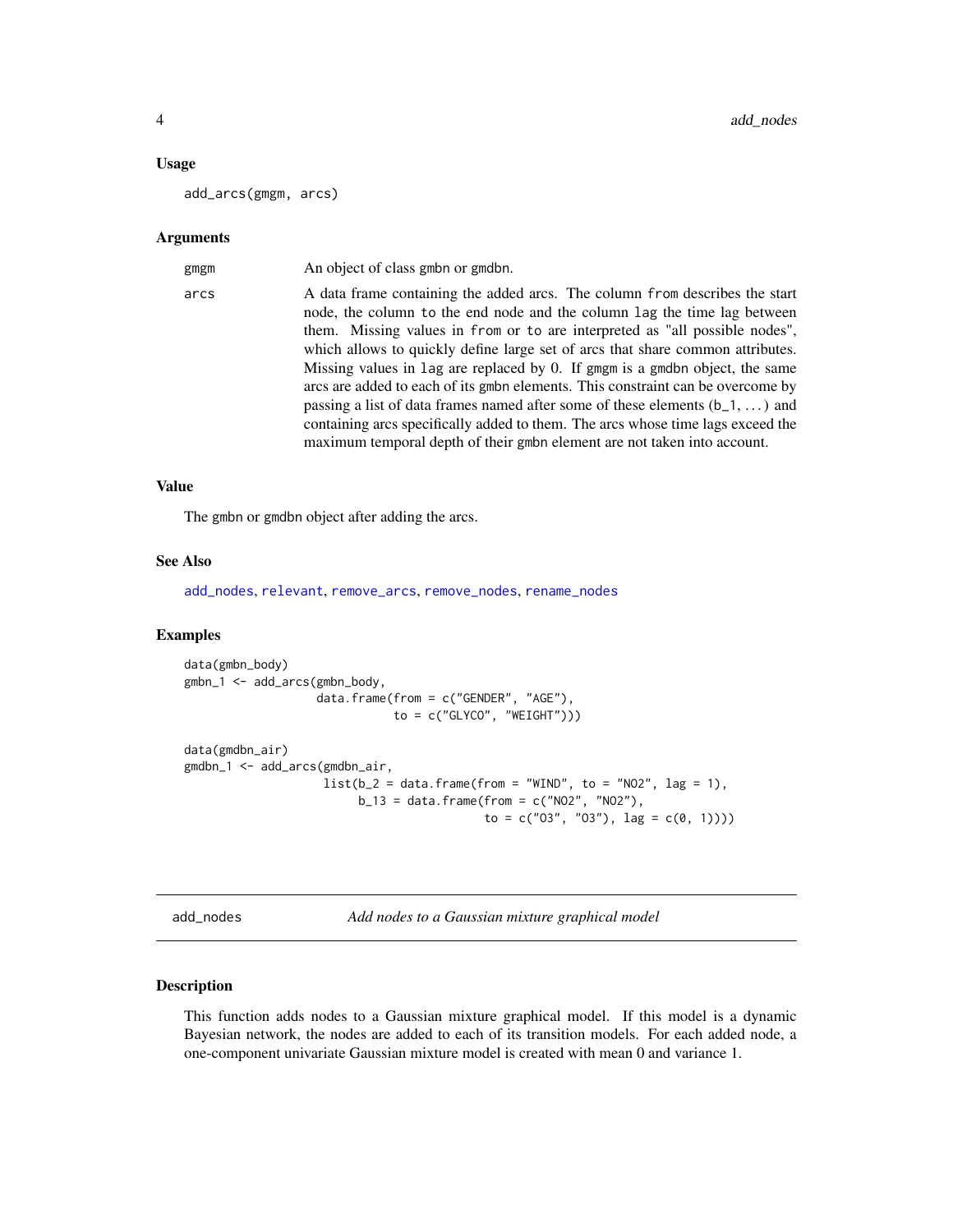### <span id="page-4-0"></span>add\_var 5

# Usage

```
add_nodes(gmgm, nodes)
```
# Arguments

| gmgm  | An object of class gmbn or gmdbn. If NULL, a gmbn object is created with the<br>added nodes. |
|-------|----------------------------------------------------------------------------------------------|
| nodes | A character vector containing the added nodes.                                               |

# Value

The gmbn or gmdbn object after adding the nodes.

# See Also

[add\\_arcs](#page-2-1), [relevant](#page-38-1), [remove\\_arcs](#page-39-1), [remove\\_nodes](#page-40-1), [rename\\_nodes](#page-42-2)

# Examples

```
data(gmbn_body)
gmbn_1 <- add_nodes(gmbn_body, c("CHOL", "TRIGLY"))
```

```
data(gmdbn_air)
gmdbn_1 <- add_nodes(gmdbn_air, "PM10")
```
### <span id="page-4-1"></span>add\_var *Add variables to a Gaussian mixture model*

# Description

This function adds variables to a Gaussian mixture model.

### Usage

```
add_var(gmm, var)
```
# Arguments

| gmm | An object of class gmm. If NULL, a gmm object is created with the added variables<br>and one mixture component.                                                                                                                                                                                                                                                                                                                                                  |
|-----|------------------------------------------------------------------------------------------------------------------------------------------------------------------------------------------------------------------------------------------------------------------------------------------------------------------------------------------------------------------------------------------------------------------------------------------------------------------|
| var | A character vector containing the added variables, or a data frame or numeric<br>matrix whose columns are named after the added variables. In the first case, for<br>each mixture component, the marginal mean vector of the added variables is 0<br>and the marginal covariance matrix the identity matrix. In the second case, these<br>mean vector and covariance matrix are computed from the data (after removing<br>the rows that contain missing values). |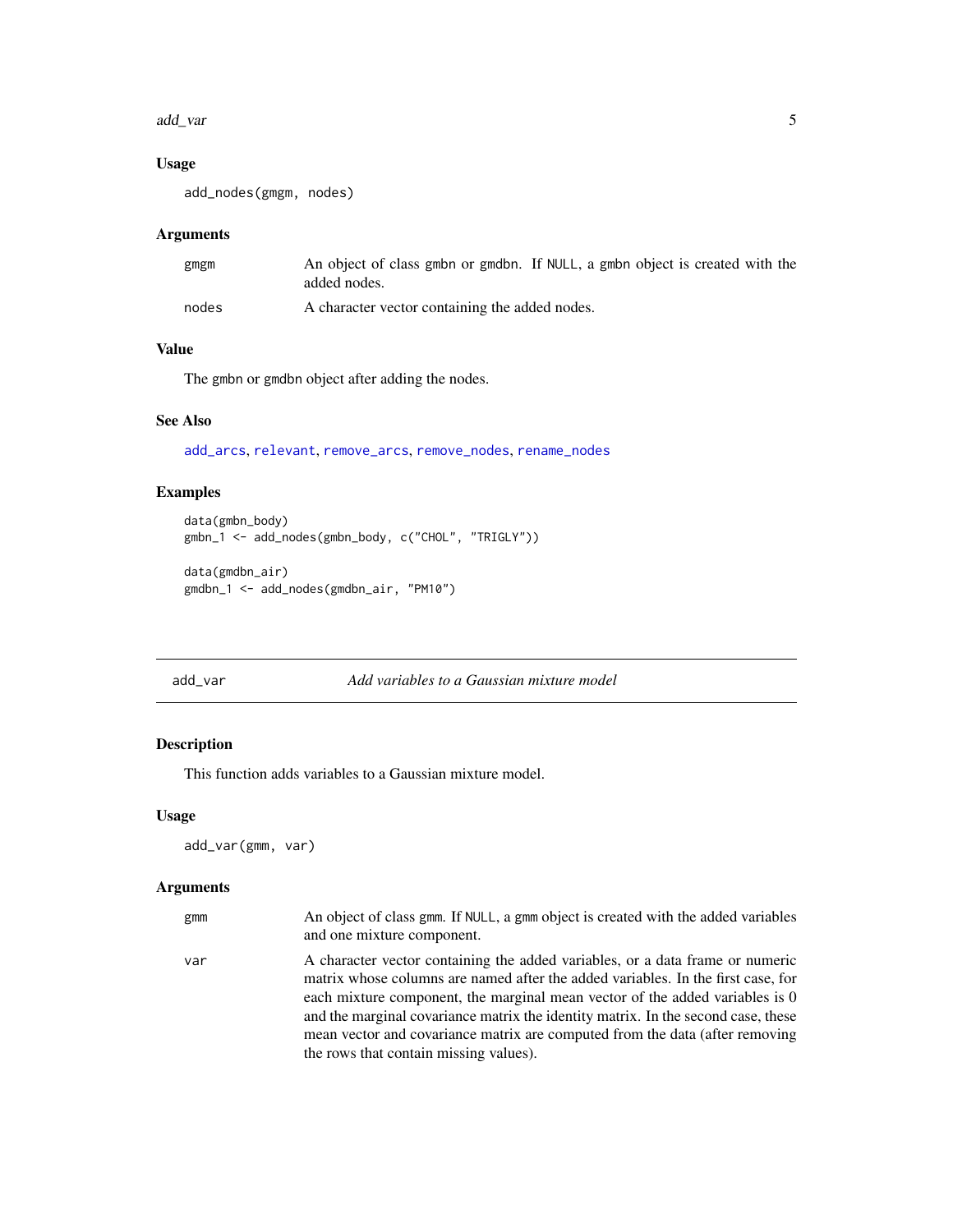### <span id="page-5-0"></span>Value

The gmm object after adding the variables.

### See Also

[remove\\_var](#page-41-1), [rename\\_var](#page-42-1)

# Examples

```
data(gmm_body, data_body)
gmm_1 <- add_var(gmm_body, "GENDER")
gmm_2 <- add_var(gmm_body, data_body[, "GENDER"])
```
<span id="page-5-1"></span>aggregation *Aggregate particles to obtain inferred values*

# Description

This function aggregates particles to obtain inferred values. Assuming that the particles have been propagated to a given time slice  $t$ , the weighted average of the samples is computed to estimate the state of the system at  $t$  or at previous time slices (Koller and Friedman, 2009).

#### Usage

```
aggregation(part, nodes, col_seq = NULL, col_weight = "weight", lag = 0)
```
# Arguments

| part       | A data frame containing the particles propagated to time slice $t$ , as obtained<br>from function particles or propagation.                                                  |
|------------|------------------------------------------------------------------------------------------------------------------------------------------------------------------------------|
| nodes      | A character vector containing the inferred nodes.                                                                                                                            |
| $col\_seq$ | A character vector containing the column names of part that describe the ob-<br>servation sequence. If NULL (the default), all the particles belong to a single<br>sequence. |
| col_weight | A character string corresponding to the column name of part that describes the<br>particle weight.                                                                           |
| lag        | A non-negative integer vector containing the time lags $l_1, l_2, \ldots$ such that the<br>samples of time slices $t - l_1, t - l_2, \dots$ are aggregated.                  |

# Value

If lag has one element, a data frame (tibble) containing the aggregated values of the inferred nodes and their observation sequences (if col\_seq is not NULL). If lag has two or more elements, a list of data frames (tibbles) containing these values for each time lag.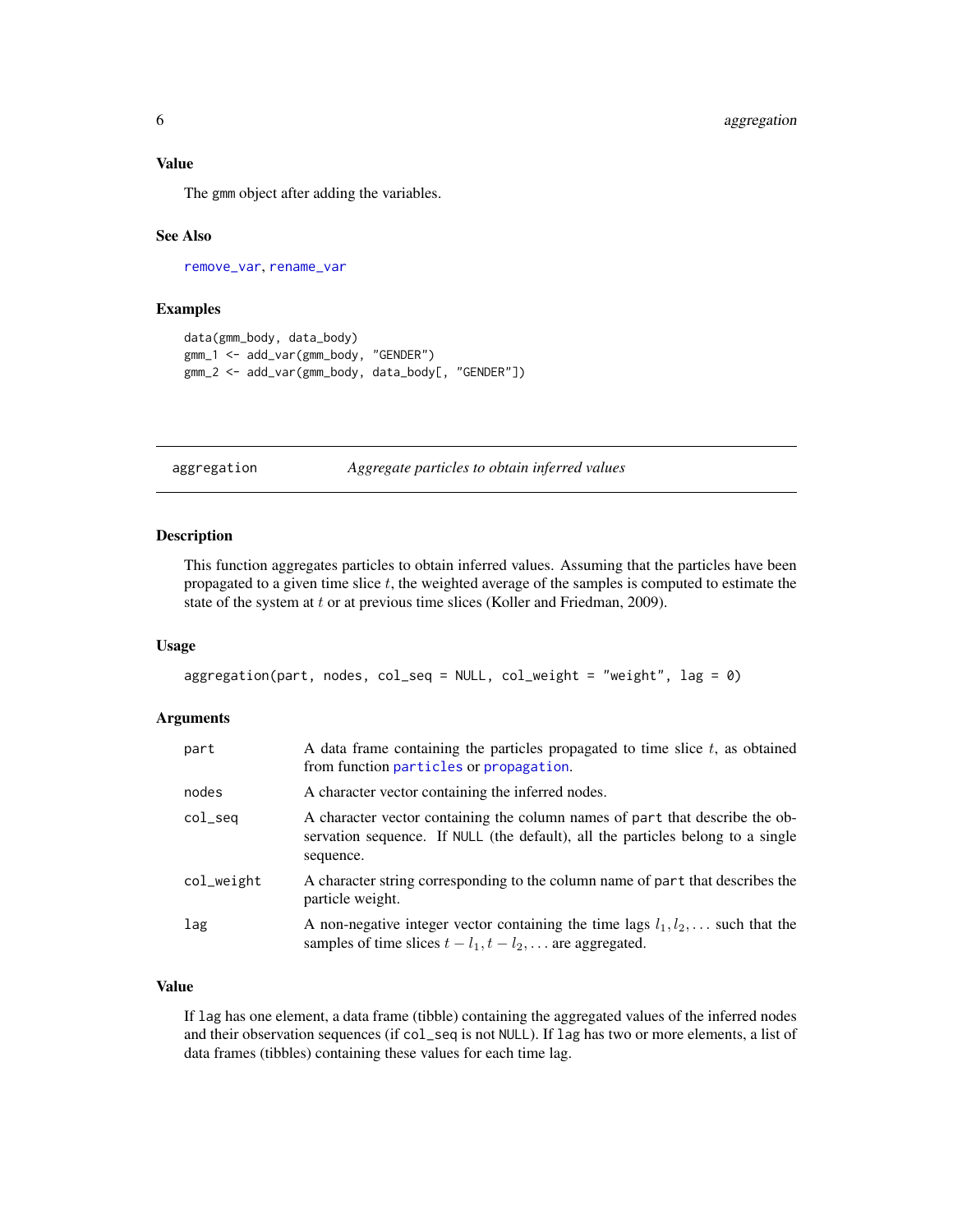### <span id="page-6-0"></span> $\overline{AC}$  7

# References

Koller, D. and Friedman, N. (2009). *Probabilistic Graphical Models: Principles and Techniques*. The MIT Press.

# See Also

[aggregation](#page-5-1), [particles](#page-34-1)

# Examples

```
library(dplyr)
set.seed(0)
data(gmdbn_air, data_air)
evid <- data_air %>%
 group_by(DATE) %>%
 slice(1:3) %>%
 ungroup()
evid$NO2[sample.int(150, 30)] <- NA
evid$O3[sample.int(150, 30)] <- NA
evid$TEMP[sample.int(150, 30)] <- NA
evid$WIND[sample.int(150, 30)] <- NA
aggreg <- particles(data.frame(DATE = unique(evid$DATE))) %>%
 propagation(gmdbn_air, evid, col_seq = "DATE", n_times = 3) %>%
 aggregation(c("NO2", "O3", "TEMP", "WIND"), col\_seq = "DATE", lag = c(0, 1))
```
<span id="page-6-2"></span>

| × | ۰.<br>I<br>$\sim$ |
|---|-------------------|
|   |                   |

Compute the Akaike Information Criterion (AIC) of a Gaussian mix*ture model or graphical model*

### <span id="page-6-1"></span>Description

This function computes the Akaike Information Criterion (AIC) of a Gaussian mixture model or graphical model:

 $AIC = logLik - n_{par}$ 

where  $logLik$  is the log-likelihood and  $n_{par}$  the number of free parameters.

### Usage

```
## S3 method for class 'gmm'
AIC(object, data, y = NULL, regul = 0.01, ...)
## S3 method for class 'gmbn'
AIC(object, data, col_seq = NULL, ...)
## S3 method for class 'gmdbn'
AIC(object, data, col_seq = NULL, ...)
```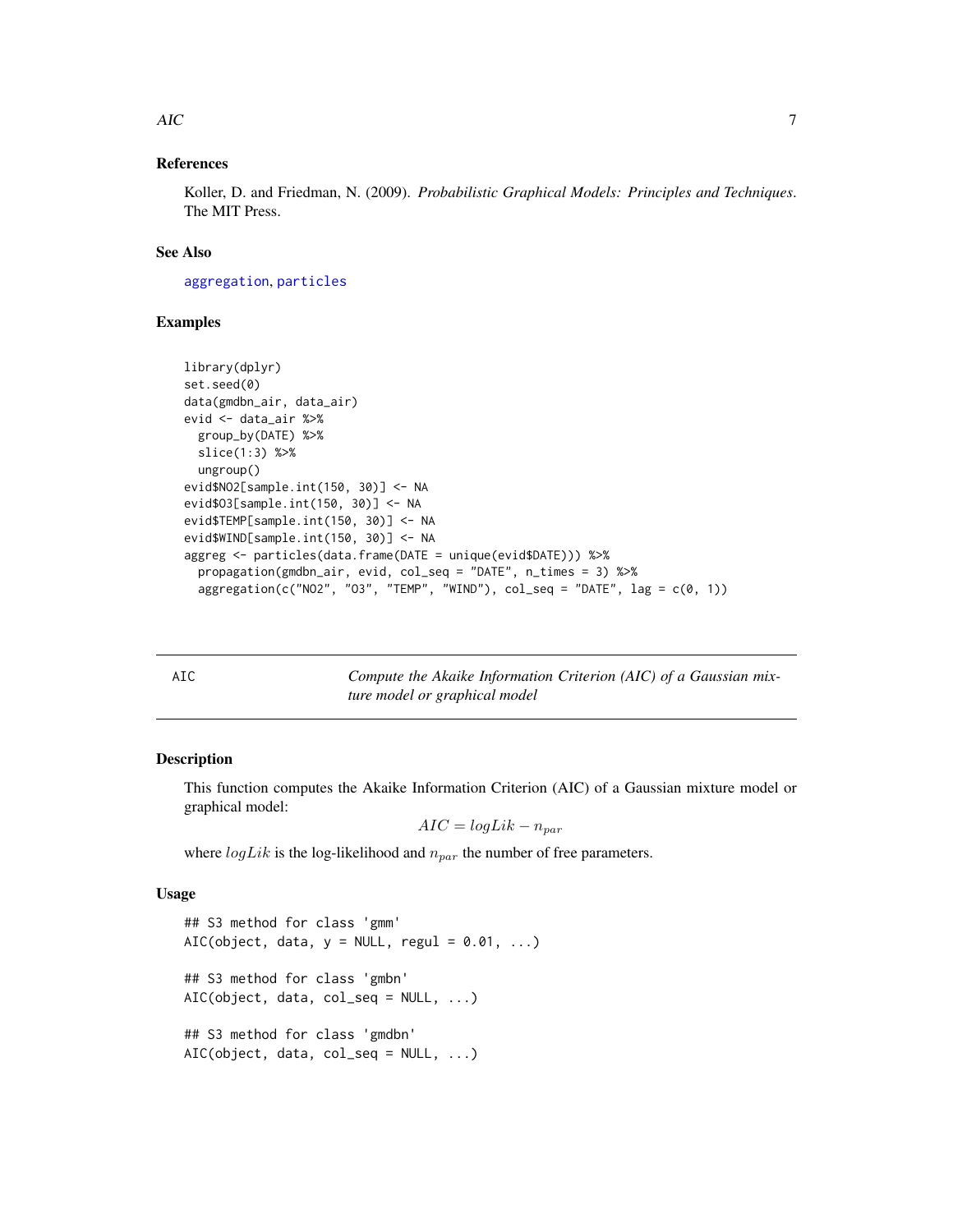# <span id="page-7-0"></span>Arguments

| object     | An object of class gmm, gmbn or gmdbn.                                                                                                                                                                                                                                                                                                                                                                                                                                    |
|------------|---------------------------------------------------------------------------------------------------------------------------------------------------------------------------------------------------------------------------------------------------------------------------------------------------------------------------------------------------------------------------------------------------------------------------------------------------------------------------|
| data       | A data frame containing the data used to compute the AIC. Its columns must<br>explicitly be named after the variables (or nodes) of object. If object is a gmm<br>object, a numeric matrix can be passed.                                                                                                                                                                                                                                                                 |
| у          | A character vector containing the dependent variables if a conditional AIC is<br>computed. If NULL (the default), the joint AIC is computed.                                                                                                                                                                                                                                                                                                                              |
| regul      | A positive numeric value corresponding to the regularization constant if a penalty<br>term is added for Bayesian regularization. If NULL, no penalty term is added. If<br>a conditional AIC is computed, this argument is ignored.                                                                                                                                                                                                                                        |
| $\cdot$    | Unused arguments from the generic function.                                                                                                                                                                                                                                                                                                                                                                                                                               |
| $col\_seq$ | A character vector containing the column names of data that describe the ob-<br>servation sequence. If NULL (the default), all the observations belong to a single<br>sequence. If object is a temporal gmbn or gmdbn object, the observations of a<br>same sequence must be ordered such that the $t$ th one is related to time slice $t$<br>(note that the sequences can have different lengths). If object is a non-temporal<br>gmbn object, this argument is ignored. |

### Value

If object is a gmm object, a numeric value corresponding to the AIC.

If object is a gmbn or gmdbn object, a list with elements:

| global | A numeric value corresponding to the global AIC. |  |  |  |
|--------|--------------------------------------------------|--|--|--|
|        |                                                  |  |  |  |

local For a gmbn object, a numeric vector containing the local conditional AICs. For a gmdbn object, a list of numeric vectors containing these values for each gmbn element.

# See Also

[BIC](#page-8-2), [logLik](#page-26-2)

```
data(gmm_body, data_body)
aic_1 <- AIC(gmm_body, data_body)
\text{aic}_2 \leftarrow \text{AIC}(\text{gmm}\_\text{body}, \text{data}\_\text{body}, \text{y} = \text{"WAIST"})data(gmbn_body, data_body)
aic_3 <- AIC(gmbn_body, data_body)
data(gmdbn_air, data_air)
aic_4 <- AIC(gmdbn_air, data_air, col_seq = "DATE")
```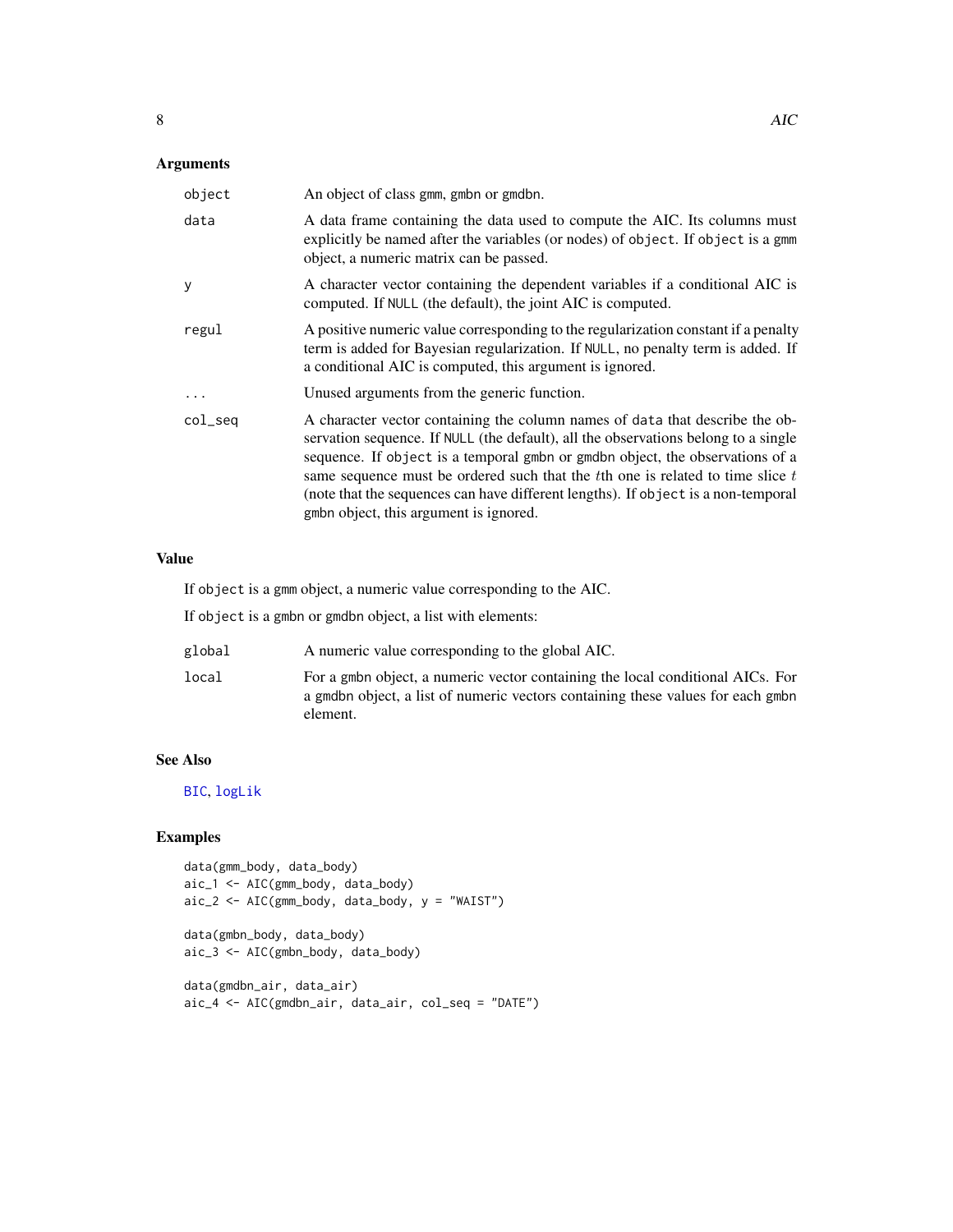<span id="page-8-2"></span><span id="page-8-0"></span>BIC *Compute the Bayesian Information Criterion (BIC) of a Gaussian mixture model or graphical model*

# <span id="page-8-1"></span>Description

This function computes the Bayesian Information Criterion (BIC) of a Gaussian mixture model or graphical model:

$$
BIC = log Lik - \frac{\log(n_{obs})}{2} n_{par}
$$

where  $logLik$  is the log-likelihood,  $n_{obs}$  the number of observations in the data and  $n_{par}$  the number of free parameters.

# Usage

```
## S3 method for class 'gmm'
BIC(object, data, y = NULL, regul = 0.01, ...)
## S3 method for class 'gmbn'
BIC(object, data, col_seq = NULL, ...)
## S3 method for class 'gmdbn'
BIC(object, data, col_seq = NULL, ...)
```
### Arguments

| object   | An object of class gmm, gmbn or gmdbn.                                                                                                                                                                                                                                                                                                                                                                                                                                    |
|----------|---------------------------------------------------------------------------------------------------------------------------------------------------------------------------------------------------------------------------------------------------------------------------------------------------------------------------------------------------------------------------------------------------------------------------------------------------------------------------|
| data     | A data frame containing the data used to compute the BIC. Its columns must<br>explicitly be named after the variables (or nodes) of object. If object is a gmm<br>object, a numeric matrix can be passed.                                                                                                                                                                                                                                                                 |
| у        | A character vector containing the dependent variables if a conditional BIC is<br>computed. If NULL (the default), the joint BIC is computed.                                                                                                                                                                                                                                                                                                                              |
| regul    | A positive numeric value corresponding to the regularization constant if a penalty<br>term is added for Bayesian regularization. If NULL, no penalty term is added. If<br>a conditional BIC is computed, this argument is ignored.                                                                                                                                                                                                                                        |
| $\cdots$ | Unused arguments from the generic function.                                                                                                                                                                                                                                                                                                                                                                                                                               |
| col_seq  | A character vector containing the column names of data that describe the ob-<br>servation sequence. If NULL (the default), all the observations belong to a single<br>sequence. If object is a temporal gmbn or gmdbn object, the observations of a<br>same sequence must be ordered such that the $t$ th one is related to time slice $t$<br>(note that the sequences can have different lengths). If object is a non-temporal<br>gmbn object, this argument is ignored. |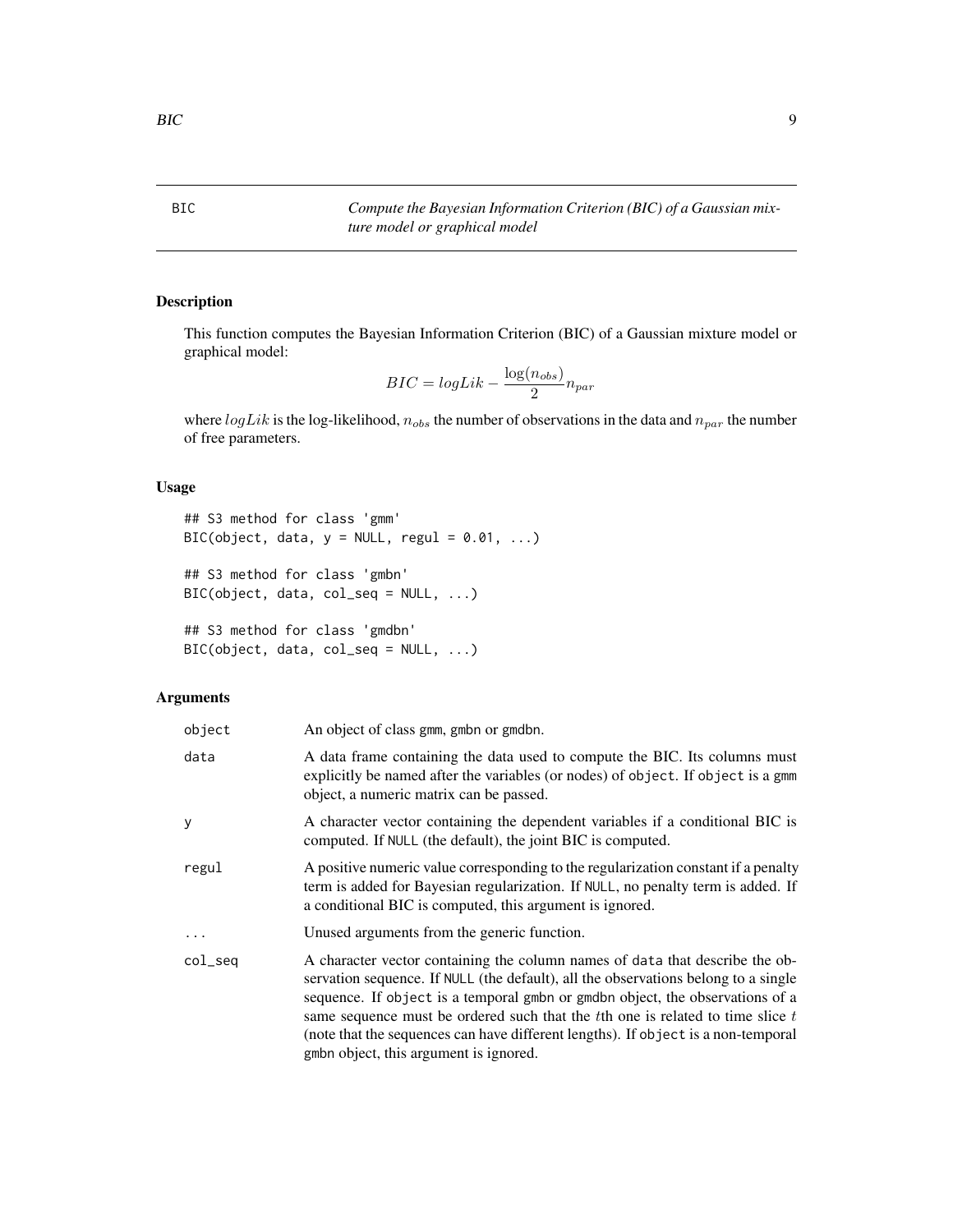# Value

If object is a gmm object, a numeric value corresponding to the BIC.

If object is a gmbn or gmdbn object, a list with elements:

| global | A numeric value corresponding to the global BIC.                                                                                                                              |
|--------|-------------------------------------------------------------------------------------------------------------------------------------------------------------------------------|
| local  | For a gmbn object, a numeric vector containing the local conditional BICs. For<br>a gmdbn object, a list of numeric vectors containing these values for each gmbn<br>element. |

### See Also

[AIC](#page-6-2), [logLik](#page-26-2)

# Examples

```
data(gmm_body, data_body)
bic_1 <- BIC(gmm_body, data_body)
bic_2 <- BIC(gmm_body, data_body, y = "WAIST")
data(gmbn_body, data_body)
bic_3 <- BIC(gmbn_body, data_body)
data(gmdbn_air, data_air)
```

```
bic_4 <- BIC(gmdbn_air, data_air, col_seq = "DATE")
```

```
conditional Conditionalize a Gaussian mixture model
```
# Description

This function conditionalizes a Gaussian mixture model (Sun *et al.*, 2006).

# Usage

```
conditional(gmm, y = rownames(gmm$mu)[1])
```
# Arguments

| gmm | An object of class gmm.                                                                            |
|-----|----------------------------------------------------------------------------------------------------|
|     | A character vector containing the dependent variables (by default the first vari-<br>able of gmm). |

<span id="page-9-0"></span>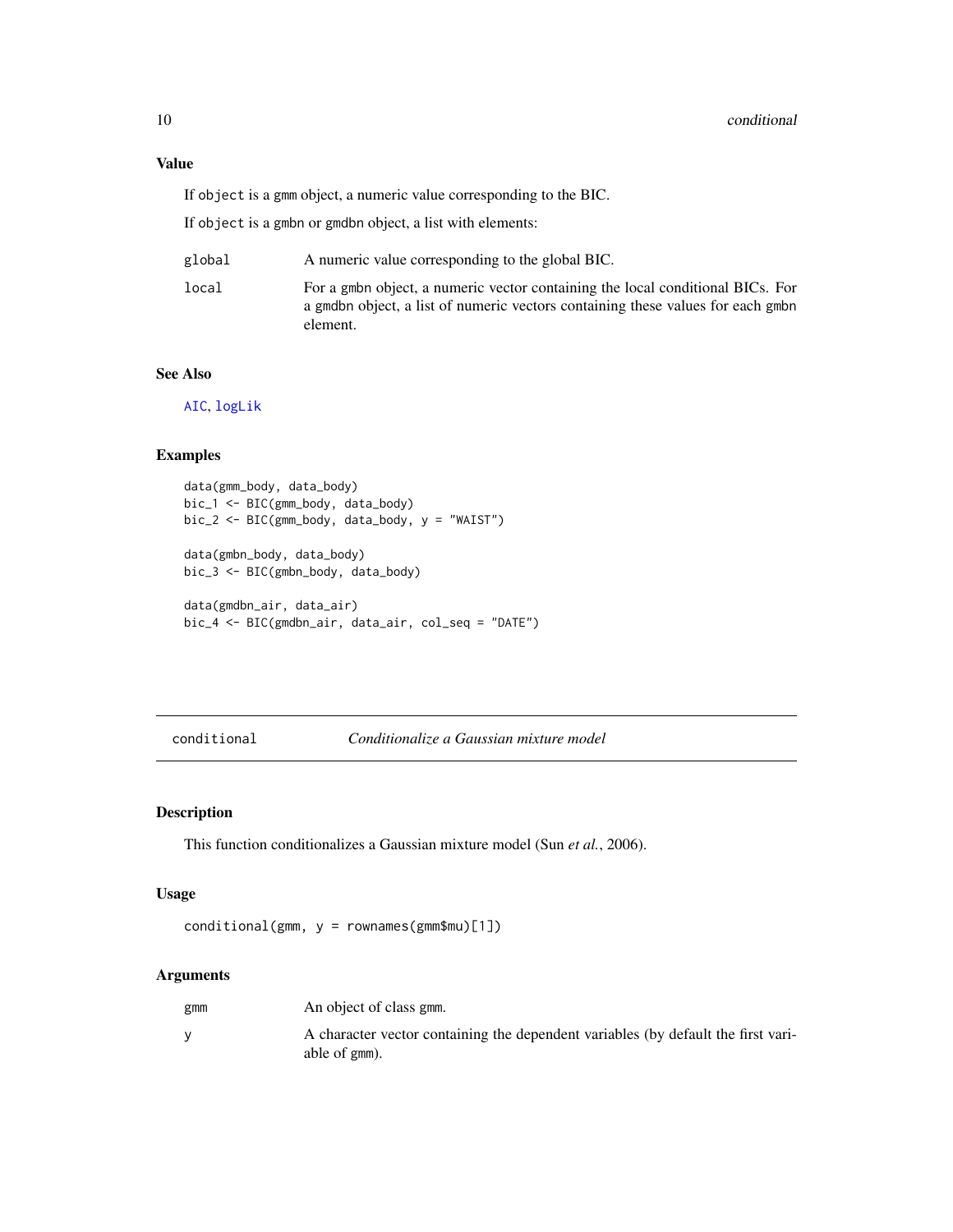### <span id="page-10-0"></span>data\_air 11

# Value

A list with elements:

| alpha   | A numeric vector containing the mixture proportions.                                                              |
|---------|-------------------------------------------------------------------------------------------------------------------|
| $mu_X$  | A numeric matrix containing the marginal mean vectors of the explanatory vari-<br>ables bound by column.          |
| sigma_x | A list containing the marginal covariance matrices of the explanatory variables.                                  |
| coeff   | A list containing the regression coefficient matrices of the dependent variables<br>on the explanatory variables. |
| sigma_c | A list containing the conditional covariance matrices.                                                            |

# References

Sun, S., Zhang, C. and Yu, G. (2006). A Bayesian Network Approach to Traffic Flow Forecasting. *IEEE Transactions on Intelligent Transportation Systems*, 7(1):124–132.

# Examples

data(gmm\_body) cond <- conditional(gmm\_body)

<span id="page-10-1"></span>

data\_air *Beijing air quality dataset*

# Description

This dataset includes hourly air pollutants and weather data measured at the Dongsi air quality monitoring site in Beijing (China) for 320 complete days of the year 2015. These data are taken from the Beijing Multi-Site Air Quality Dataset published in the UCI Machine Learning Repository: [https:](https://archive.ics.uci.edu/ml/datasets/Beijing+Multi-Site+Air-Quality+Data) [//archive.ics.uci.edu/ml/datasets/Beijing+Multi-Site+Air-Quality+Data](https://archive.ics.uci.edu/ml/datasets/Beijing+Multi-Site+Air-Quality+Data) (Zhang *et al.*, 2017).

### Usage

data\_air

### Format

A data frame (tibble) with 7680 rows and 6 columns:

- DATE: day's date;
- HOUR: hour of the day;
- NO2: nitrogen dioxide concentration ( $\mu$ g/m<sup>3</sup>);
- 03: ozone concentration ( $\mu$ g/m<sup>3</sup>);
- TEMP: temperature (°C);
- WIND: wind speed (m/s).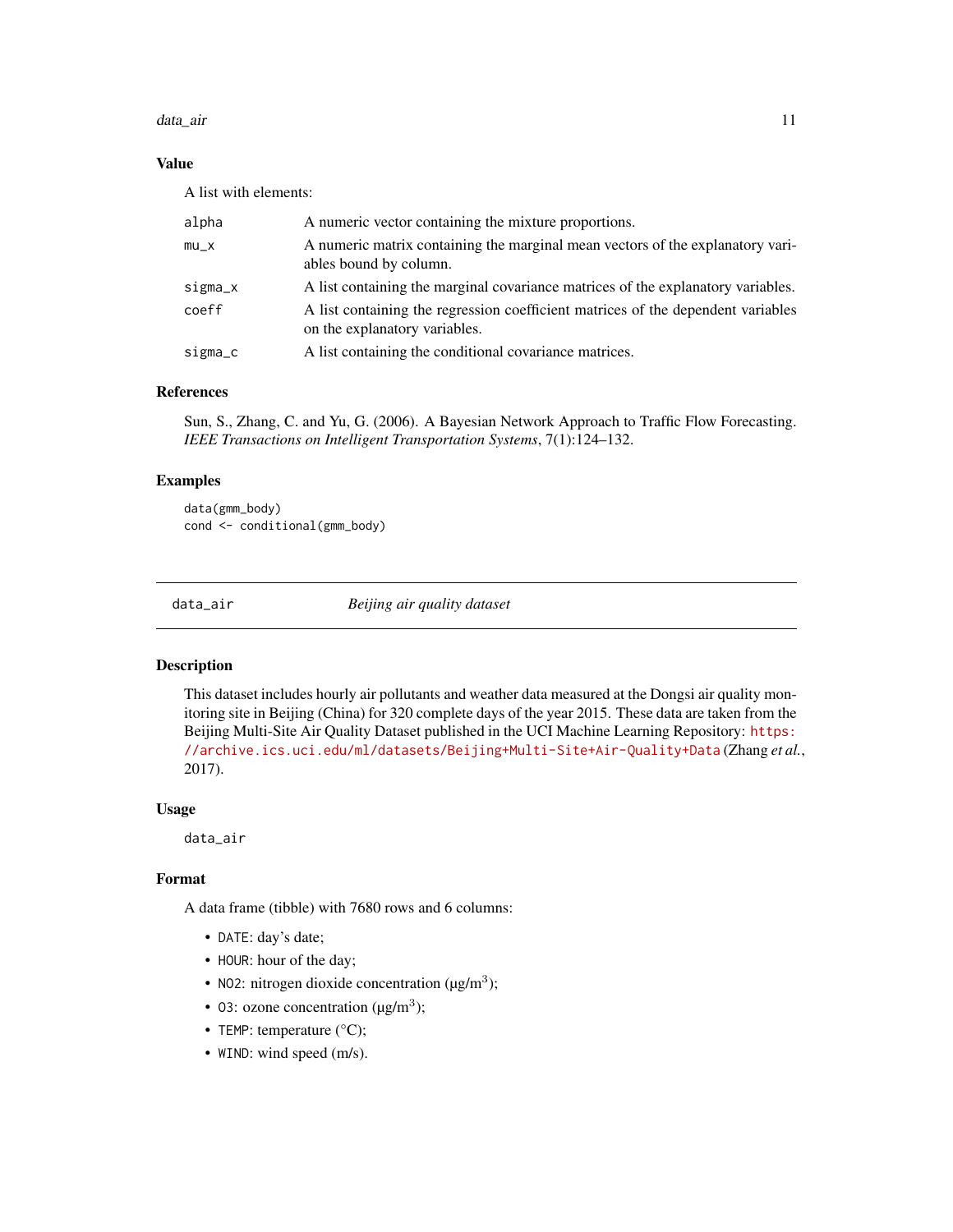### <span id="page-11-0"></span>References

Zhang, S., Guo, B., Dong, A., He, J., Xu, Z. and Chen, S. X. (2017). Cautionary Tales on Air-Quality Improvement in Beijing. *Proceedings of the Royal Society A*, 473.

### See Also

[data\\_body](#page-11-1), [gmbn\\_body](#page-19-1), [gmdbn\\_air](#page-22-2), [gmm\\_body](#page-24-2)

<span id="page-11-1"></span>data\_body *NHANES body composition dataset*

# **Description**

This dataset includes body composition data measured in 2148 adults aged 20 to 59 years in the United States. These data are taken from the National Health and Nutrition Examination Survey (NHANES) 2017-2018: [https://wwwn.cdc.gov/nchs/nhanes/continuousnhanes/default.as](https://wwwn.cdc.gov/nchs/nhanes/continuousnhanes/default.aspx?BeginYear=2017)px? [BeginYear=2017](https://wwwn.cdc.gov/nchs/nhanes/continuousnhanes/default.aspx?BeginYear=2017) (Centers for Disease Control and Prevention, 2020).

### Usage

data\_body

# Format

A data frame (tibble) with 2148 rows and 8 columns:

- ID: respondent identifier;
- GENDER: gender (0: male, 1: female);
- AGE: age (years);
- HEIGHT: height (cm);
- WEIGHT: weight (kg);
- FAT: body fat  $(\%);$
- WAIST: waist circumference (cm);
- GLYCO: glycohemoglobin (%).

### References

Centers for Disease Control and Prevention (2020). National Health and Nutrition Examination Survey Data.

# See Also

[data\\_air](#page-10-1), [gmbn\\_body](#page-19-1), [gmdbn\\_air](#page-22-2), [gmm\\_body](#page-24-2)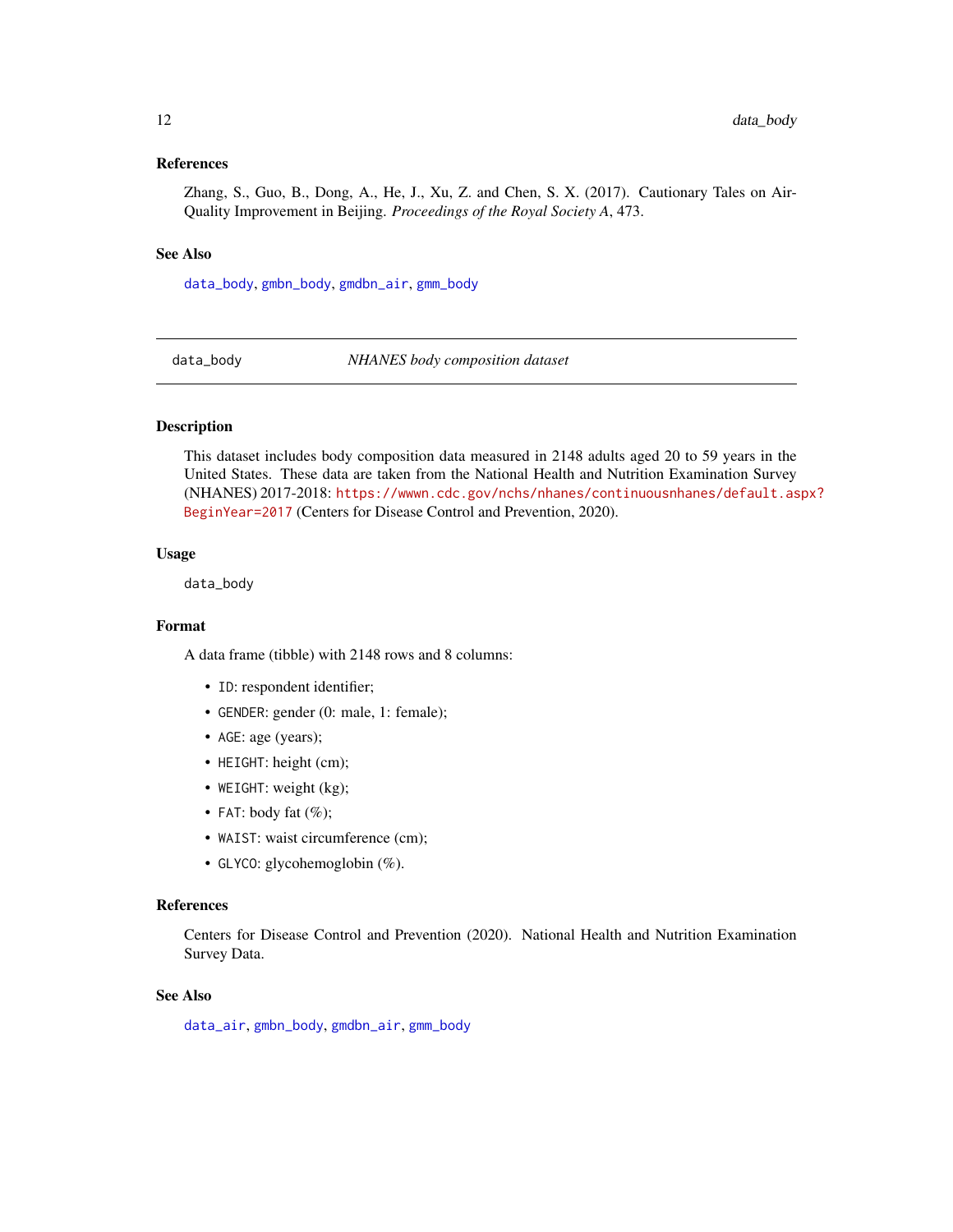<span id="page-12-2"></span><span id="page-12-0"></span>

# Description

This function computes densities of a Gaussian mixture model.

# Usage

density(gmm, data,  $y = NULL$ ,  $log = FALSE$ )

# Arguments

| gmm  | An object of class gmm.                                                                                                                                      |
|------|--------------------------------------------------------------------------------------------------------------------------------------------------------------|
| data | A data frame or numeric matrix containing the observations whose densities are<br>computed. Its columns must explicitly be named after the variables of gmm. |
| y    | A character vector containing the dependent variables if conditional densities<br>are computed. If NULL (the default), joint densities are computed.         |
| log  | A logical value indicating whether the densities are returned as log-densities.                                                                              |

# Value

A numeric vector containing the (log-)densities.

# See Also

[expectation](#page-15-1), [sampling](#page-44-1)

# Examples

```
data(gmm_body, data_body)
dens_1 <- density(gmm_body, data_body, log = TRUE)
dens_2 <- density(gmm_body, data_body, y = "WAIST", log = TRUE)
```
<span id="page-12-1"></span>

|  |  | ellipses |  |
|--|--|----------|--|
|  |  |          |  |
|  |  |          |  |
|  |  |          |  |

Display the mixture components of a Gaussian mixture model

# Description

This function displays the mixture components of a Gaussian mixture model. For each pair of variables, the covariance matrices are represented by confidence ellipses.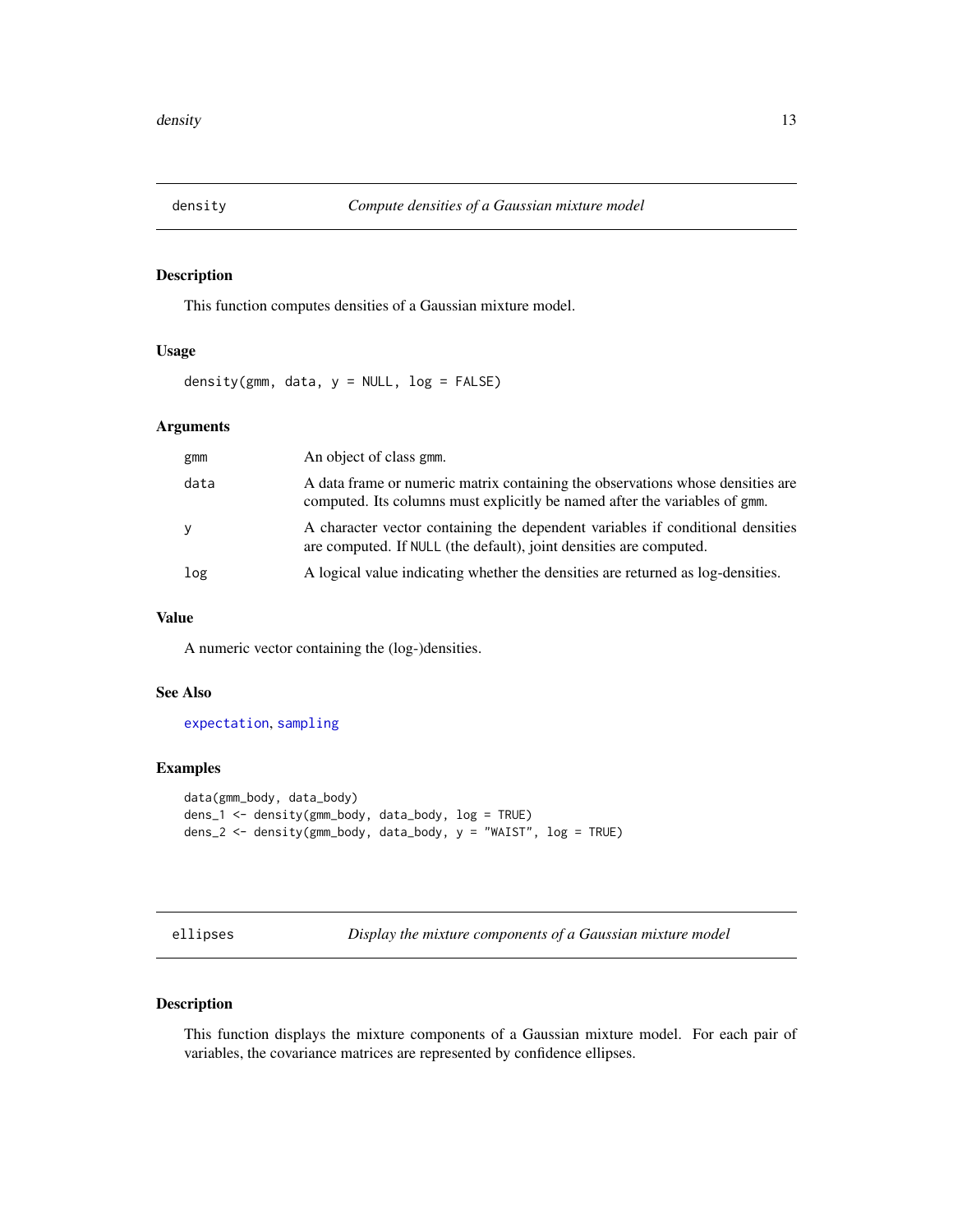# Usage

```
ellipses(
  gmm,
  data = NULL,y = rownames(gmm$mu),
  x = \text{rownames}(\text{gmm$}mu),
  level = 0.95)
```
### Arguments

| gmm          | An object of class gmm.                                                                                                                                                                                       |
|--------------|---------------------------------------------------------------------------------------------------------------------------------------------------------------------------------------------------------------|
| data         | A data frame or numeric matrix containing the data displayed with the mixture<br>components. Its columns must explicitly be named after the variables of gmm. If<br>NULL (the default), no data is displayed. |
| y            | A character vector containing the variables displayed on the y-axis (by default<br>all the variables of gmm).                                                                                                 |
| $\mathsf{x}$ | A character vector containing the variables displayed on the x-axis (by default<br>all the variables of gmm).                                                                                                 |
| level        | A numeric value in $[0, 1]$ corresponding to the confidence level of the ellipses.                                                                                                                            |

# Value

A ggplot object displaying the mixture components (and the data if required).

# Examples

```
set.seed(0)
data(gmm_body)
ellipses(gmm_body, sampling(gmm_body, n = 500))
```
<span id="page-13-1"></span>em *Estimate the parameters of a Gaussian mixture model*

### Description

This function estimates the parameters of a Gaussian mixture model using the expectation-maximization (EM) algorithm. Given an initial model, this algorithm iteratively updates the parameters, monotonically increasing the log-likelihood until convergence to a local maximum (Bilmes, 1998). A Bayesian regularization is applied by default to prevent that a mixture component comes down to a single point and leads to a zero covariance matrix (Ormoneit and Tresp, 1996). Although the EM algorithm only applies to the joint model, good parameters can be found for a derived conditional model. However, care should be taken as the monotonic increase of the conditional log-likelihood is not guaranteed.

<span id="page-13-0"></span>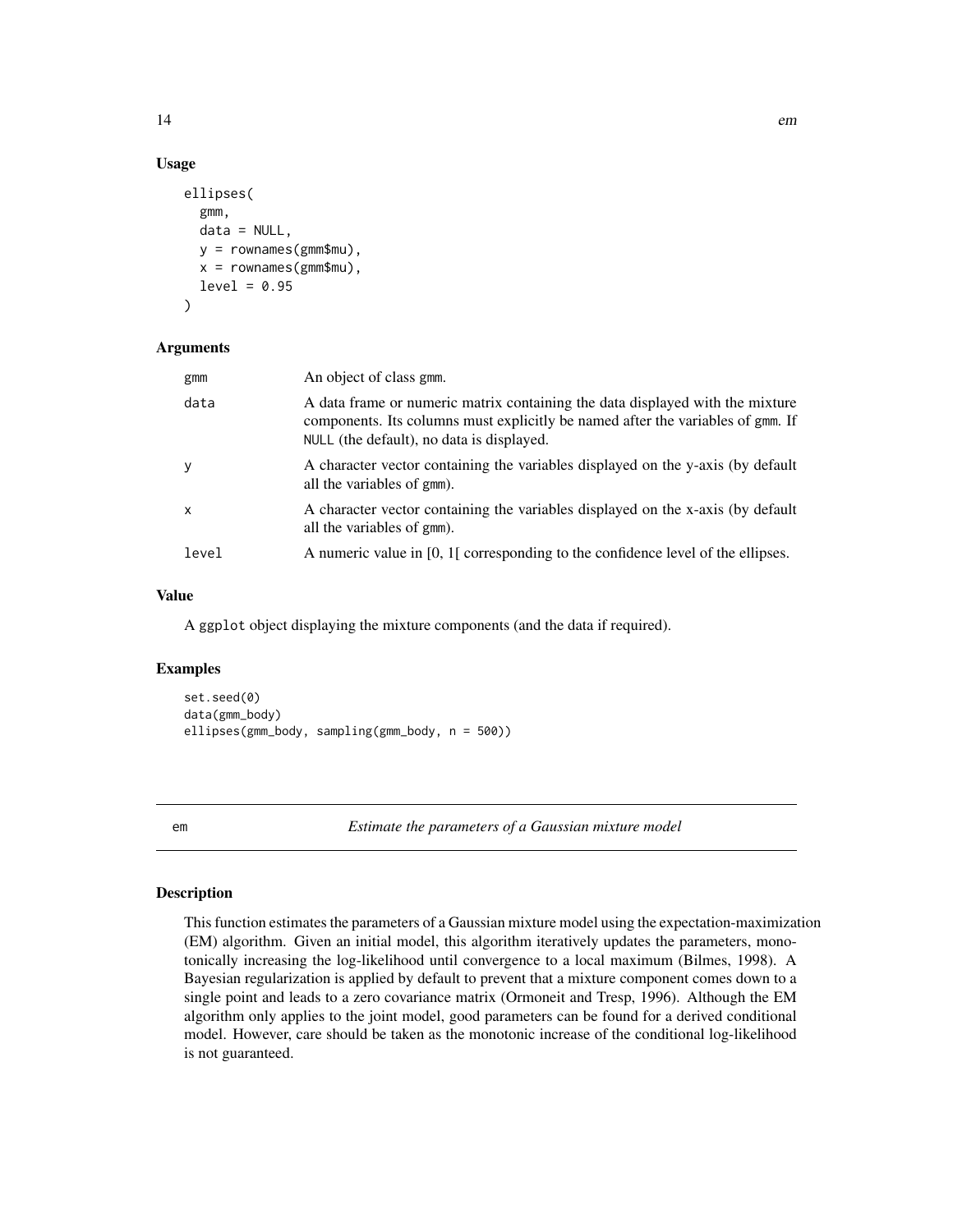# Usage

```
em(
  gmm,
  data,
  regul = 0.01,epsilon = 1e-06,
 max_iter_em = 100,
 verbose = FALSE
)
```
# Arguments

| An initial object of class gmm.                                                                                                                                                         |
|-----------------------------------------------------------------------------------------------------------------------------------------------------------------------------------------|
| A data frame or numeric matrix containing the data used in the EM algorithm.<br>Its columns must explicitly be named after the variables of gmm and must not<br>contain missing values. |
| A positive numeric value corresponding to the regularization constant if a Bayesian<br>regularization is applied. If NULL, no regularization is applied.                                |
| A positive numeric value corresponding to the convergence threshold for the<br>increase in log-likelihood.                                                                              |
| A non-negative integer corresponding to the maximum number of iterations.                                                                                                               |
| A logical value indicating whether iterations in progress are displayed.                                                                                                                |
|                                                                                                                                                                                         |

# Value

A list with elements:

| gmm        | The final gmm object.                                                                                       |
|------------|-------------------------------------------------------------------------------------------------------------|
| posterior  | A numeric matrix containing the posterior probabilities for each observation.                               |
| seq_loglik | A numeric vector containing the sequence of log-likelihoods measured initially<br>and after each iteration. |

# References

Bilmes, J. A. (1998). A Gentle Tutorial of the EM Algorithm and its Application to Parameter Estimation for Gaussian Mixture and Hidden Markov Models. Technical report, International Computer Science Institute.

Ormoneit, D. and Tresp, V. (1996). Improved Gaussian Mixture Density Estimates Using Bayesian Penalty Terms and Network Averaging. In *Advances in Neural Information Processing Systems 8*, pages 542–548.

# See Also

[smem](#page-45-1), [stepwise](#page-49-1)

<span id="page-14-0"></span>em and the state of the state of the state of the state of the state of the state of the state of the state of the state of the state of the state of the state of the state of the state of the state of the state of the sta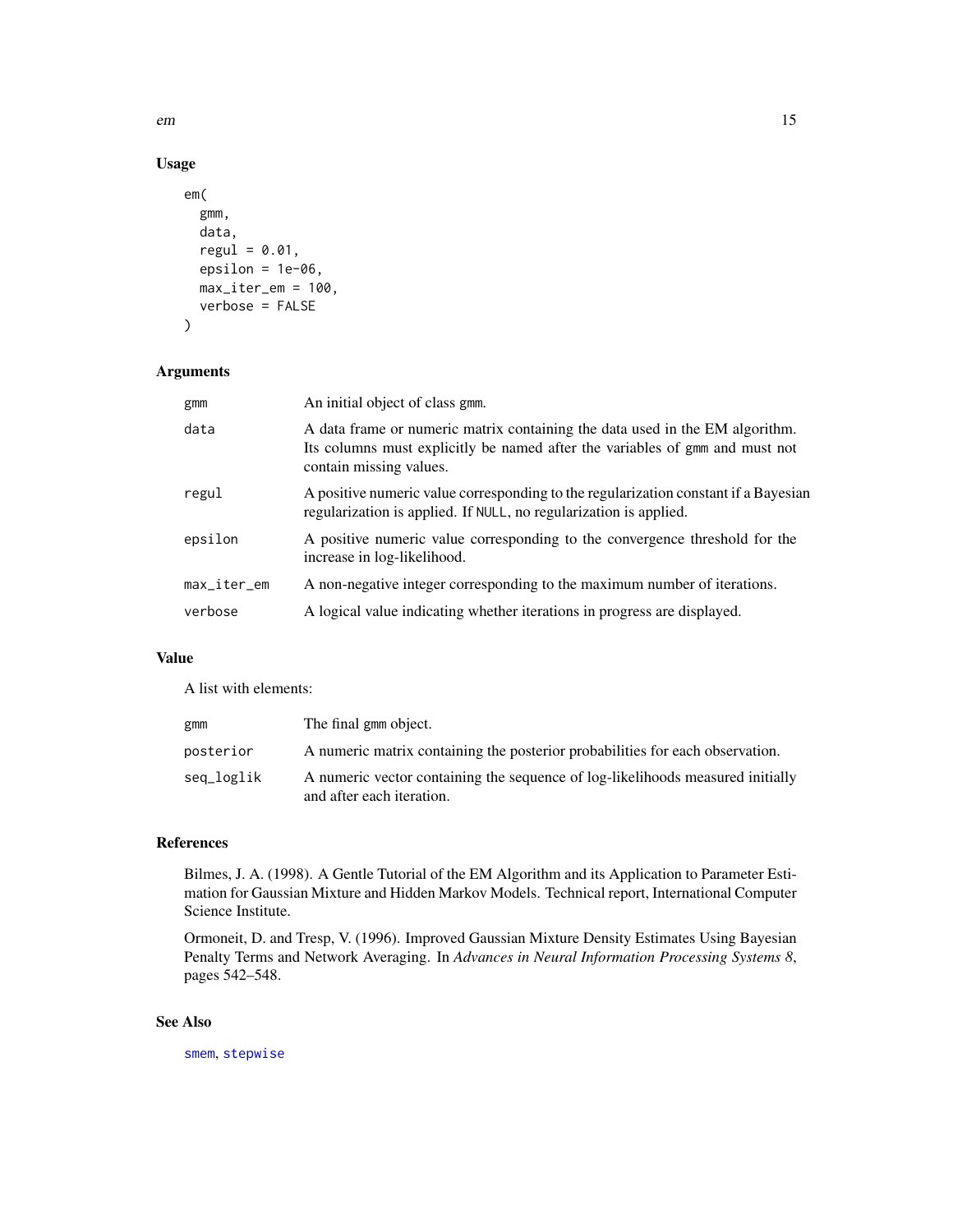# Examples

```
data(data_body)
gmm_1 <- split_comp(add_var(NULL,
                            data_body[, c("WAIST", "AGE", "FAT", "HEIGHT",
                                          "WEIGHT")]),
                    n\_sub = 3)res_em <- em(gmm_1, data_body, verbose = TRUE)
```
<span id="page-15-1"></span>expectation *Compute expectations of a Gaussian mixture model*

# Description

This function computes expectations of a Gaussian mixture model.

# Usage

expectation(gmm, data\_x = NULL)

### Arguments

| gmm    | An object of class gmm.                                                                                                                                                                                                                                                                      |
|--------|----------------------------------------------------------------------------------------------------------------------------------------------------------------------------------------------------------------------------------------------------------------------------------------------|
| data_x | A data frame or numeric matrix containing observations of the explanatory vari-<br>ables if conditional expectations are computed. Its columns must explicitly be<br>named after the explanatory variables. If NULL (the default), the joint expectation<br>is computed in a one-row matrix. |

# Value

A numeric matrix containing the expectations.

# See Also

[density](#page-12-2), [sampling](#page-44-1)

```
data(gmm_body, data_body)
expect_1 <- expectation(gmm_body)
expect_2 <- expectation(gmm_body,
                       data_body[, c("WEIGHT", "FAT", "HEIGHT", "AGE")])
```
<span id="page-15-0"></span>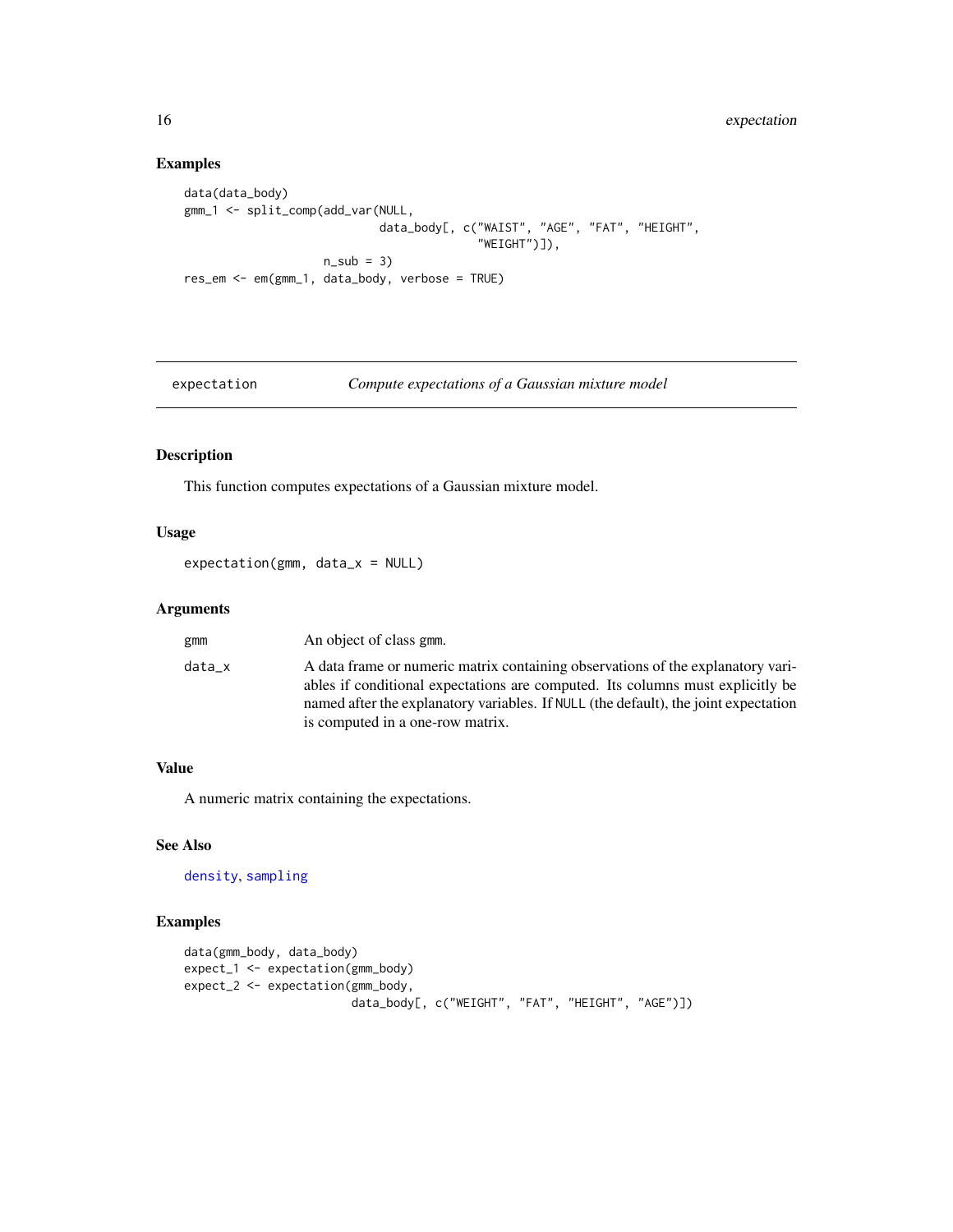<span id="page-16-1"></span><span id="page-16-0"></span>filtering *Perform filtering inference in a Gaussian mixture dynamic Bayesian network*

# Description

This function performs filtering inference in a Gaussian mixture dynamic Bayesian network. For a sequence of  $T$  time slices, this task consists in estimating the state of the system at each time slice t (for  $1 \le t \le T$ ) given all the data (the evidence) collected up to t. This function is also designed to perform fixed-lag smoothing inference, which consists in defining a time lag l such that at each time slice t (for  $l + 1 \le t \le T$ ), the state at  $t - l$  is estimated given the evidence collected up to  $t$  (Murphy, 2002). Filtering and fixed-lag smoothing inference are performed by sequential importance resampling, which is a particle-based approximate method (Koller and Friedman, 2009).

# Usage

```
filtering(
  gmdbn,
  evid,
  nodes = names(gmdbn$b_1),
  col\_seq = NULL,lag = 0,
  n_part = 1000,
  max_part_sim = 1e+06,
 min\_ess = 1,
  verbose = FALSE
)
```
# **Arguments**

| gmdbn   | An object of class gmdbn.                                                                                                                                                                                                                                                                                                                     |
|---------|-----------------------------------------------------------------------------------------------------------------------------------------------------------------------------------------------------------------------------------------------------------------------------------------------------------------------------------------------|
| evid    | A data frame containing the evidence. Its columns must explicitly be named<br>after nodes of gmdbn and can contain missing values (columns with no value<br>can be removed).                                                                                                                                                                  |
| nodes   | A character vector containing the inferred nodes (by default all the nodes of<br>gmdbn).                                                                                                                                                                                                                                                      |
| col_seq | A character vector containing the column names of evid that describe the ob-<br>servation sequence. If NULL (the default), all the observations belong to a single<br>sequence. The observations of a same sequence must be ordered such that the tth<br>one is related to time slice t (note that the sequences can have different lengths). |
| lag     | A non-negative integer vector containing the time lags for which fixed-lag smooth-<br>ing inference is performed. If $\theta$ (the default), filtering inference is performed.                                                                                                                                                                |
| n_part  | A positive integer corresponding to the number of particles generated for each<br>observation sequence.                                                                                                                                                                                                                                       |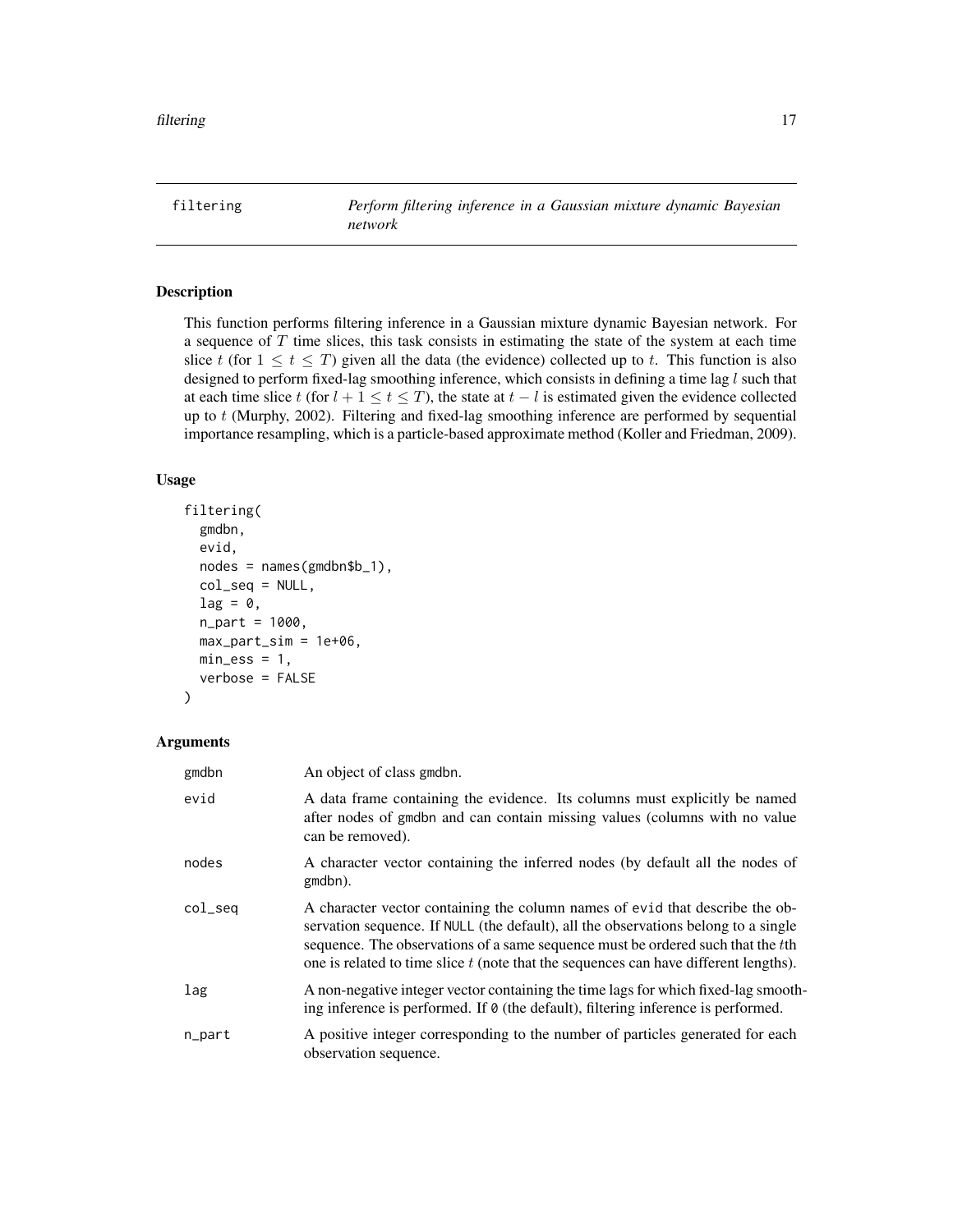<span id="page-17-0"></span>

| max_part_sim | An integer greater than or equal to n_part corresponding to the maximum num-<br>ber of particles that can be processed simultaneously. This argument is used to<br>prevent memory overflow, dividing evid into smaller subsets that are handled<br>sequentially. |
|--------------|------------------------------------------------------------------------------------------------------------------------------------------------------------------------------------------------------------------------------------------------------------------|
| $min\_ess$   | A numeric value in $[0, 1]$ corresponding to the minimum ESS (expressed as a<br>proportion of n_part) under which the renewal step of sequential importance<br>resampling is performed. If 1 (the default), this step is performed at each time<br>slice.        |
| verbose      | A logical value indicating whether subsets of evid and time slices in progress<br>are displayed.                                                                                                                                                                 |

# Value

If lag has one element, a data frame (tibble) with a structure similar to evid containing the estimated values of the inferred nodes and their observation sequences (if col\_seq is not NULL). If lag has two or more elements, a list of data frames (tibbles) containing these values for each time lag.

# References

Koller, D. and Friedman, N. (2009). *Probabilistic Graphical Models: Principles and Techniques*. The MIT Press.

Murphy, K. (2002). *Dynamic Bayesian Networks: Representation, Inference and Learning*. PhD thesis, University of California.

# See Also

[inference](#page-24-1), [prediction](#page-35-1), [smoothing](#page-47-1)

```
set.seed(0)
data(gmdbn_air, data_air)
evid <- data_air
evid$NO2[sample.int(7680, 1536)] <- NA
evid$O3[sample.int(7680, 1536)] <- NA
evid$TEMP[sample.int(7680, 1536)] <- NA
evid$WIND[sample.int(7680, 1536)] <- NA
filt <- filtering(gmdbn_air, evid, col_seq = "DATE", lag = c(0, 1),
                  verbose = TRUE)
```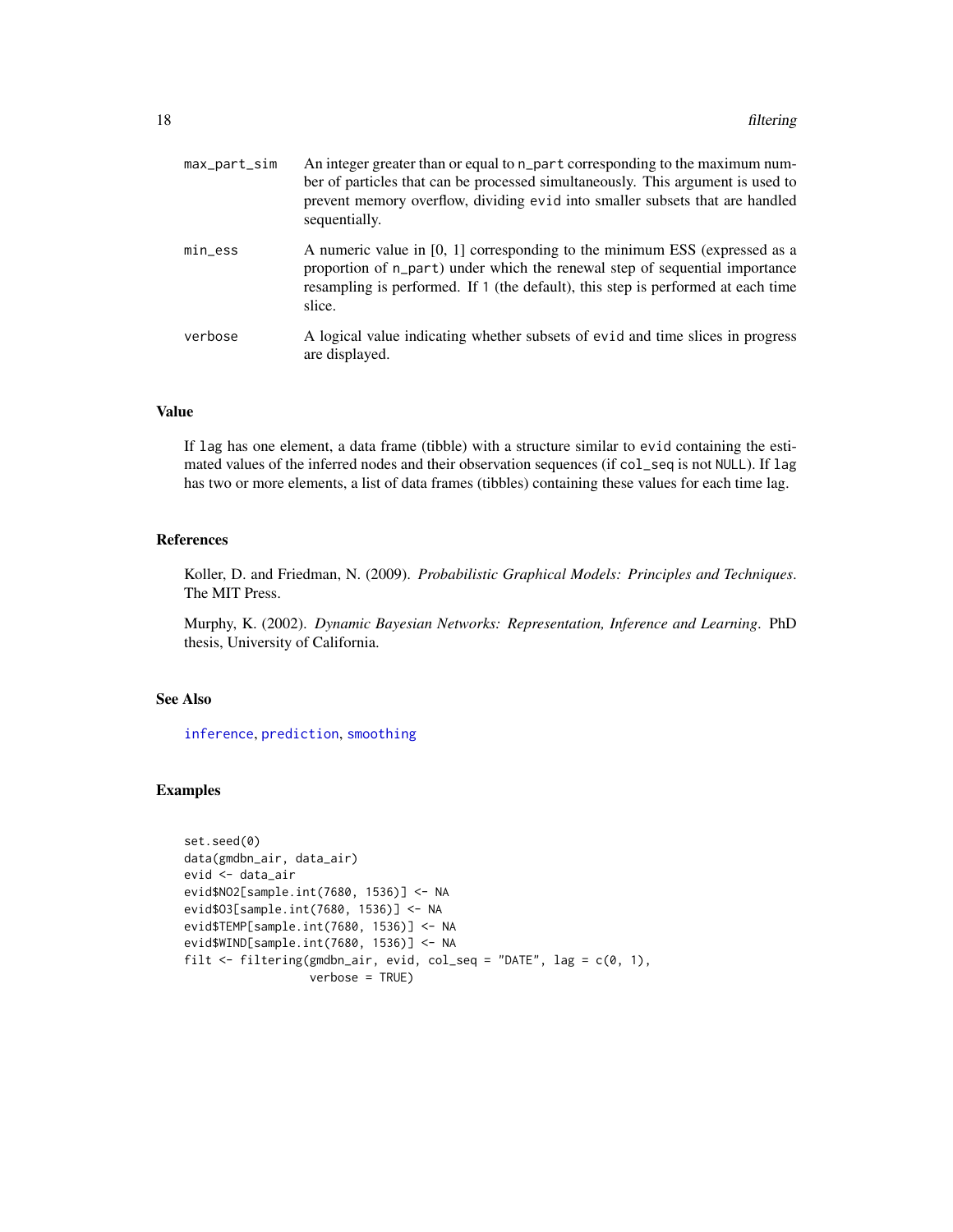#### Description

This function creates a Gaussian mixture Bayesian network as an object of S3 class gmbn. A Bayesian network is a probabilistic graphical model that represents the conditional dependencies and independencies between random variables by a directed acyclic graph. It encodes a global joint distribution over the nodes, which decomposes into a product of local conditional distributions:

<span id="page-18-1"></span><span id="page-18-0"></span>gmbn *Create a Gaussian mixture Bayesian network*

$$
p(X_1,\ldots,X_n)=\prod_{i=1}^n p(X_i|Pa(X_i))
$$

where  $Pa(X_i)$  is the set of parents of  $X_i$  in the graph. In a Gaussian mixture Bayesian network, each local joint distribution over a node and its parents is described by a Gaussian mixture model, which means that the global distribution is a product of local conditional Gaussian mixture models (Davies and Moore, 2000). The gmbn class can be extended to the time factor by regarding the nodes as the state of the system at a given time slice  $t$  (denoted by  $X^{(t)}$ ) and allowing them to have parents at previous time slices. This makes it possible to create a  $(k + 1)$ -slice temporal Bayesian network that encodes the transition distribution  $p(X^{(t)}|X^{(t-1)}, \ldots, X^{(t-k)})$  (Hulst, 2006). Finally, note that a Gaussian mixture Bayesian network can be created with functions [add\\_nodes](#page-3-1) (by passing NULL as argument gmgm) and [add\\_arcs](#page-2-1), which allows to quickly initialize a gmbn object that can be passed to a learning function.

### Usage

 $gmbn(...)$ 

### Arguments

... Objects of class gmm describing the local joint distributions over the nodes and their parents. Each gmm object must be named after the node whose distribution it describes and contain variables named after this node and its parents. Two types of parents are accepted: other nodes (whose gmm objects must be defined) and instantiations of nodes at previous time slices (if the created gmbn object is a temporal Bayesian network). In the second case, the time lag must be added at the end of the variable name after a period . (e.g. the instantiation of a node X at time slice  $t - 1$  is represented by the variable X.1).

#### Value

A list of class gmbn containing the gmm objects passed as arguments.

#### References

Davies, S. and Moore, A. (2000). Mix-nets: Factored Mixtures of Gaussians in Bayesian Networks with Mixed Continuous And Discrete Variables. *In Proceedings of the 16th Conference on Uncertainty in Artificial Intelligence*, pages 168–175, Stanford, CA, USA.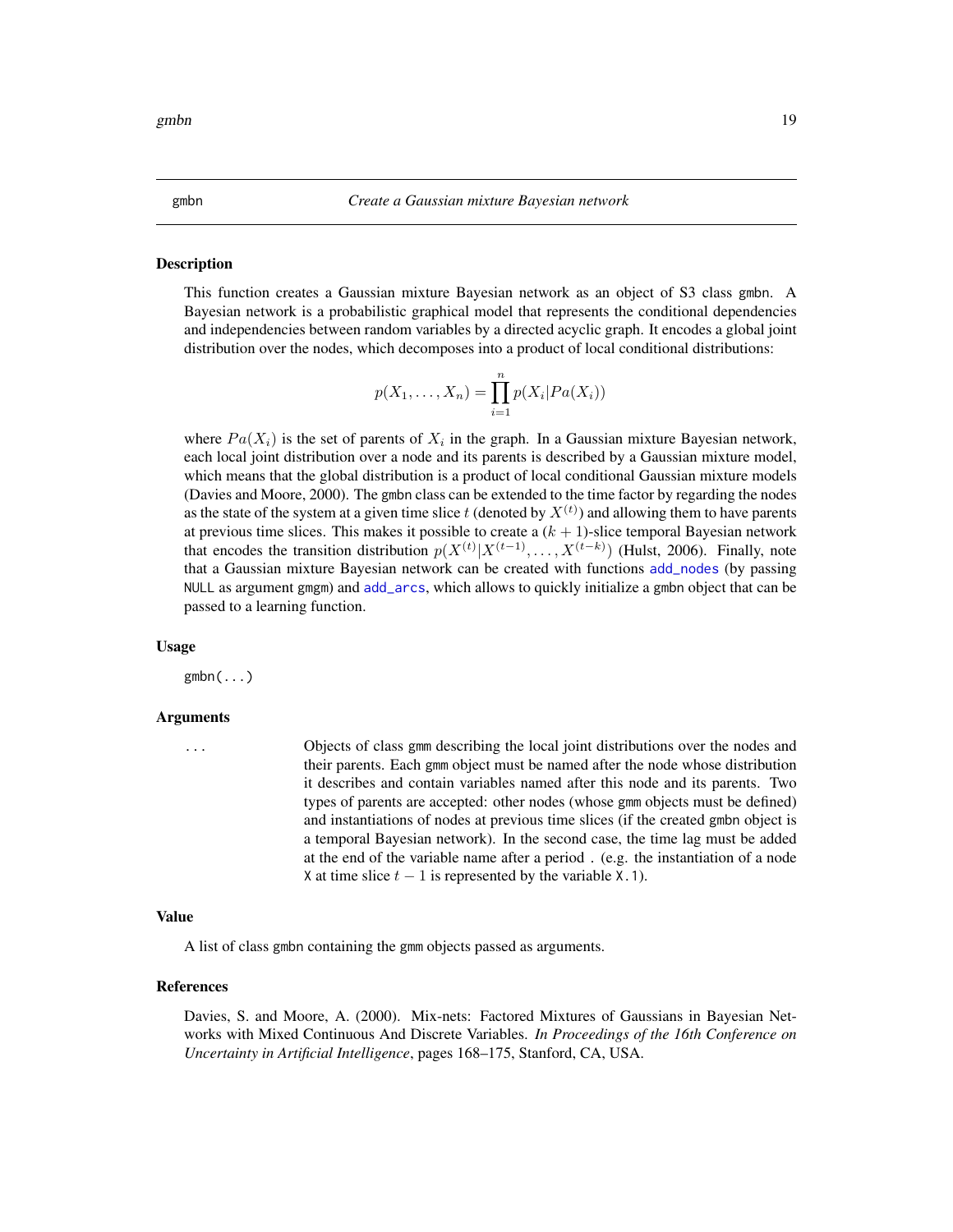<span id="page-19-0"></span>Hulst, J. (2006). *Modeling physiological processes with dynamic Bayesian networks*. Master's thesis, Delft University of Technology.

### See Also

[gmdbn](#page-20-1), [gmm](#page-22-1)

# Examples

```
data(data_body)
gmbn_1 < - gmbn(
 AGE = split_comp(add_var(NULL, data_body[, "AGE"]), n_sub = 3),
 FAT = split_comp(add_var(NULL,
                           data_body[, c("FAT", "GENDER", "HEIGHT", "WEIGHT")]),
                   n_sub = 2),
 GENDER = split_comp(add_var(NULL, data_body[, "GENDER"]), n_sub = 2),
 GLYCO = split_comp(add_var(NULL, data_body[, c("GLYCO", "AGE", "WAIST")]),
                     n\_sub = 2,
 HEIGHT = split_comp(add_var(NULL, data_body[, c("HEIGHT", "GENDER")])),
 WAIST = split_comp(add_var(NULL,
                              data_body[, c("WAIST", "AGE", "FAT", "HEIGHT",
                                            "WEIGHT")]),
                     n\_sub = 3,
 WEIGHT = split_comp(add_var(NULL, data_body[, c("WEIGHT", "HEIGHT")]),
                      n\_sub = 2)\mathcal{L}library(dplyr)
data(data_air)
data <- data_air %>%
 group_by(DATE) %>%
 mutate(NO2.1 = lag(NO2), O3.1 = lag(O3), TEMP.1 = lag(TEMP),WIND.1 = \text{lag}(WIND) %>%
 ungroup()
gmbn_2 < - gmbn(
 NO2 = split_comp(add_var(NULL, data[, c("NO2", "NO2.1", "WIND")]), n_sub = 3),
 O3 = split_comp(add_var(NULL,
                          data[, c("O3", "NO2", "NO2.1", "O3.1", "TEMP",
                                    "TEMP.1")]),
                  n\_sub = 3,
 TEMP = split_comp(add_var(NULL, data[, c("TEMP", "TEMP.1")]), n_sub = 3),
 WIND = split_comp(add_var(NULL, data[, c("WIND", "WIND.1")]), n_sub = 3)
\lambda
```
<span id="page-19-1"></span>gmbn\_body *Gaussian mixture Bayesian network learned from the NHANES body composition dataset*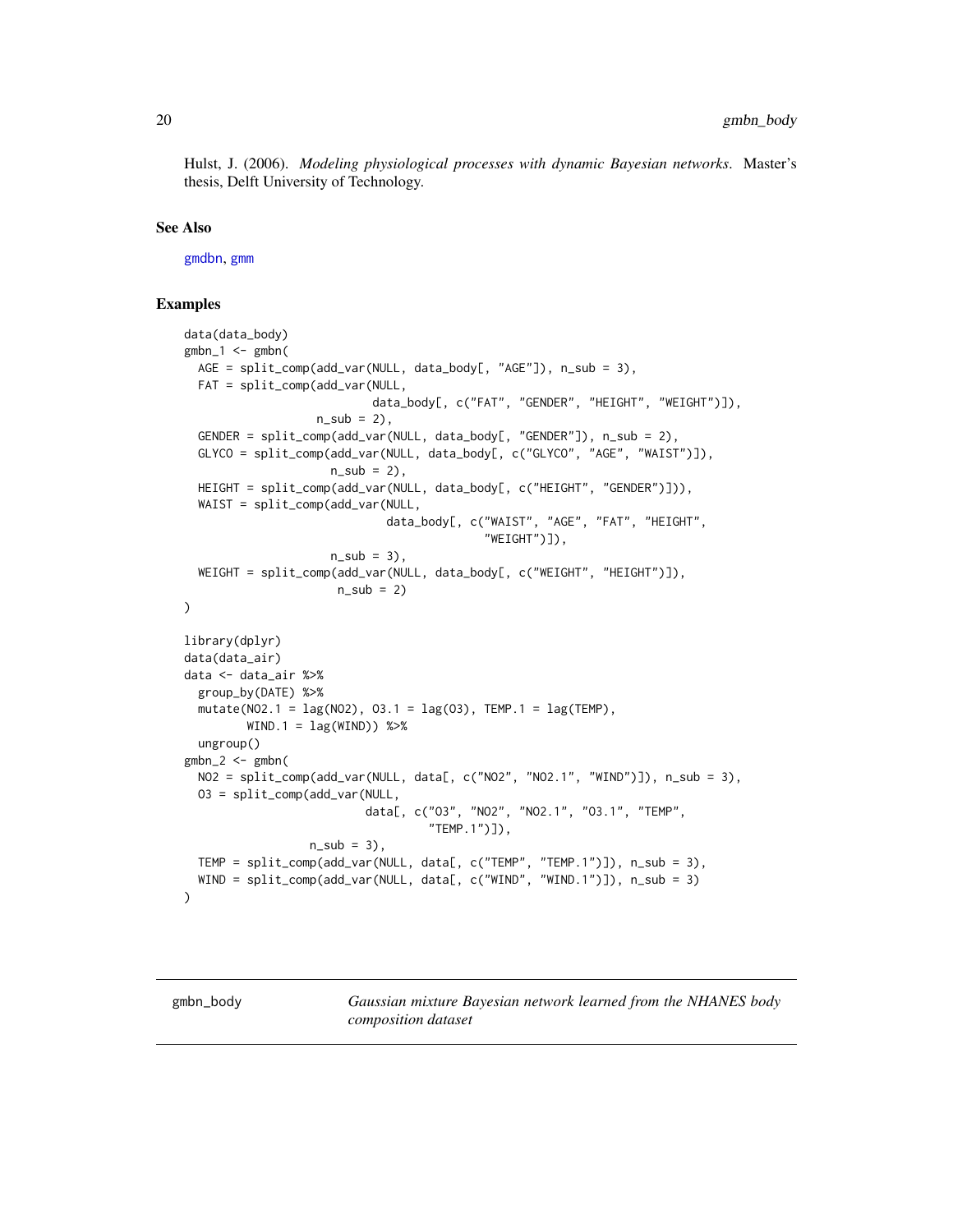### <span id="page-20-0"></span>gmdbn 21

### Description

This Gaussian mixture dynamic Bayesian network is learned from the NHANES body composition dataset, following the example provided in the documentation page of function [struct\\_learn](#page-54-1).

#### Usage

gmbn\_body

### Format

A gmbn object.

### See Also

[data\\_air](#page-10-1), [data\\_body](#page-11-1), [gmdbn\\_air](#page-22-2), [gmm\\_body](#page-24-2)

<span id="page-20-1"></span>gmdbn *Create a Gaussian mixture dynamic Bayesian network*

### **Description**

This function creates a Gaussian mixture dynamic Bayesian network as an object of S3 class gmdbn. Assuming that the system evolves over time (possibly non-stationary) and denoting by  $X^{(t)}$  its state at time slice  $t$ , a dynamic Bayesian network is a probabilistic graphical model that encodes the joint distribution over any finite time sequence:

$$
p(X^{(1)},...,X^{(T)}) = p(X^{(1)}) \prod_{t=2}^{T} p(X^{(t)} | X^{(t-1)},...,X^{(1)})
$$

It is defined by a sequence of transition models  $B_1, B_2, \ldots, B_N$  associated with transition time slices  $t_1 = 1 < t_2 < \ldots < t_N$ , where:

- $B_1$  is a Bayesian network that encodes the distribution  $p(X^{(t)})$  for  $1 \le t \le t_2 1$ , assuming that the states at these time slices do not depend on previous states;
- for each  $i \geq 2$ ,  $\mathcal{B}_i$  is a  $(k_i + 1)$ -slice temporal Bayesian network (where  $k_i < t_i$ ) that encodes the transition distribution  $p(X^{(t)}|X^{(t-1)},...,X^{(t-k_i)})$  for  $t_i \le t \le t_{i+1} - 1$  (or  $t \ge t_i$  if  $i = N$ ), assuming that the states at these time slices only depend on the  $k_i$  previous states (Hourbracq *et al.*, 2017).

In a Gaussian mixture dynamic Bayesian network, these transition models are Gaussian mixture Bayesian networks (Roos *et al.*, 2017).

### Usage

gmdbn(...)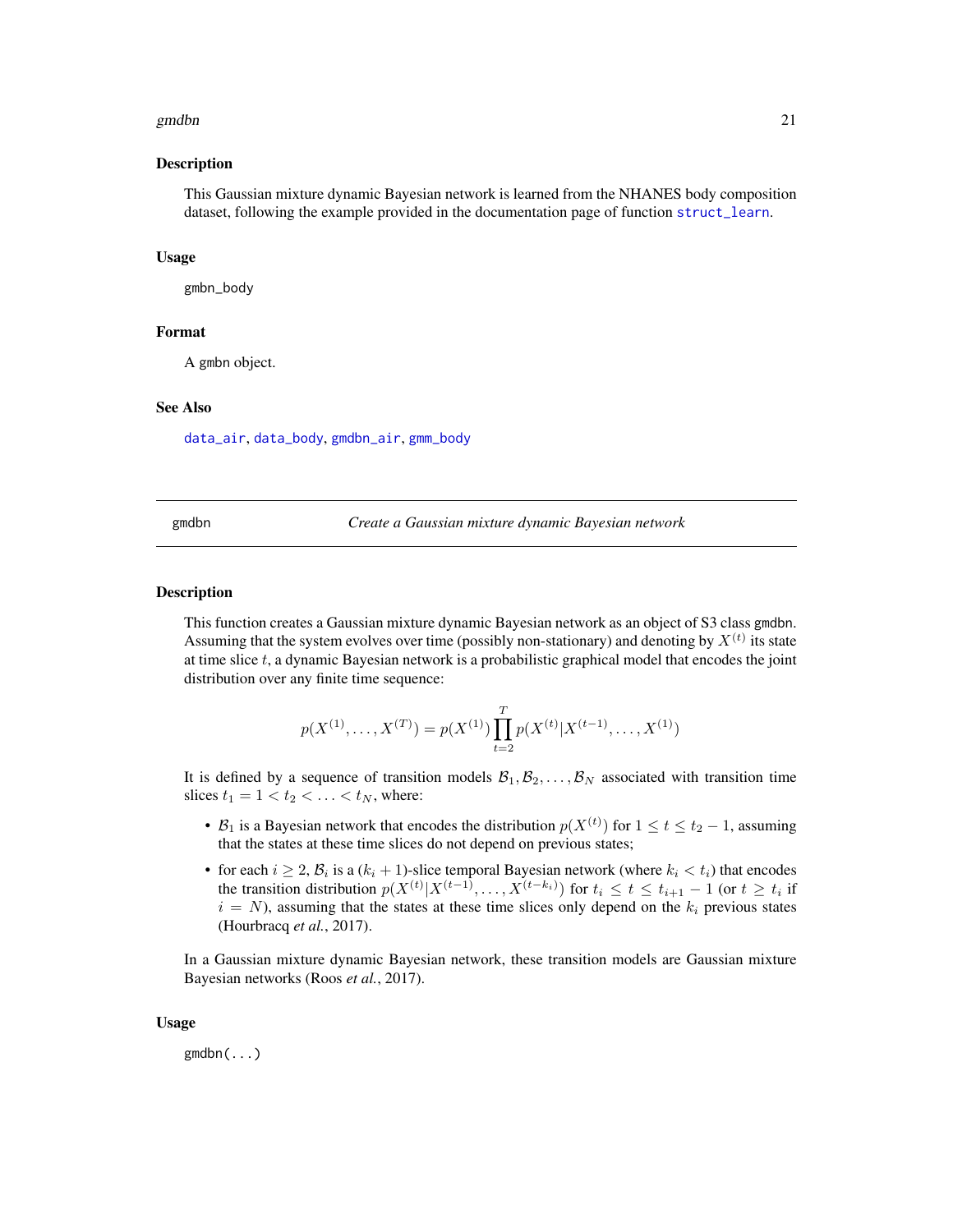#### <span id="page-21-0"></span>Arguments

... Objects of class gmbn corresponding to the transition models. Each gmbn object must be named with the prefix b\_ followed by its associated transition time slice (e.g. a transition model whose transition time slice is 8 is represented by the gmbn object b\_8). If the first gmbn object (chronologically) is associated with a transition time slice  $t \geq 2$  (i.e. b<sub>-1</sub> is not specified), it is duplicated to create transition models associated with  $1, \ldots, t-1$  (removing the arcs whose time lags exceed the maximum temporal depths of these models).

### Value

A list of class gmdbn containing the gmbn objects passed as arguments.

### References

Hourbracq, M., Wuillemin, P.-H., Gonzales, C. and Baumard, P. (2017). Learning and Selection of Dynamic Bayesian Networks for Non-Stationary Processes in Real Time. *In Proceedings of the 30th International Flairs Conference*, pages 742–747, Marco Island, FL, USA.

Roos, J., Bonnevay, S. and Gavin, G. (2017). Dynamic Bayesian Networks with Gaussian Mixture Models for Short-Term Passenger Flow Forecasting. *In Proceedings of the 12th International Conference on Intelligent Systems and Knowledge Engineering*, Nanjing, China.

#### See Also

[gmbn](#page-18-1), [gmm](#page-22-1)

```
library(dplyr)
data(data_air)
data <- data_air %>%
 group_by(DATE) %>%
 mutate(NO2.1 = lag(NO2), O3.1 = lag(O3), TEMP.1 = lag(TEMP),WIND.1 = \text{lag}(WIND) %>%
 ungroup()
gmdbn_1 <- gmdbn(
 b_2 = gmbnNO2 = split_comp(add_var(NULL, data[, c("NO2", "NO2.1", "WIND")]),
                     n\_sub = 3,
    O3 = split_comp(add_var(NULL,
                            data[, c("O3", "NO2", "NO2.1", "O3.1", "TEMP",
                                     "TEMP.1")]),
                    n\_sub = 3,
   TEMP = split_comp(add_var(NULL, data[, c("TEMP", "TEMP.1")]), n_sub = 3),
   WIND = split_comp(add_var(NULL, data[, c("WIND", "WIND.1")]), n_sub = 3)
 ),
 b_{13} = gmbn(NO2 = split_comp(add_var(NULL, data[, c("NO2", "NO2.1", "WIND")]),
                     n\_sub = 3,
   O3 = split_comp(add_var(NULL,
```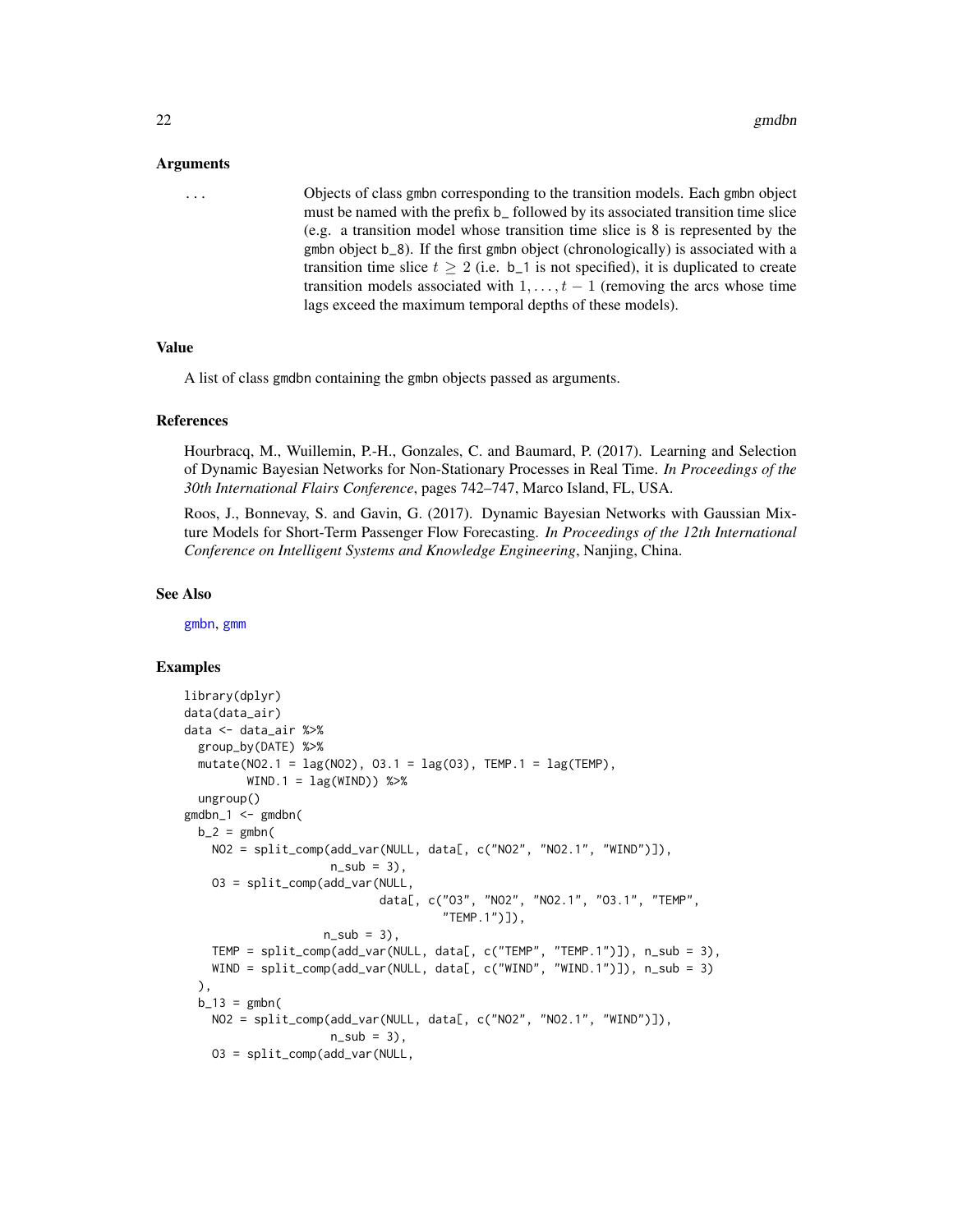```
data[, c("O3", "O3.1", "TEMP", "TEMP.1", "WIND")]),
                      n\_sub = 3,
    TEMP = split_comp(add_var(NULL, data[, c("TEMP", "TEMP.1")]), n_sub = 3),
    WIND = split\_comp(add\_var(NULL, data[, c("WIND", "WIND.1"))], n\_sub = 3))
\overline{\phantom{a}}
```
<span id="page-22-2"></span>

| gmdbn_air |  |
|-----------|--|
|           |  |
|           |  |
|           |  |

Gaussian mixture dynamic Bayesian network learned from the Beijing *air quality dataset*

# Description

This Gaussian mixture dynamic Bayesian network is learned from the Beijing air quality dataset, following the example provided in the documentation page of function [struct\\_learn](#page-54-1).

### Usage

gmdbn\_air

### Format

A gmdbn object.

### See Also

[data\\_air](#page-10-1), [data\\_body](#page-11-1), [gmbn\\_body](#page-19-1), [gmm\\_body](#page-24-2)

<span id="page-22-1"></span>gmm *Create a Gaussian mixture model*

#### Description

This function creates a Gaussian mixture model as an object of S3 class gmm. A Gaussian mixture model is a weighted sum of multivariate Gaussian distributions:

$$
p(x) = \sum_{i=1}^{M} \alpha_i \mathcal{N}(x | \mu_i, \Sigma_i)
$$

where  $\alpha_i$  is the *i*th mixture proportion such that  $\alpha_i > 0$  and  $\sum_{i=1}^M \alpha_i = 1$ ,  $\mu_i$  the mean vector and  $\Sigma_i$ the covariance matrix of the ith mixture component (Bilmes, 1998). Since conditional distributions can be derived from joint distributions, the gmm class is also used to work with conditional Gaussian mixture models (see function [conditional](#page-9-1) to explicit their parameters). Finally, note that a onecomponent Gaussian mixture model can be created with function [add\\_var](#page-4-1) (by passing NULL as argument gmm), which allows to quickly initialize a gmm object that can be passed to a learning function.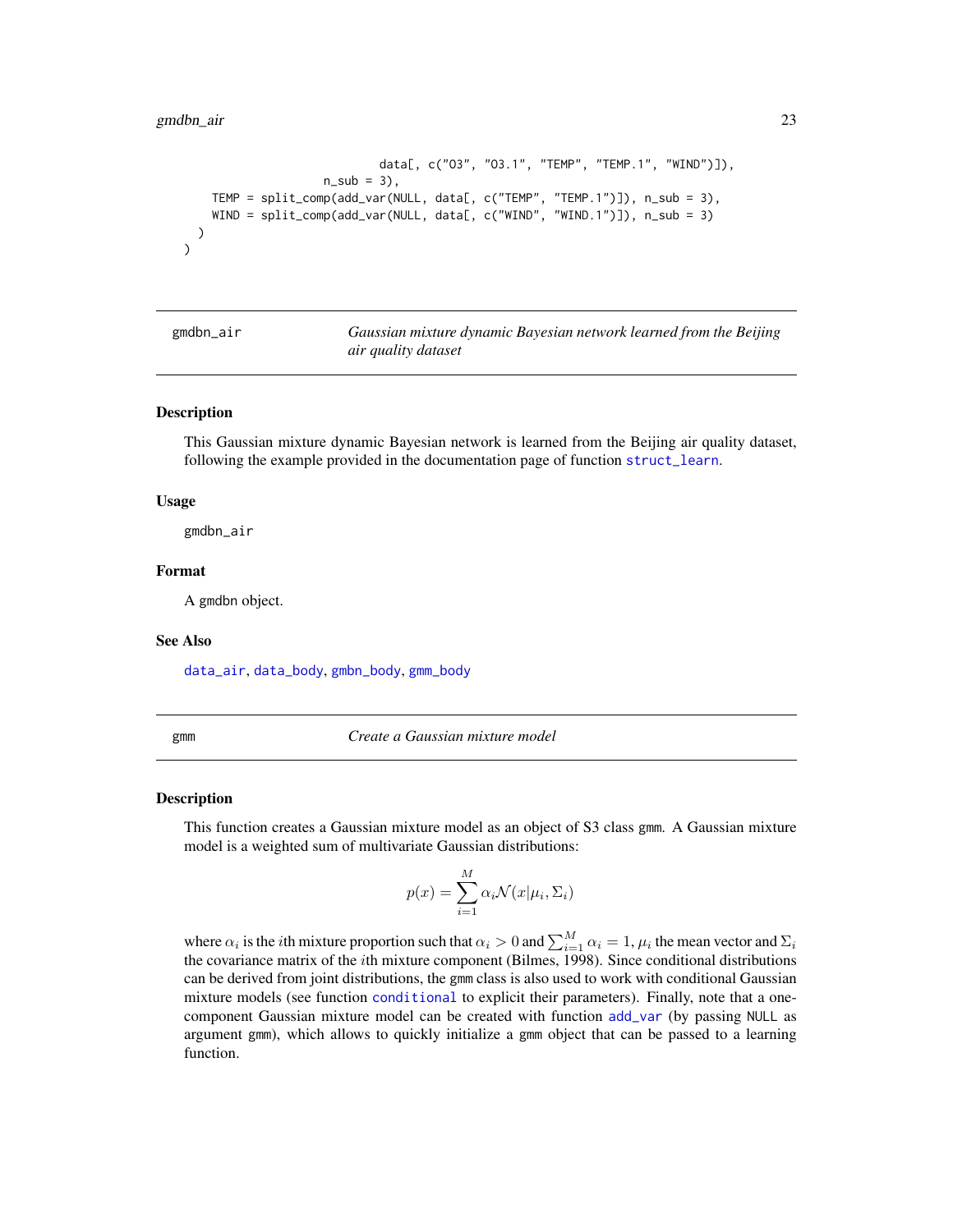### <span id="page-23-0"></span>Usage

gmm(alpha, mu, sigma, var = rownames(mu))

### Arguments

| alpha | A positive numeric vector containing the mixture proportions. If the sum of<br>these proportions is not 1, a normalization is performed by dividing them by<br>this sum. |
|-------|--------------------------------------------------------------------------------------------------------------------------------------------------------------------------|
| mu    | A numeric matrix containing the mean vectors bound by column.                                                                                                            |
| sigma | A list containing the covariance matrices.                                                                                                                               |
| var   | A character vector containing the variable names (by default the row names of                                                                                            |
|       | $mu)$ .                                                                                                                                                                  |

# Value

A list of class gmm containing the elements alpha, mu and sigma passed as arguments (completed with the variable names passed as argument var).

### References

Bilmes, J. A. (1998). A Gentle Tutorial of the EM Algorithm and its Application to Parameter Estimation for Gaussian Mixture and Hidden Markov Models. Technical report, International Computer Science Institute.

# See Also

[gmbn](#page-18-1), [gmdbn](#page-20-1)

```
gmm_1 <- gmm(alpha = c(0.2, 0.5, 0.3),
            mu = matrix(c(109, 91, 44, 160, 41, 99, 87, 27, 173, 40, 86, 65,
                           35, 161, 40),
                         nrow = 5),
             sigma = list(matrix(c(208, 240, 32, 17, -6, 240, 378, 40, 55, -38,
                                   32, 40, 15, -2, 1, 17, 55, -2, 47, -13, -6,
                                   -38, 1, -13, 127),
                                 nrow = 5),
                          matrix(c(242, 270, 82, 10, 49, 270, 363, 83, 44, 19,
                                   82, 83, 38, -2, 15, 10, 44, -2, 45, -7, 49,
                                   19, 15, -7, 137),
                                 nrow = 5),
                          matrix(c(109, 102, 41, 11, 29, 102, 128, 34, 38, 10,
                                   41, 34, 36, -9, 16, 11, 38, -9, 56, -5, 29,
                                   10, 16, -5, 138),
                                 nrow = 5),
             var = c("WAIST", "WEIGHT", "FAT", "HEIGHT", "AGE"))
```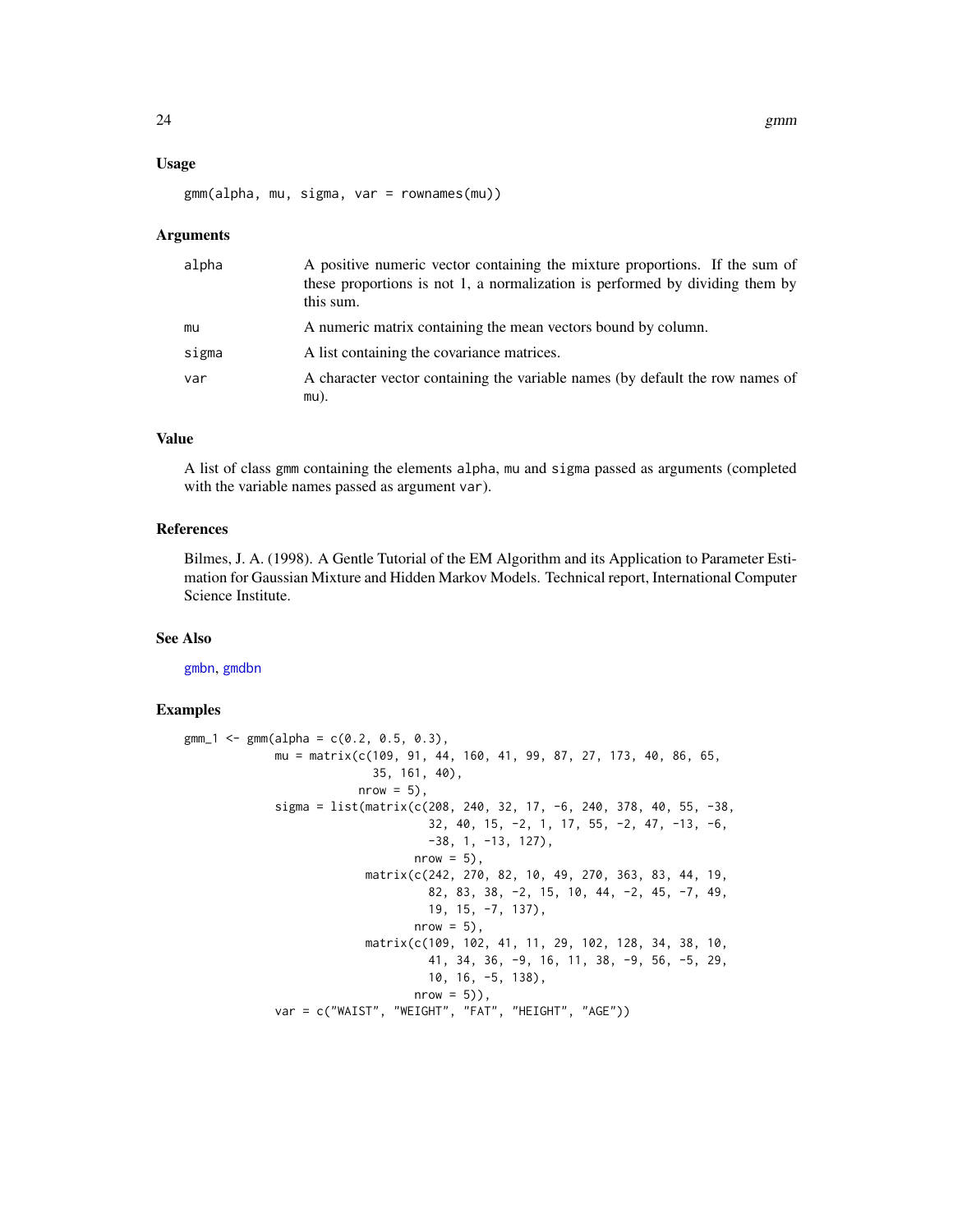<span id="page-24-2"></span><span id="page-24-0"></span>

# Description

This Gaussian mixture model is learned from the NHANES body composition dataset, following the example provided in the documentation page of function [stepwise](#page-49-1).

# Usage

gmm\_body

### Format

A gmm object.

# See Also

[data\\_air](#page-10-1), [data\\_body](#page-11-1), [gmbn\\_body](#page-19-1), [gmdbn\\_air](#page-22-2)

<span id="page-24-1"></span>inference *Perform inference in a Gaussian mixture Bayesian network*

# Description

This function performs inference in a (non-temporal) Gaussian mixture Bayesian network. This task consists in estimating the state of the system given partial observations of it (the evidence). Inference is performed by likelihood weighting, which is a particle-based approximate method (Koller and Friedman, 2009).

# Usage

```
inference(
  gmbn,
  evid,
 nodes = names(gmbn),n_{part} = 1000,max_part_sim = 1e+06,
  verbose = FALSE
)
```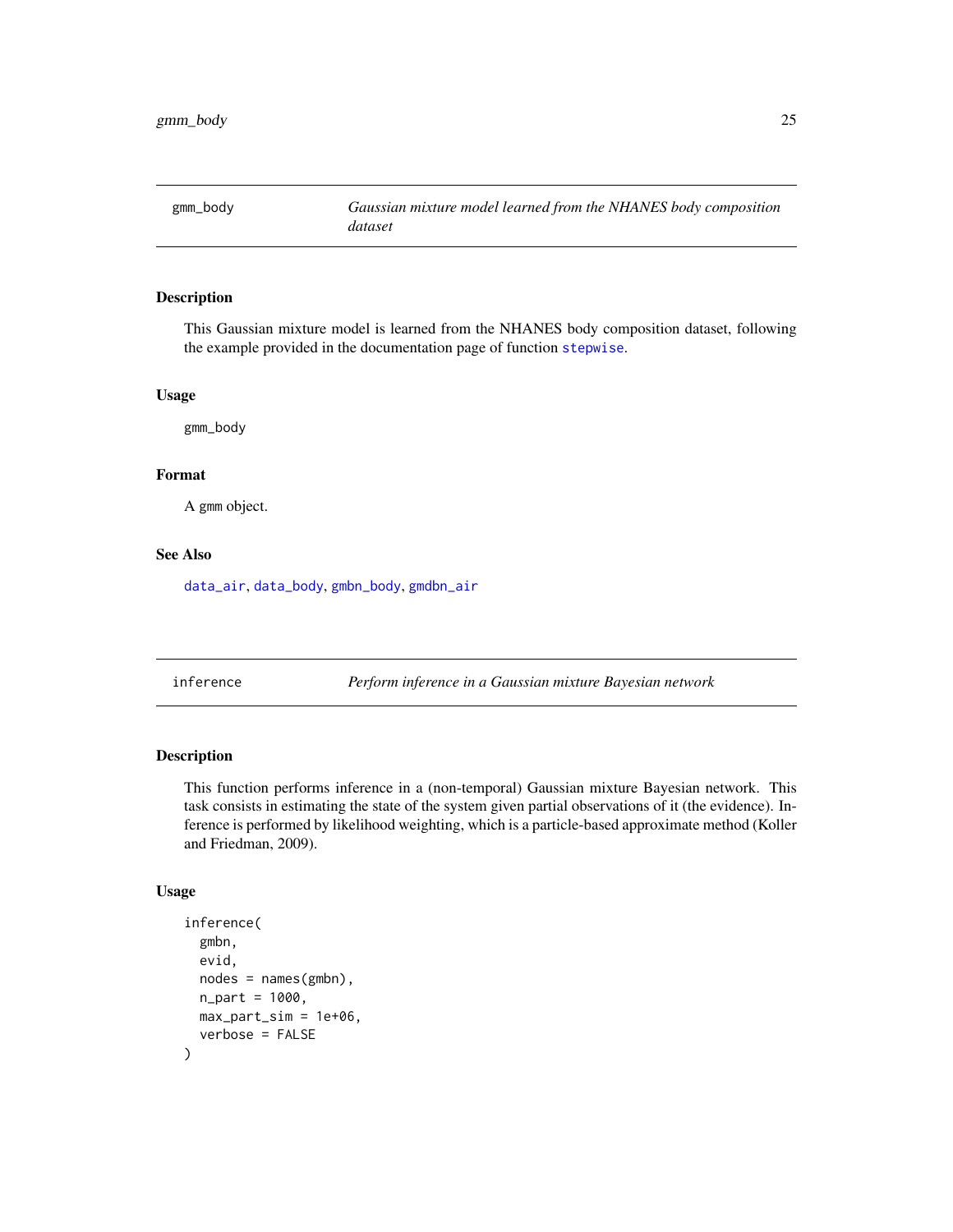# <span id="page-25-0"></span>Arguments

| gmbn         | A (non-temporal) object of class gmbn.                                                                                                                                                                                                                           |
|--------------|------------------------------------------------------------------------------------------------------------------------------------------------------------------------------------------------------------------------------------------------------------------|
| evid         | A data frame containing the evidence. Its columns must explicitly be named<br>after nodes of gmbn and can contain missing values (columns with no value can<br>be removed).                                                                                      |
| nodes        | A character vector containing the inferred nodes (by default all the nodes of<br>gmbn).                                                                                                                                                                          |
| n_part       | A positive integer corresponding to the number of particles generated for each<br>observation.                                                                                                                                                                   |
| max_part_sim | An integer greater than or equal to n_part corresponding to the maximum num-<br>ber of particles that can be processed simultaneously. This argument is used to<br>prevent memory overflow, dividing evid into smaller subsets that are handled<br>sequentially. |
| verbose      | A logical value indicating whether subsets of evid in progress are displayed.                                                                                                                                                                                    |

# Value

A data frame (tibble) with a structure similar to evid containing the estimated values of the inferred nodes.

# References

Koller, D. and Friedman, N. (2009). *Probabilistic Graphical Models: Principles and Techniques*. The MIT Press.

# See Also

[filtering](#page-16-1), [prediction](#page-35-1), [smoothing](#page-47-1)

```
set.seed(0)
data(gmbn_body, data_body)
evid <- data_body
evid$GENDER[sample.int(2148, 430)] <- NA
evid$AGE[sample.int(2148, 430)] <- NA
evid$HEIGHT[sample.int(2148, 430)] <- NA
evid$WEIGHT[sample.int(2148, 430)] <- NA
evid$FAT[sample.int(2148, 430)] <- NA
evid$WAIST[sample.int(2148, 430)] <- NA
evid$GLYCO[sample.int(2148, 430)] <- NA
infer <- inference(gmbn_body, evid, verbose = TRUE)
```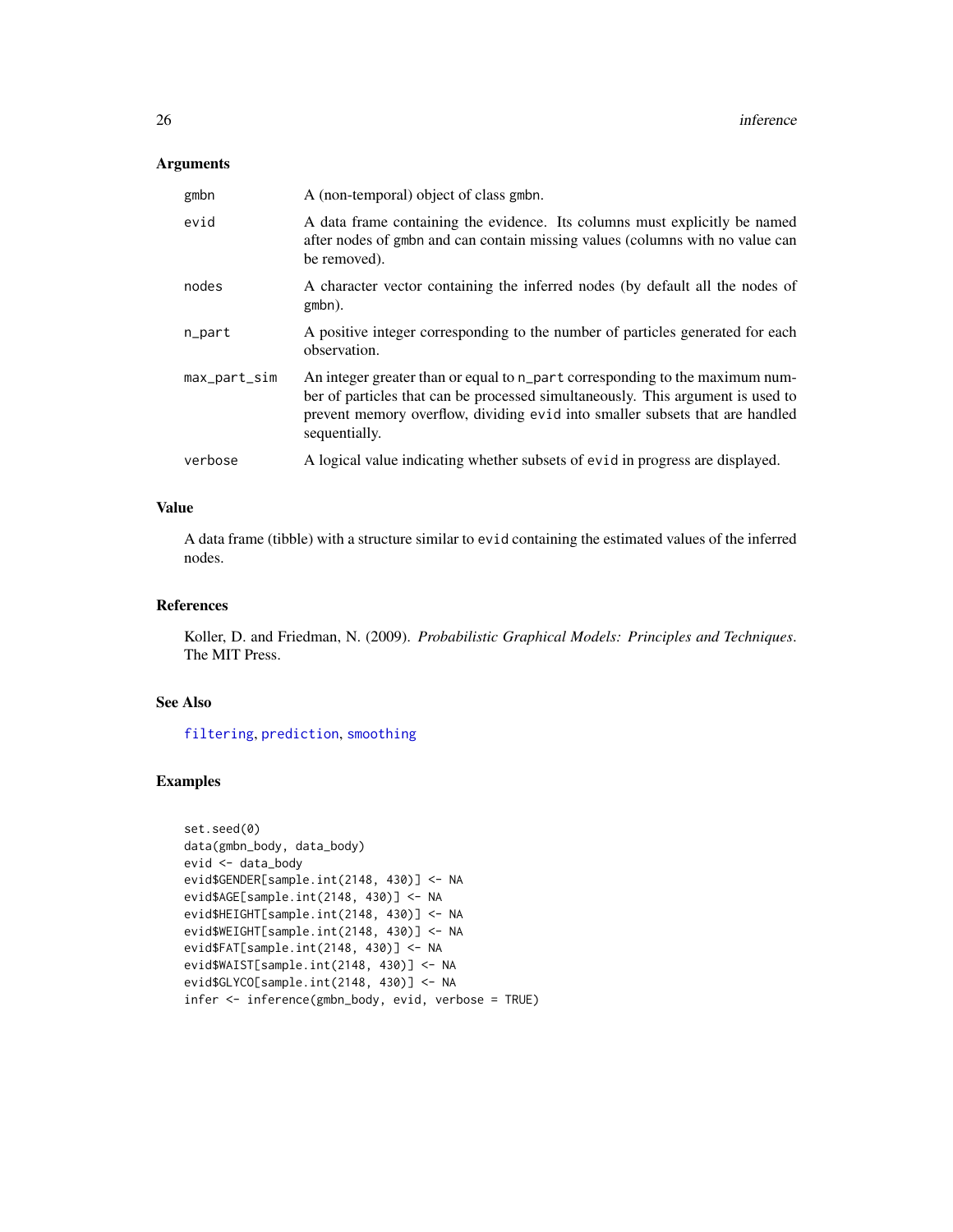<span id="page-26-2"></span><span id="page-26-0"></span>

# <span id="page-26-1"></span>Description

This function computes the log-likelihood of a Gaussian mixture model or graphical model.

# Usage

```
## S3 method for class 'gmm'
logLik(object, data, y = NULL, regular = 0.01, ...)## S3 method for class 'gmbn'
logLik(object, data, col_seq = NULL, ...)
## S3 method for class 'gmdbn'
logLik(object, data, col_seq = NULL, ...)
```
# Arguments

| object   | An object of class gmm, gmbn or gmdbn.                                                                                                                                                                                                                                                                                                                                                                                                                                    |
|----------|---------------------------------------------------------------------------------------------------------------------------------------------------------------------------------------------------------------------------------------------------------------------------------------------------------------------------------------------------------------------------------------------------------------------------------------------------------------------------|
| data     | A data frame containing the data used to compute the log-likelihood. Its columns<br>must explicitly be named after the variables (or nodes) of object. If object is<br>a gmm object, a numeric matrix can be passed.                                                                                                                                                                                                                                                      |
| у        | A character vector containing the dependent variables if a conditional log-likelihood<br>is computed. If NULL (the default), the joint log-likelihood is computed.                                                                                                                                                                                                                                                                                                        |
| regul    | A positive numeric value corresponding to the regularization constant if a penalty<br>term is added for Bayesian regularization. If NULL, no penalty term is added. If<br>a conditional log-likelihood is computed, this argument is ignored.                                                                                                                                                                                                                             |
| $\cdots$ | Unused arguments from the generic function.                                                                                                                                                                                                                                                                                                                                                                                                                               |
| col_seq  | A character vector containing the column names of data that describe the ob-<br>servation sequence. If NULL (the default), all the observations belong to a single<br>sequence. If object is a temporal gmbn or gmdbn object, the observations of a<br>same sequence must be ordered such that the $t$ th one is related to time slice $t$<br>(note that the sequences can have different lengths). If object is a non-temporal<br>gmbn object, this argument is ignored. |

### Value

If object is a gmm object, a numeric value corresponding to the log-likelihood.

If object is a gmbn or gmdbn object, a list with elements:

- global A numeric value corresponding to the global log-likelihood.
- local For a gmbn object, a numeric vector containing the local conditional log-likelihoods. For a gmdbn object, a list of numeric vectors containing these values for each gmbn element.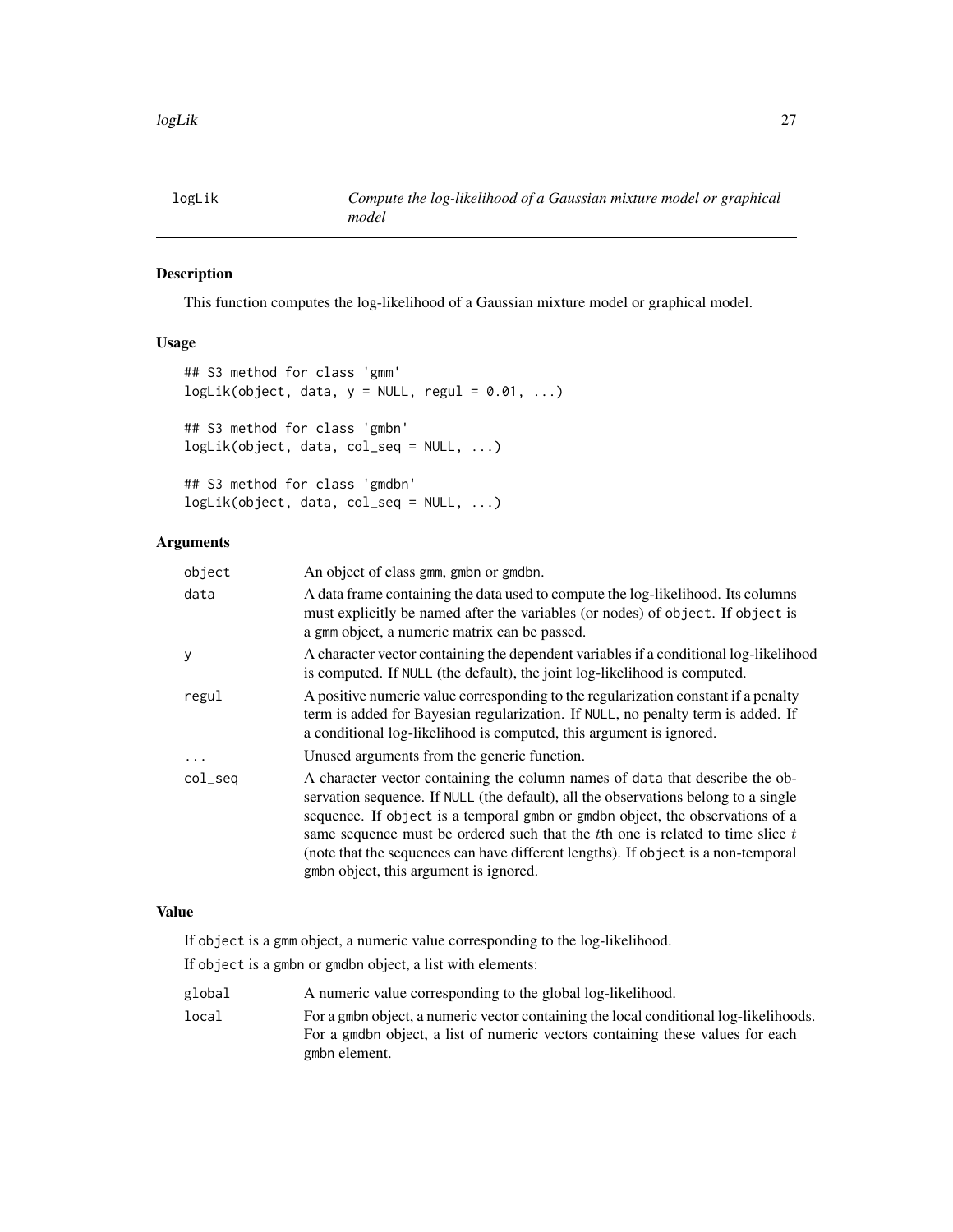# See Also

[AIC](#page-6-2), [BIC](#page-8-2)

# Examples

```
data(gmm_body, data_body)
loglik_1 <- logLik(gmm_body, data_body)
loglik_2 <- logLik(gmm_body, data_body, y = "WAIST")
data(gmbn_body, data_body)
loglik_3 <- logLik(gmbn_body, data_body)
data(gmdbn_air, data_air)
loglik_4 <- logLik(gmdbn_air, data_air, col_seq = "DATE")
```
<span id="page-27-1"></span>merge\_comp *Merge mixture components of a Gaussian mixture model*

### Description

This function merges mixture components of a Gaussian mixture model (Zhang *et al.*, 2003).

### Usage

merge\_comp(gmm, comp = seq\_along(gmm\$alpha))

### Arguments

| gmm  | An object of class gmm.                                                       |
|------|-------------------------------------------------------------------------------|
| comp | An integer vector containing the indexes of the merged mixture components (by |
|      | default all the components of gmm).                                           |

# Value

The gmm object after merging the mixture components.

### References

Zhang, Z., Chen, C., Sun, J. and Chan, K. L. (2003). EM algorithms for Gaussian mixtures with split-and-merge operation. *Pattern Recognition*, 36(9):1973–1983.

# See Also

[split\\_comp](#page-48-1)

<span id="page-27-0"></span>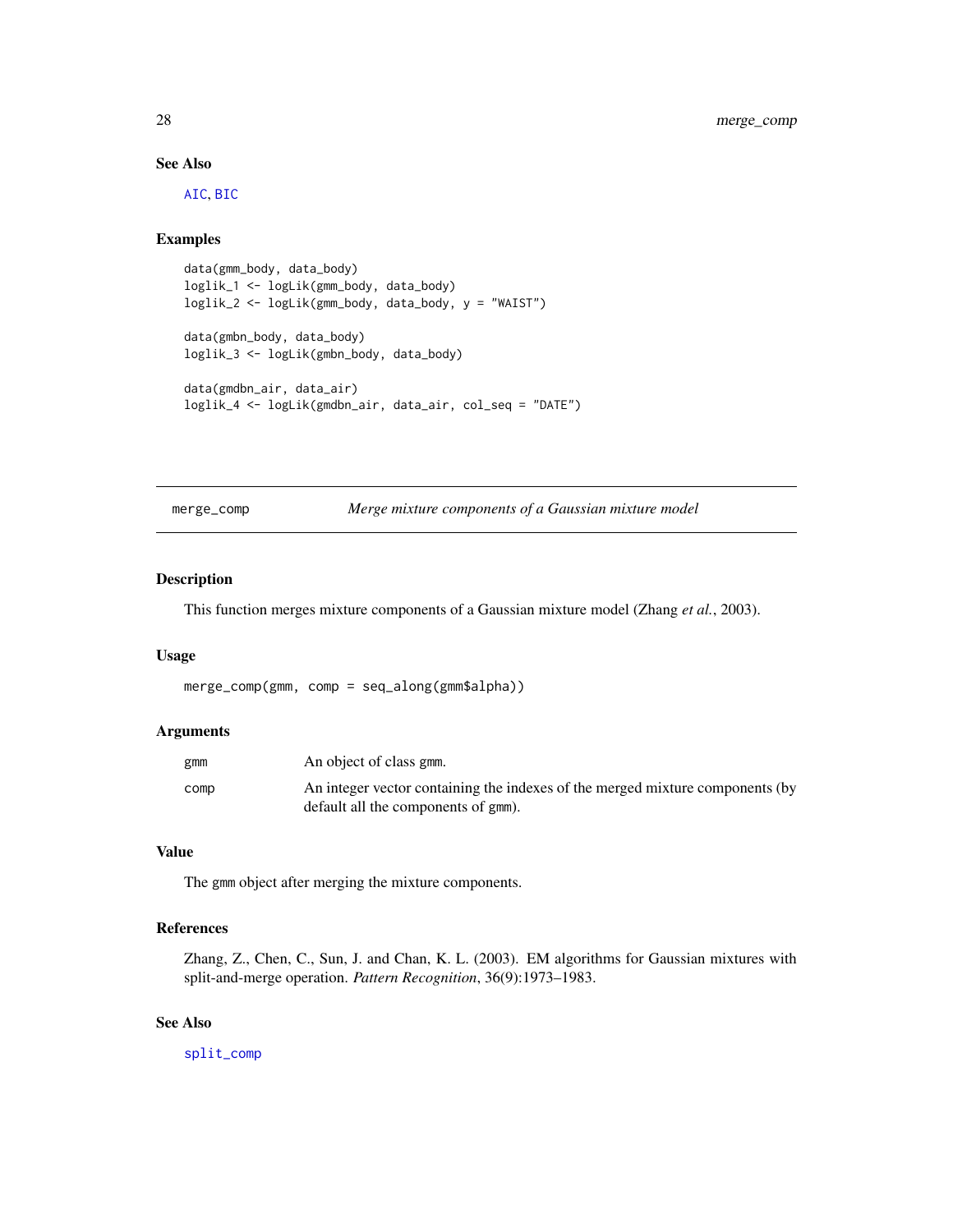### <span id="page-28-0"></span>network 29

### Examples

```
data(gmm_body)
gmm_1 <- merge_comp(gmm_body, c(1, 2))
```
<span id="page-28-1"></span>

| network | Display the graphical structure of a Gaussian mixture Bayesian net- |
|---------|---------------------------------------------------------------------|
|         | work                                                                |

### Description

This function displays the graphical structure of a Gaussian mixture Bayesian network.

### Usage

network(gmbn)

# Arguments

gmbn An object of class gmbn.

### Value

A visNetwork object displaying the graphical structure.

# Examples

```
data(gmbn_body)
network(gmbn_body)
```
data(gmdbn\_air) network(gmdbn\_air\$b\_2)

<span id="page-28-2"></span>param\_em *Learn the parameters of a Gaussian mixture graphical model with incomplete data*

### Description

This function learns the parameters of a Gaussian mixture graphical model with incomplete data using the parametric EM algorithm. At each iteration, inference (smoothing inference for a dynamic Bayesian network) is performed to complete the data given the current estimate of the parameters (E step). The completed data are then used to update the parameters (M step), and so on. Each iteration is guaranteed to increase the log-likelihood until convergence to a local maximum (Koller and Friedman, 2009). In practice, due to the sampling process inherent in particle-based inference, it may happen that the monotonic increase no longer occurs when approaching the local maximum, resulting in an earlier termination of the algorithm.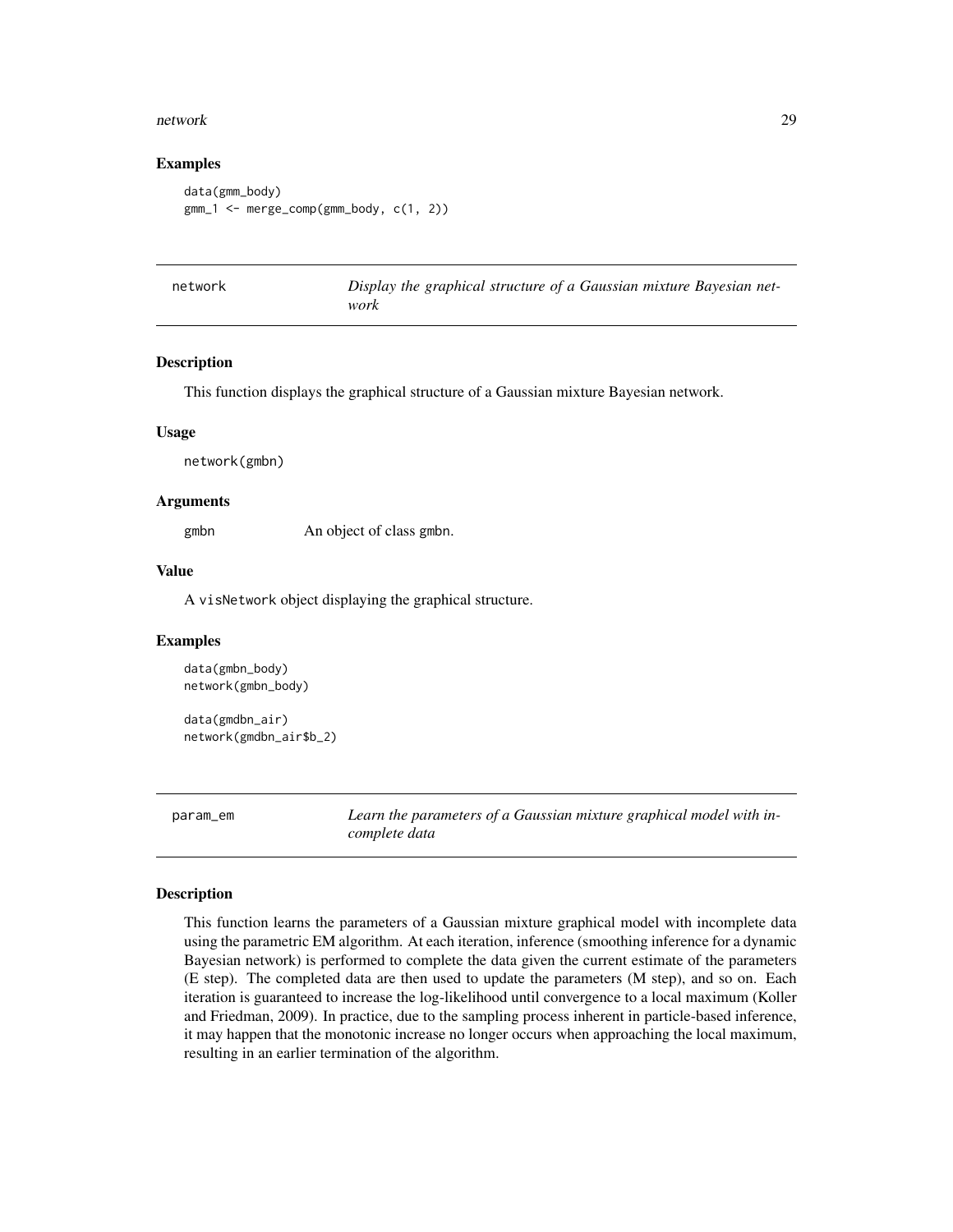# Usage

```
param_em(
 gmgm,
 data,
 nodes = structure(gmgm)$nodes,
 col_seq = NULL,
 n_part = 1000,
 max_part_sim = 1e+06,
 min\_ess = 1,
 max_iter_pem = 5,
 verbose = FALSE,
  ...
)
```
# Arguments

| gmgm         | An object of class gmbn (non-temporal) or gmdbn.                                                                                                                                                                                                                                                                                                                                                                                     |
|--------------|--------------------------------------------------------------------------------------------------------------------------------------------------------------------------------------------------------------------------------------------------------------------------------------------------------------------------------------------------------------------------------------------------------------------------------------|
| data         | A data frame containing the data used for learning. Its columns must explicitly<br>be named after nodes of gmgm and can contain missing values (columns with no<br>value can be removed).                                                                                                                                                                                                                                            |
| nodes        | A character vector containing the nodes whose local conditional models are<br>learned (by default all the nodes of gmgm). If gmgm is a gmdbn object, the same<br>nodes are learned for each of its gmbn elements. This constraint can be overcome<br>by passing a list of character vectors named after some of these elements (b_1,<br>) and containing learned nodes specific to them.                                             |
| $col\_seq$   | A character vector containing the column names of data that describe the ob-<br>servation sequence. If NULL (the default), all the observations belong to a single<br>sequence. If gmgm is a gmdbn object, the observations of a same sequence must<br>be ordered such that the $t$ th one is related to time slice $t$ (note that the sequences<br>can have different lengths). If gmgm is a gmbn object, this argument is ignored. |
| n_part       | A positive integer corresponding to the number of particles generated for each<br>observation (if gmgm is a gmbn object) or observation sequence (if gmgm is a<br>gmdbn object) during inference.                                                                                                                                                                                                                                    |
| max_part_sim | An integer greater than or equal to n_part corresponding to the maximum num-<br>ber of particles that can be processed simultaneously during inference. This ar-<br>gument is used to prevent memory overflow, dividing data into smaller subsets<br>that are handle sequentially.                                                                                                                                                   |
| $min\_ess$   | A numeric value in [0, 1] corresponding to the minimum ESS (expressed as a<br>proportion of n_part) under which the renewal step of sequential importance<br>resampling is performed. If 1 (the default), this step is performed at each time<br>slice. If gmgm is a gmbn object, this argument is ignored.                                                                                                                          |
| max_iter_pem | A non-negative integer corresponding to the maximum number of iterations.                                                                                                                                                                                                                                                                                                                                                            |
| verbose      | A logical value indicating whether iterations in progress are displayed.                                                                                                                                                                                                                                                                                                                                                             |
|              | Additional arguments passed to function em.                                                                                                                                                                                                                                                                                                                                                                                          |

<span id="page-29-0"></span>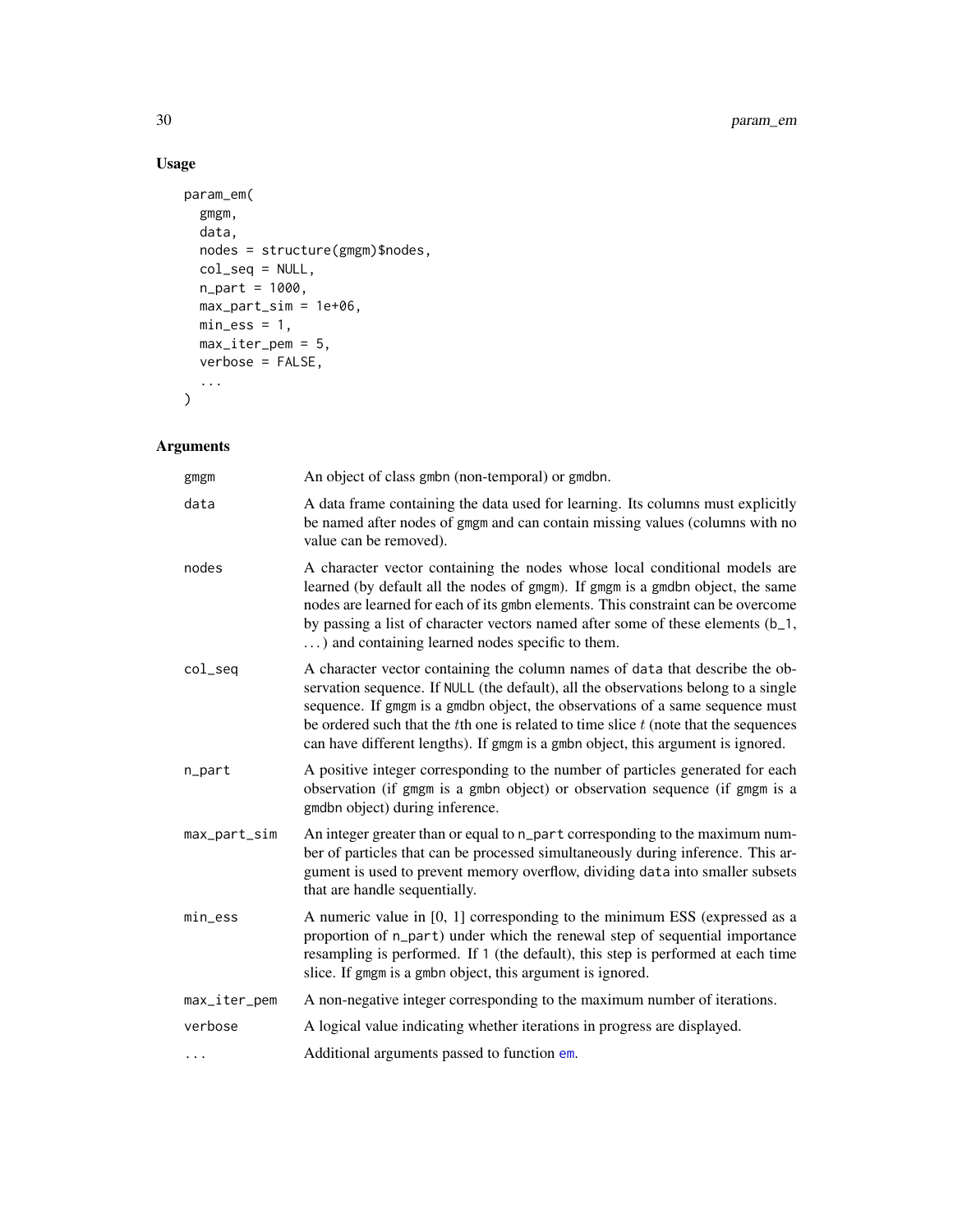# <span id="page-30-0"></span>param\_em 31

# Value

A list with elements:

| gmgm       | The final gmbn or gmdbn object (with the highest log-likelihood).                                                  |
|------------|--------------------------------------------------------------------------------------------------------------------|
| data       | A data frame (tibble) containing the complete data used to learn the final gmbn<br>or gmdbn object.                |
| seq_loglik | A numeric matrix containing the sequence of log-likelihoods measured after the<br>E and M steps of each iteration. |

# References

Koller, D. and Friedman, N. (2009). *Probabilistic Graphical Models: Principles and Techniques*. The MIT Press.

# See Also

[param\\_learn](#page-31-1), [struct\\_em](#page-52-1), [struct\\_learn](#page-54-1)

```
set.seed(0)
data(data_body)
data_1 <- data_body
data_1$GENDER[sample.int(2148, 430)] <- NA
data_1$AGE[sample.int(2148, 430)] <- NA
data_1$HEIGHT[sample.int(2148, 430)] <- NA
data_1$WEIGHT[sample.int(2148, 430)] <- NA
data_1$FAT[sample.int(2148, 430)] <- NA
data_1$WAIST[sample.int(2148, 430)] <- NA
data_1$GLYCO[sample.int(2148, 430)] <- NA
gmbn_1 < - gmbn(
  AGE = split_comp(add_var(NULL, data_1[, "AGE"]), n_sub = 3),
  FAT = split_comp(add_var(NULL,
                           data_1[, c("FAT", "GENDER", "HEIGHT", "WEIGHT")]),
                   n\_sub = 2,
  GENDER = split_comp(add_var(NULL, data_1[, "GENDER"]), n_sub = 2),
  GLYCO = split_comp(add_var(NULL, data_1[, c("GLYCO", "AGE", "WAIST")]),
                     n\_sub = 2,
  HEIGHT = split_comp(add_var(NULL, data_1[, c("HEIGHT", "GENDER")])),
  WAIST = split_comp(add_var(NULL,
                             data_1[, c("WAIST", "AGE", "FAT", "HEIGHT",
                                         "WEIGHT")]),
                     n\_sub = 3,
  WEIGHT = split_comp(add_var(NULL, data_1[, c("WEIGHT", "HEIGHT")]), n_sub = 2)
)
res_learn_1 <- param_em(gmbn_1, data_1, verbose = TRUE)
library(dplyr)
set.seed(0)
data(data_air)
```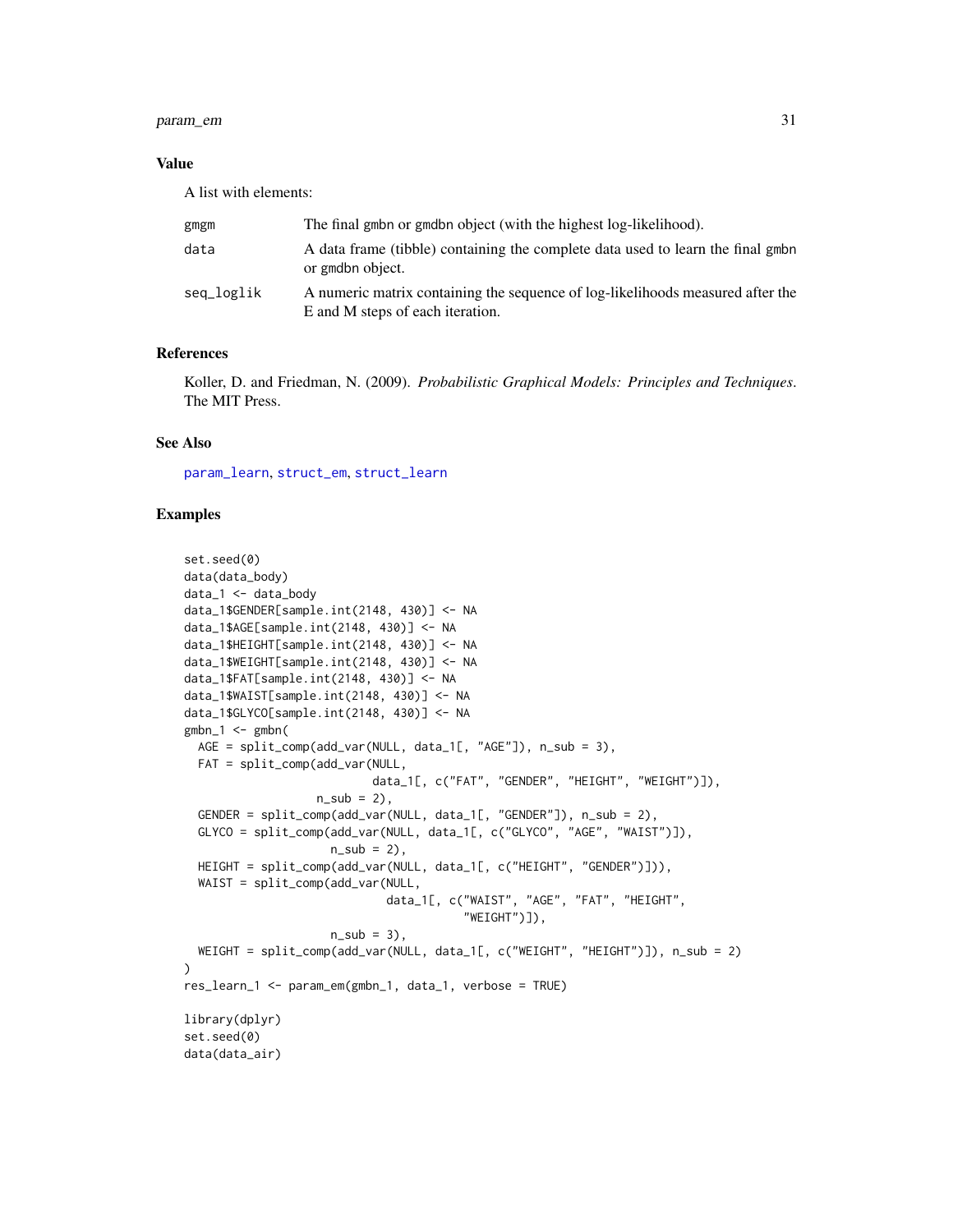```
data_2 <- data_air
data_2$NO2[sample.int(7680, 1536)] <- NA
data_2$O3[sample.int(7680, 1536)] <- NA
data_2$TEMP[sample.int(7680, 1536)] <- NA
data_2$WIND[sample.int(7680, 1536)] <- NA
data_3 <- data_2 %>%
 group_by(DATE) %>%
 mutate(NO2.1 = lag(NO2), O3.1 = lag(O3), TEMP.1 = lag(TEMP),
        WIND.1 = \text{lag}(WIND) %>%
 ungroup()
gmdbn_1 <- gmdbn(
 b_2 = gmbnNO2 = split_comp(add_var(NULL, data_3[, c("NO2", "NO2.1", "WIND")]),
                     n\_sub = 3,
   O3 = split_comp(add_var(NULL,
                            data_3[, c("O3", "NO2", "NO2.1", "O3.1", "TEMP",
                                        "TEMP.1")]),
                    n\_sub = 3,
   TEMP = split_comp(add_var(NULL, data_3[, c("TEMP", "TEMP.1")]), n_sub = 3),
   WIND = split_comp(add_var(NULL, data_3[, c("WIND", "WIND.1")]), n_sub = 3)
 ),
 b_13 = gmbn(NO2 = split_comp(add_var(NULL, data_3[, c("NO2", "NO2.1", "WIND")]),
                     n\_sub = 3,
   O3 = split_comp(add_var(NULL,
                            data_3[, c("O3", "O3.1", "TEMP", "TEMP.1",
                                        "WIND")]),
                    n\_sub = 3,
    TEMP = split_comp(add_var(NULL, data_3[, c("TEMP", "TEMP.1")]), n_sub = 3),
    WIND = split_comp(add_var(NULL, data_3[, c("WIND", "WIND.1")]), n_sub = 3)
 )
\lambdares_learn_2 <- param_em(gmdbn_1, data_2, col_seq = "DATE", verbose = TRUE)
```
<span id="page-31-1"></span>

param\_learn *Learn the parameters of a Gaussian mixture graphical model*

### Description

This function learns the parameters of a Gaussian mixture graphical model. Using the local decomposability of the log-likelihood, this task consists in learning each local conditional model independently with the EM algorithm (Koller and Friedman, 2009).

### Usage

param\_learn( gmgm, data, nodes = structure(gmgm)\$nodes,

<span id="page-31-0"></span>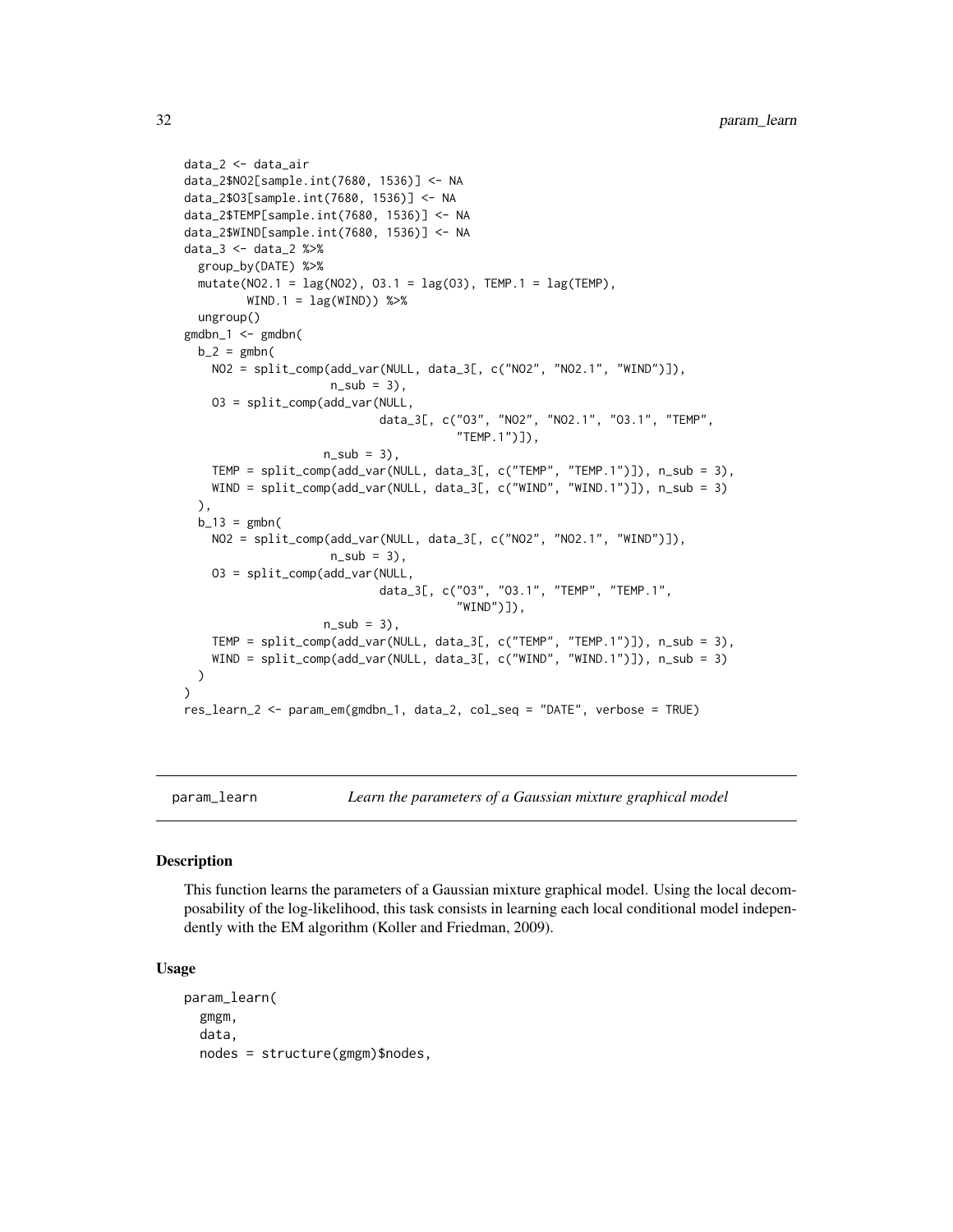```
col_seq = NULL,
  verbose = FALSE,
  ...
\mathcal{L}
```
# Arguments

| gmgm       | An initial object of class gmbn or gmdbn.                                                                                                                                                                                                                                                                                                                                                                                                                             |
|------------|-----------------------------------------------------------------------------------------------------------------------------------------------------------------------------------------------------------------------------------------------------------------------------------------------------------------------------------------------------------------------------------------------------------------------------------------------------------------------|
| data       | A data frame containing the data used for learning. Its columns must explicitly<br>be named after the nodes of gmgm and must not contain missing values.                                                                                                                                                                                                                                                                                                              |
| nodes      | A character vector containing the nodes whose local conditional models are<br>learned (by default all the nodes of gmgm). If gmgm is a gmdbn object, the same<br>nodes are learned for each of its gmbn elements. This constraint can be overcome<br>by passing a list of character vectors named after some of these elements (b_1,<br>) and containing learned nodes specific to them.                                                                              |
| $col\_seq$ | A character vector containing the column names of data that describe the ob-<br>servation sequence. If NULL (the default), all the observations belong to a single<br>sequence. If gmgm is a temporal gmbn or gmdbn object, the observations of a<br>same sequence must be ordered such that the $t$ th one is related to time slice $t$<br>(note that the sequences can have different lengths). If gmgm is a non-temporal<br>gmbn object, this argument is ignored. |
| verbose    | A logical value indicating whether learned nodes in progress are displayed.                                                                                                                                                                                                                                                                                                                                                                                           |
| .          | Additional arguments passed to function em.                                                                                                                                                                                                                                                                                                                                                                                                                           |

# Value

A list with elements:

| gmgm        | The final gmbn or gmdbn object.                                                                                                                                                                                            |
|-------------|----------------------------------------------------------------------------------------------------------------------------------------------------------------------------------------------------------------------------|
| evol_loglik | A list with elements:                                                                                                                                                                                                      |
|             | global A numeric vector containing the global log-likelihood before and after<br>learning.                                                                                                                                 |
|             | local For a gmbn object, a numeric matrix containing the local conditional log-<br>likelihoods before and after learning. For a gmdbn object, a list of numeric<br>matrices containing these values for each gmbn element. |

# References

Koller, D. and Friedman, N. (2009). *Probabilistic Graphical Models: Principles and Techniques*. The MIT Press.

# See Also

[param\\_em](#page-28-2), [struct\\_em](#page-52-1), [struct\\_learn](#page-54-1)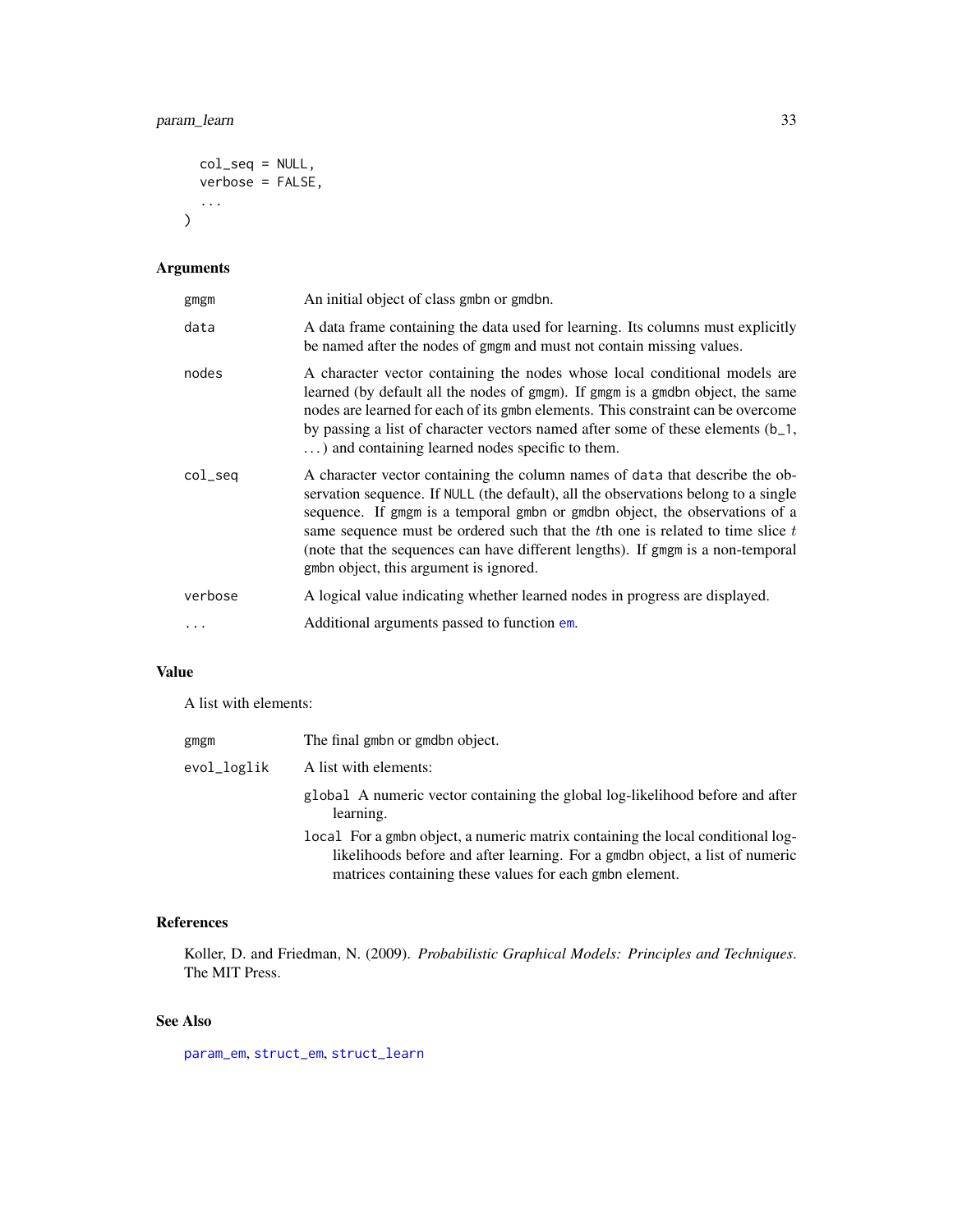```
data(data_body)
gmbn_1 < - gmbn(
  AGE = split\_comp(add\_var(NULL, data_body[, "AGE")), n\_sub = 3),
  FAT = split_comp(add_var(NULL,
                           data_body[, c("FAT", "GENDER", "HEIGHT", "WEIGHT")]),
                   n_sub = 2),
  GENDER = split\_comp(add\_var(NULL, data_body[, "GENDER"]), n\_sub = 2),
  GLYCO = split_comp(add_var(NULL, data_body[, c("GLYCO", "AGE", "WAIST")]),
                     n\_sub = 2,
  HEIGHT = split_comp(add_var(NULL, data_body[, c("HEIGHT", "GENDER")])),
  WAIST = split_comp(add_var(NULL,
                             data_body[, c("WAIST", "AGE", "FAT", "HEIGHT",
                                            "WEIGHT")]),
                     n\_sub = 3,
  WEIGHT = split_comp(add_var(NULL, data_body[, c("WEIGHT", "HEIGHT")]),
                      n_sub = 2)
)
res_learn_1 <- param_learn(gmbn_1, data_body, verbose = TRUE)
library(dplyr)
data(data_air)
data <- data_air %>%
  group_by(DATE) %>%
  mutate(NO2.1 = lag(NO2), O3.1 = lag(O3), TEMP.1 = lag(TEMP),
         WIND.1 = \text{lag}(WIND) %>%
  ungroup()
gmdbn_1 <- gmdbn(
  b_2 = gmbnNO2 = split_comp(add_var(NULL, data[, c("NO2", "NO2.1", "WIND")]),
                     n\_sub = 3,
    O3 = split_comp(add_var(NULL,
                            data[, c("O3", "NO2", "NO2.1", "O3.1", "TEMP",
                                      "TEMP.1")]),
                    n\_sub = 3,
   TEMP = split_comp(add_var(NULL, data[, c("TEMP", "TEMP.1")]), n_sub = 3),
   WIND = split_comp(add_var(NULL, data[, c("WIND", "WIND.1")]), n_sub = 3)
  ),
  b_13 = gmbn(NO2 = split_comp(add_var(NULL, data[, c("NO2", "NO2.1", "WIND")]),
                     n\_sub = 3,
    O3 = split_comp(add_var(NULL,
                            data[, c("O3", "O3.1", "TEMP", "TEMP.1", "WIND")]),
                    n\_sub = 3,
    TEMP = split_comp(add_var(NULL, data[, c("TEMP", "TEMP.1")]), n_sub = 3),
    WIND = split_comp(add_var(NULL, data[, c("WIND", "WIND.1")]), n_sub = 3)
  )
\lambdares_learn_2 <- param_learn(gmdbn_1, data_air, col_seq = "DATE", verbose = TRUE)
```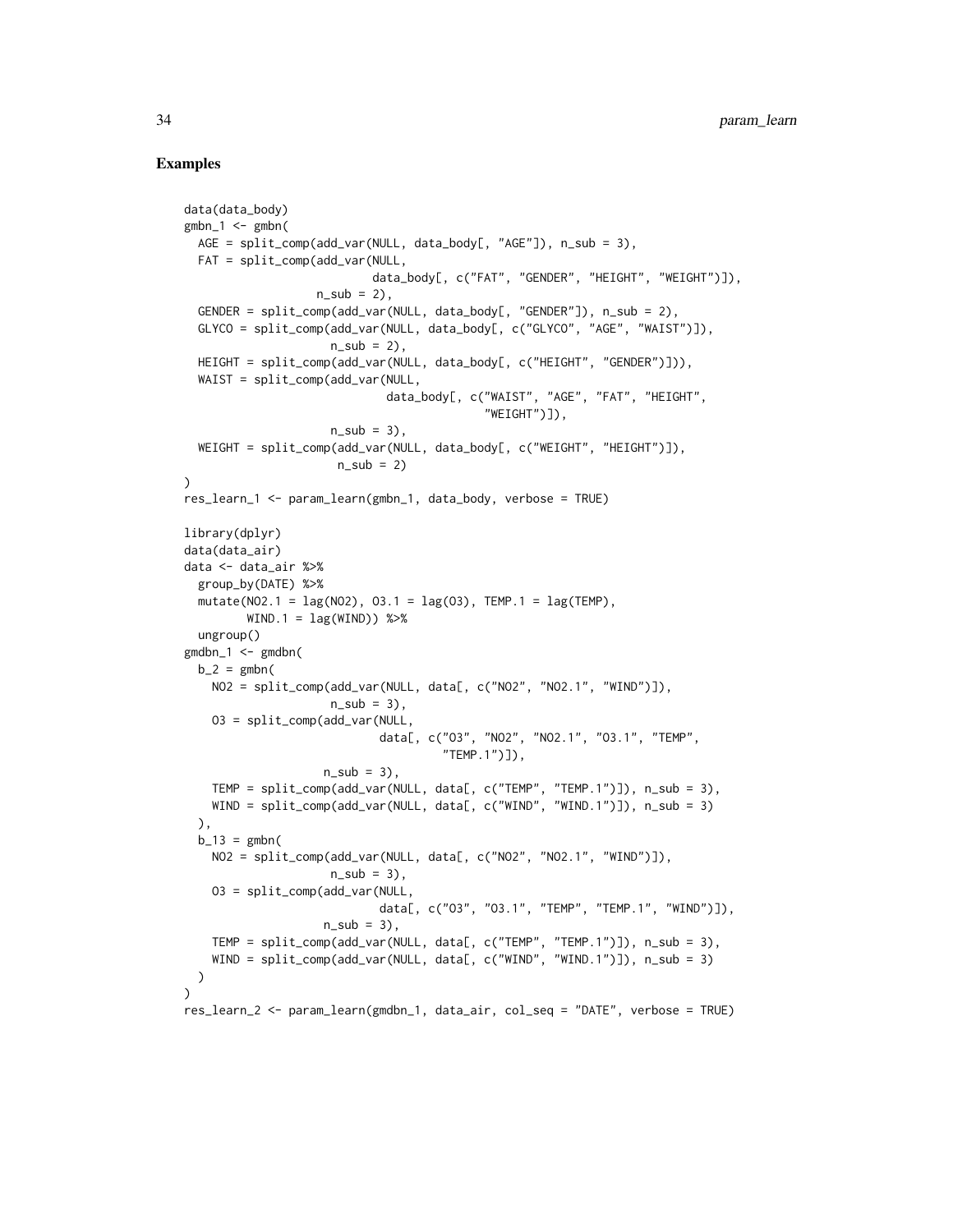<span id="page-34-1"></span><span id="page-34-0"></span>

### Description

This function initializes particles to perform (approximate) inference in a Gaussian mixture graphical model. Particles consist in weighted sample sequences propagated forward in time by sampling the model and aggregated to obtain the inferred values (Koller and Friedman, 2009).

# Usage

```
particles(seq = NULL, col_weight = "weight", n_part = 1000)
```
# Arguments

| seg        | A data frame containing the observation sequences for which particles are ini-<br>tialized. If NULL (the default), the initialization is performed for a single se-<br>quence. |
|------------|--------------------------------------------------------------------------------------------------------------------------------------------------------------------------------|
| col_weight | A character string corresponding to the column name of the resulting data frame<br>that describes the particle weight.                                                         |
| n_part     | A positive integer corresponding to the number of particles initialized for each<br>observation sequence.                                                                      |

# Value

A data frame (tibble) containing the initial particles.

#### References

Koller, D. and Friedman, N. (2009). *Probabilistic Graphical Models: Principles and Techniques*. The MIT Press.

# See Also

[aggregation](#page-5-1), [propagation](#page-37-1)

```
data(data_air)
part <- particles(data.frame(DATE = unique(data_air$DATE)))
```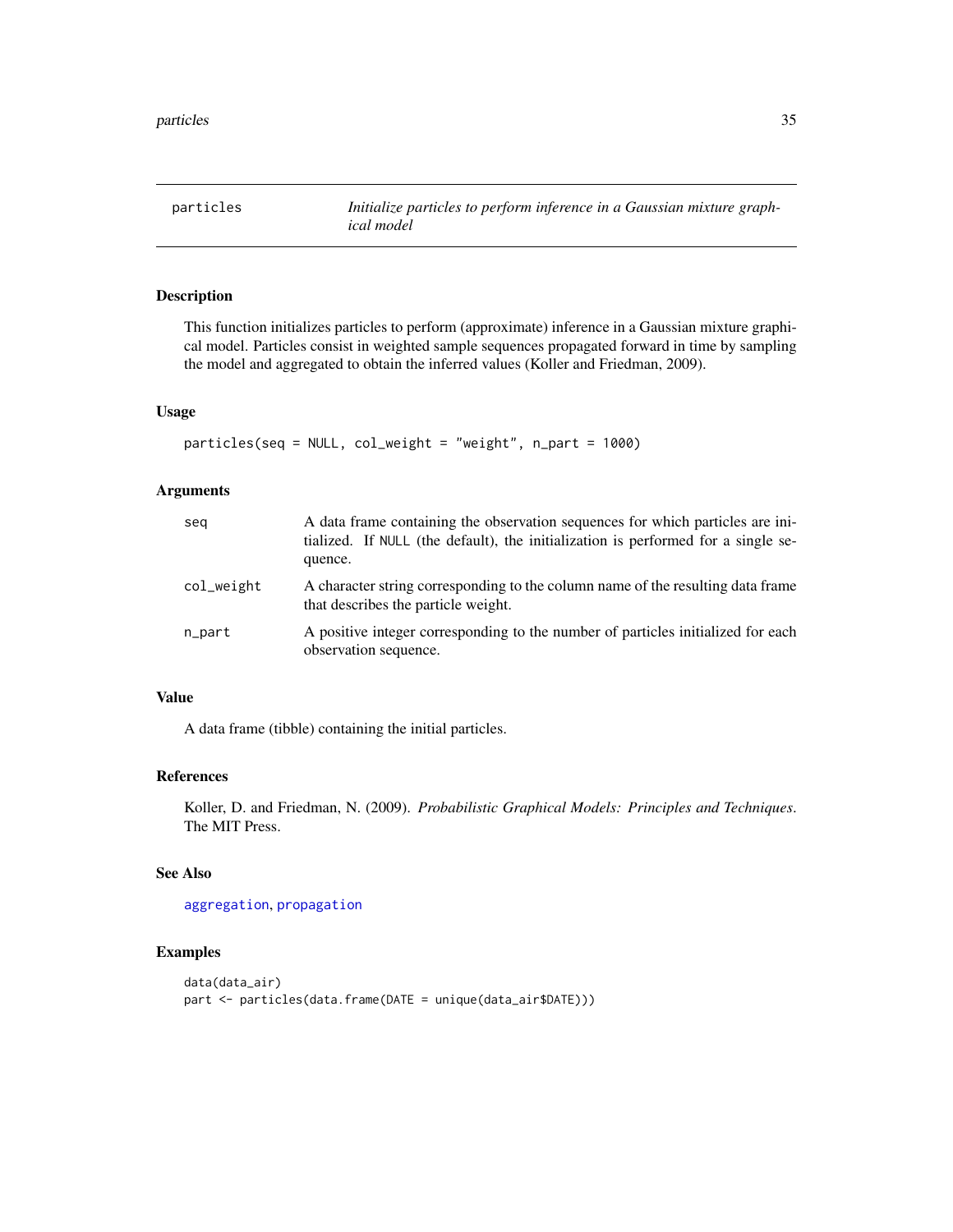<span id="page-35-1"></span><span id="page-35-0"></span>

# Description

This function performs predictive inference in a Gaussian mixture dynamic Bayesian network. For a sequence of  $T$  time slices, this task consists in defining a time horizon  $h$  such that at each time slice t (for  $0 \le t \le T - h$ ), the state of the system at  $t + h$  is estimated given all the data (the evidence) collected up to t. Although the states at  $t + 1, \ldots, t + h$  are observed in the future, some information about them can be known a priori (such as contextual information or features controlled by the user). This "predicted" evidence can be taken into account when propagating the particles from t to  $t + h$  in order to improve the predictions. Predictive inference is performed by sequential importance resampling, which is a particle-based approximate method (Koller and Friedman, 2009).

### Usage

```
prediction(
  gmdbn,
  evid,
  evid_pred = NULL,
  nodes = names(gmdbn$b_1),
  col_seq = NULL,
  horizon = 1,
  n_part = 1000,
 max\_part\_sim = 1e+06,
 min\_ess = 1,
  verbose = FALSE
)
```
### Arguments

| gmdbn     | An object of class gmdbn.                                                                                                                                                                                                                                                                                                                                      |
|-----------|----------------------------------------------------------------------------------------------------------------------------------------------------------------------------------------------------------------------------------------------------------------------------------------------------------------------------------------------------------------|
| evid      | A data frame containing the evidence. Its columns must explicitly be named<br>after nodes of gmdbn and can contain missing values (columns with no value<br>can be removed).                                                                                                                                                                                   |
| evid_pred | A data frame containing the "predicted" evidence. Its columns must explicitly<br>be named after nodes of gmdbn and can contain missing values (columns with<br>no value can be removed).                                                                                                                                                                       |
| nodes     | A character vector containing the inferred nodes (by default all the nodes of<br>gmdbn).                                                                                                                                                                                                                                                                       |
| col_seq   | A character vector containing the column names of evid and evid pred that<br>describe the observation sequence. If NULL (the default), all the observations<br>belong to a single sequence. The observations of a same sequence must be<br>ordered such that the theorem is related to time slice $t$ (note that the sequences<br>can have different lengths). |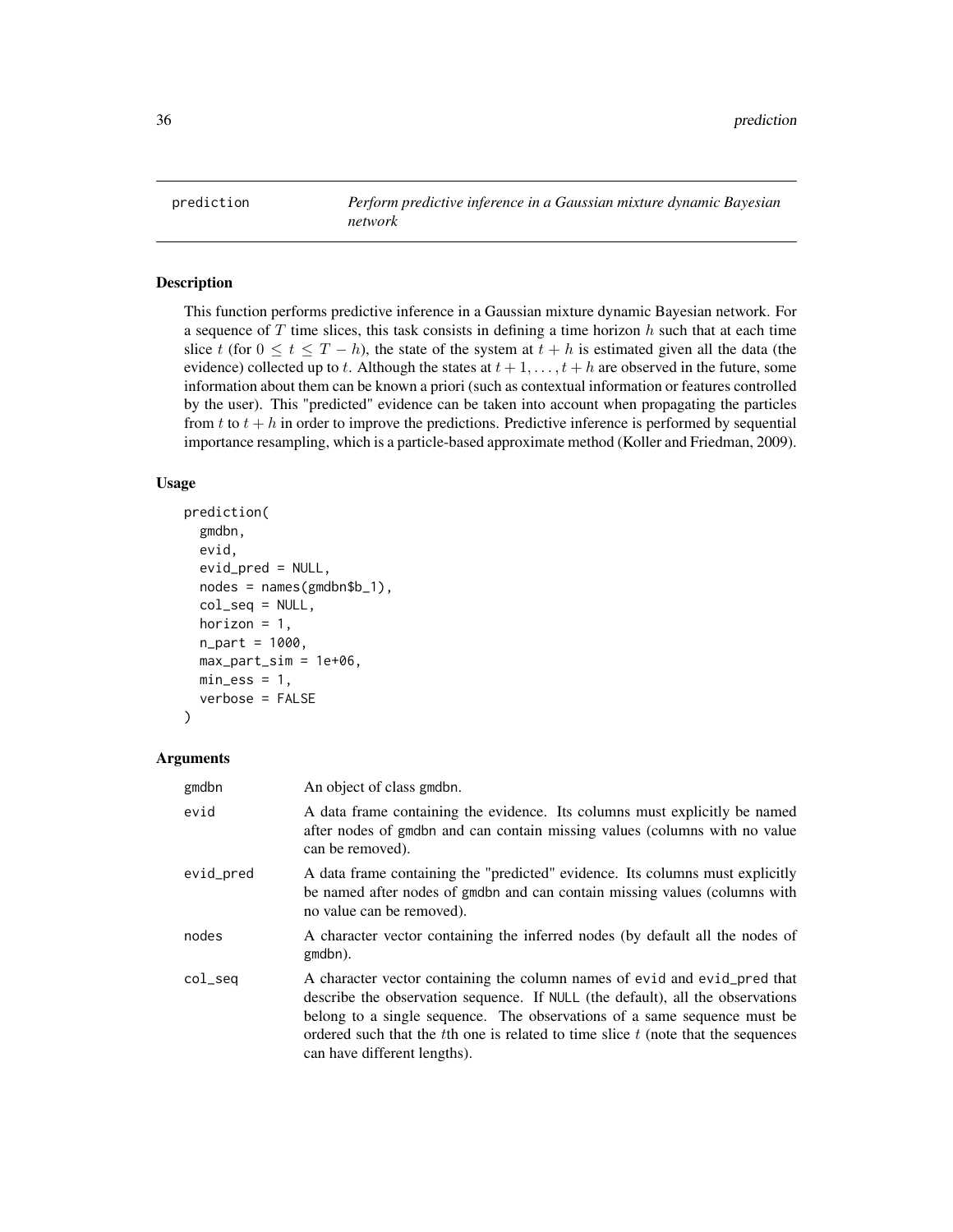### <span id="page-36-0"></span>prediction 37

| horizon      | A positive integer vector containing the time horizons for which predictive in-<br>ference is performed.                                                                                                                                                         |
|--------------|------------------------------------------------------------------------------------------------------------------------------------------------------------------------------------------------------------------------------------------------------------------|
| n_part       | A positive integer corresponding to the number of particles generated for each<br>observation sequence.                                                                                                                                                          |
| max_part_sim | An integer greater than or equal to n_part corresponding to the maximum num-<br>ber of particles that can be processed simultaneously. This argument is used to<br>prevent memory overflow, dividing evid into smaller subsets that are handled<br>sequentially. |
| $min\_ess$   | A numeric value in $[0, 1]$ corresponding to the minimum ESS (expressed as a<br>proportion of n_part) under which the renewal step of sequential importance<br>resampling is performed. If 1 (the default), this step is performed at each time<br>slice.        |
| verbose      | A logical value indicating whether subsets of evid and time slices in progress<br>are displayed.                                                                                                                                                                 |

# Value

If horizon has one element, a data frame with a structure similar to evid containing the predicted values of the inferred nodes and their observation sequences (if col\_seq is not NULL). If horizon has two or more elements, a list of data frames (tibbles) containing these values for each time horizon.

# References

Koller, D. and Friedman, N. (2009). *Probabilistic Graphical Models: Principles and Techniques*. The MIT Press.

# See Also

[filtering](#page-16-1), [inference](#page-24-1), [smoothing](#page-47-1)

```
set.seed(0)
data(gmdbn_air, data_air)
evid <- data_air
evid$NO2[sample.int(7680, 1536)] <- NA
evid$O3[sample.int(7680, 1536)] <- NA
pred <- prediction(gmdbn_air, evid, evid[, c("DATE", "TEMP", "WIND")],
                   nodes = c("NO2", "O3"), col\_seq = "DATE",horizon = c(1, 2), verbose = TRUE)
```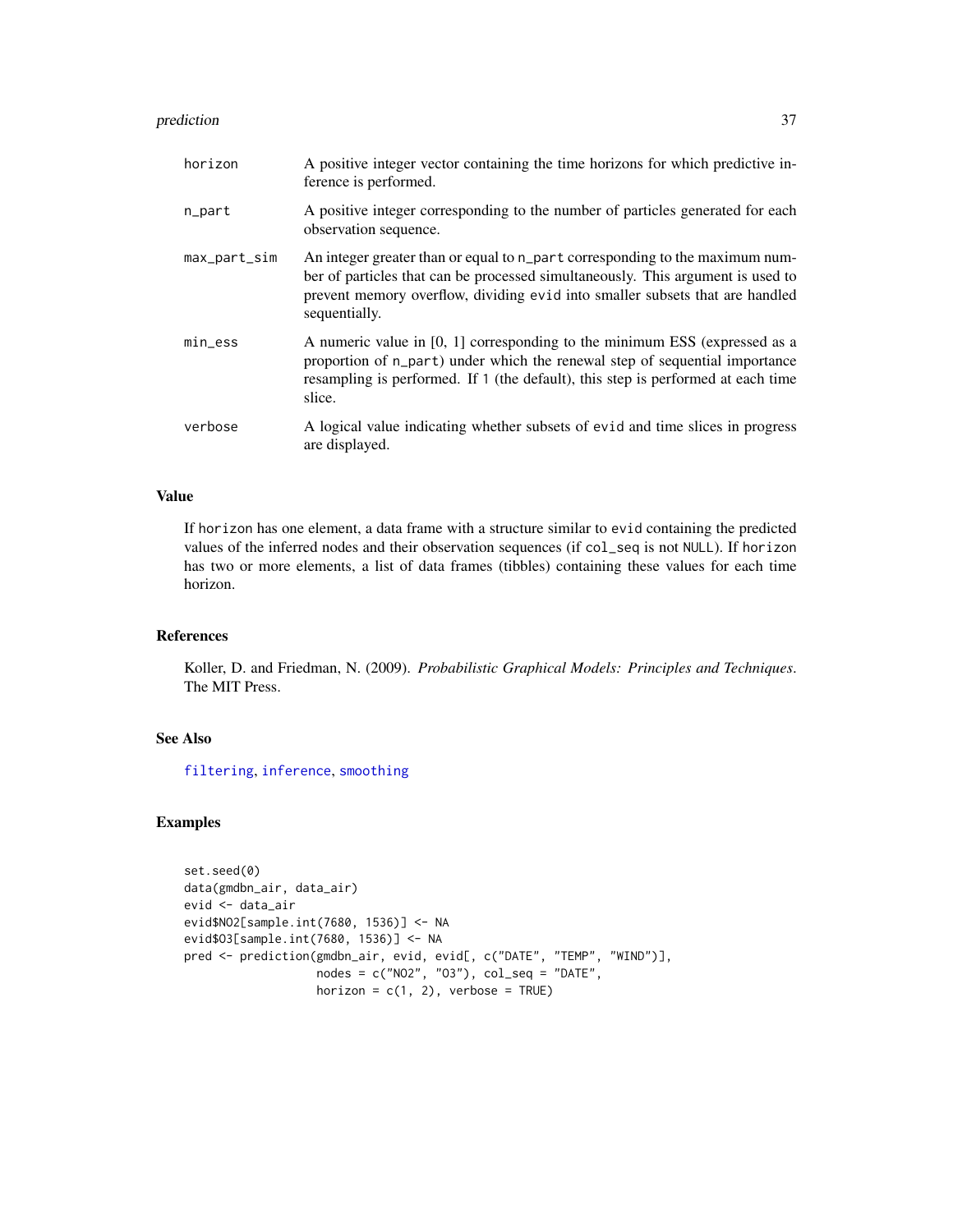### Description

This function propagates particles forward in time. Assuming that the particles have been propagated to a given time slice t, the aim is to propagate them to a later time slice  $t + k$  according to the Gaussian mixture graphical model and to the evidence collected over time. At first, a renewal step is performed if the effective sample size (ESS) is below a given threshold (Doucet and Johansen, 2009). This step consists in randomly selecting new particles among the old ones proportionately to their current weights. Upon receiving the data (the evidence) of  $t + 1$ , each particle is used to generate samples for the unknown values. Its weight is then updated to the likelihood for the observed values. The higher this likelihood, the more likely the particle is selected at the next renewal step for propagation to  $t + 2$ , and so on (Koller and Friedman, 2009).

### Usage

```
propagation(
  part,
  gmgm,
  evid = NULL,
  col_seq = NULL,
  col_weight = "weight",
 n_times = 1,
 min\_ess = 1)
```
### Arguments

| part       | A data frame containing the particles propagated to time slice $t$ , as obtained<br>from function particles or propagation.                                                                                                                                                                                                                                                          |
|------------|--------------------------------------------------------------------------------------------------------------------------------------------------------------------------------------------------------------------------------------------------------------------------------------------------------------------------------------------------------------------------------------|
| gmgm       | An object of class gmbn or gmdbn. For a gmdbn object, the gmbn elements used<br>for propagation are selected according to the temporal depth of the particles,<br>assuming that the particles contain all the samples since the first time slice (this<br>depth is thus considered as the current time slice).                                                                       |
| evid       | A data frame containing the evidence of time slices $t+1,\ldots,t+k$ . Its columns<br>must explicitly be named after nodes of gmgm and can contain missing values<br>(columns with no value can be removed). If NULL (the default), no evidence is<br>taken into account.                                                                                                            |
| col_seq    | A character vector containing the column names of part and evid that describe<br>the observation sequence. If NULL (the default), all the particles and observations<br>belong to a single sequence. In evid, the observations of a same sequence must<br>be ordered such that the kth one is related to time slice $t + k$ (note that the<br>sequences can have different lengths). |
| col_weight | A character string corresponding to the column name of part that describes the<br>particle weight.                                                                                                                                                                                                                                                                                   |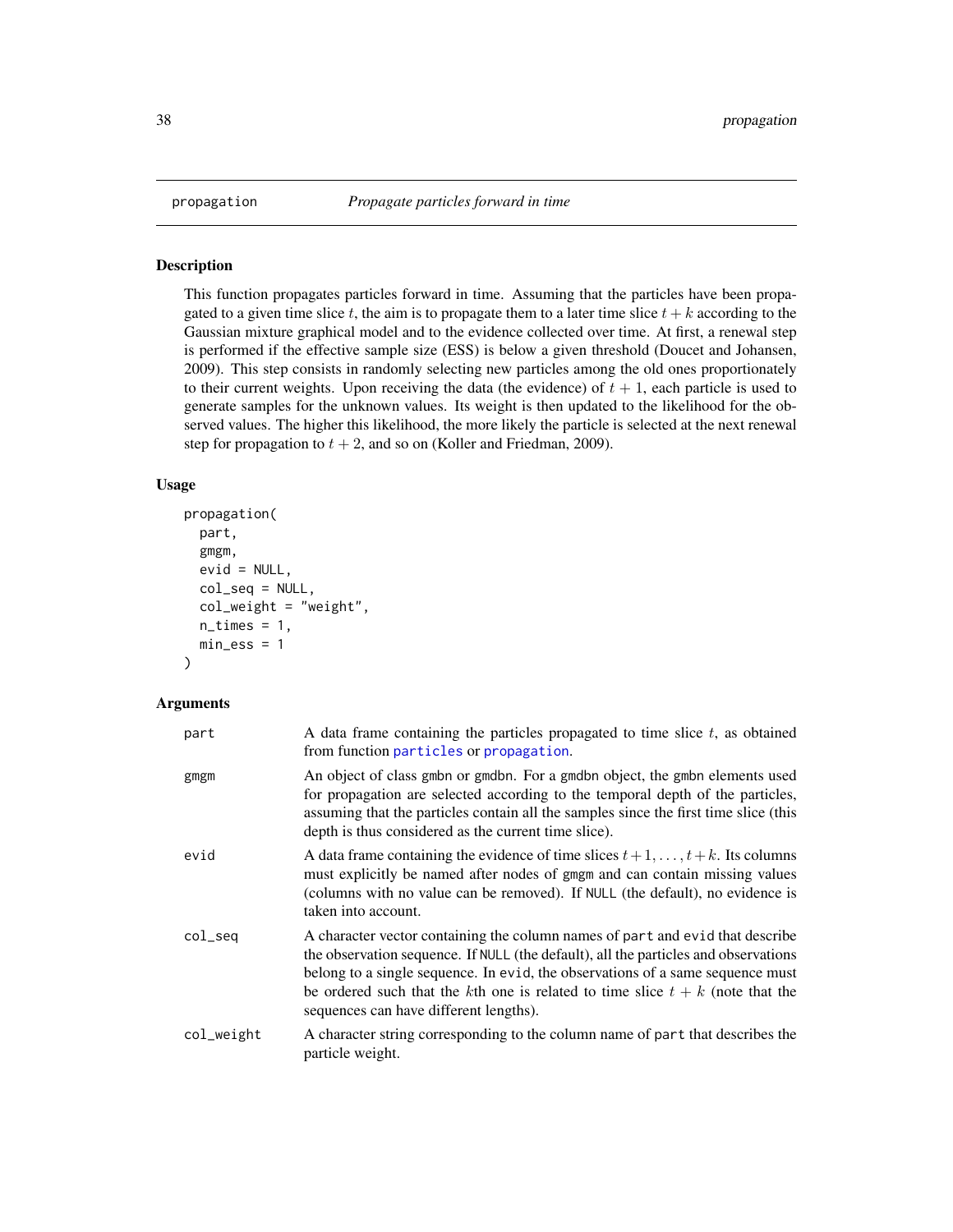### <span id="page-38-0"></span>relevant 39

| n times | A non-negative integer corresponding to the number of time slices $k$ over which |
|---------|----------------------------------------------------------------------------------|
|         | the particles are propagated.                                                    |
| min ess | A numeric value in $[0, 1]$ corresponding to the minimum ESS (expressed as       |
|         | a proportion of the number of particles) under which the renewal step is per-    |
|         | formed. If 1 (the default), this step is performed at each time slice.           |

# Value

A data frame (tibble) containing the particles supplemented with the samples of time slices  $t +$  $1, \ldots, t+k$ .

### References

Doucet, A. and Johansen, A. M. (2009). A Tutorial on Particle Filtering and Smoothing: Fifteen years later. *Handbook of nonlinear filtering*, 12:656–704.

Koller, D. and Friedman, N. (2009). *Probabilistic Graphical Models: Principles and Techniques*. The MIT Press.

# See Also

[aggregation](#page-5-1), [particles](#page-34-1)

### Examples

```
library(dplyr)
set.seed(0)
data(gmdbn_air, data_air)
evid <- data_air %>%
 group_by(DATE) %>%
 slice(1:3) %>%
 ungroup()
evid$NO2[sample.int(150, 30)] <- NA
evid$O3[sample.int(150, 30)] <- NA
evid$TEMP[sample.int(150, 30)] <- NA
evid$WIND[sample.int(150, 30)] <- NA
part <- particles(data.frame(DATE = unique(evid$DATE))) %>%
 propagation(gmdbn_air, evid, col_seq = "DATE", n_times = 3)
```
<span id="page-38-1"></span>relevant *Extract the minimal sub-Gaussian mixture graphical model required to infer a subset of nodes*

### Description

This function extracts the minimal sub-Gaussian mixture graphical model required to infer a subset of nodes (i.e. the sub-model relevant to these nodes). The nodes that do not contribute to inference are removed, which includes those that are d-separated from the inferred ones by the nodes whose values are observed, as well as the barren nodes (Druzdzel and Suermondt, 1994).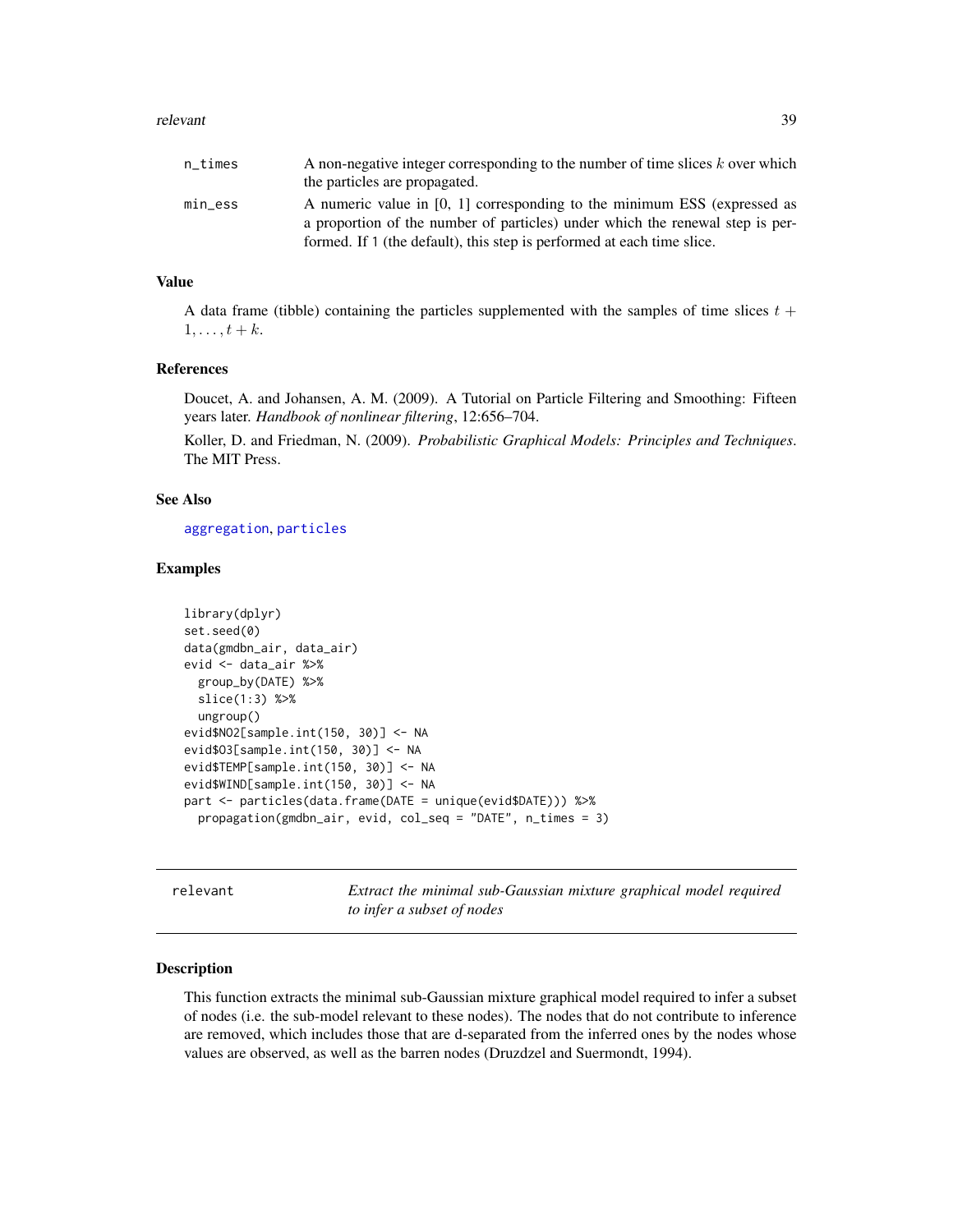### <span id="page-39-0"></span>Usage

relevant(gmgm, nodes, nodes\_obs = NULL, nodes\_miss = NULL)

### Arguments

| gmgm       | An object of class gmbn or gmdbn.                                                                                                                                                                                                                                                    |
|------------|--------------------------------------------------------------------------------------------------------------------------------------------------------------------------------------------------------------------------------------------------------------------------------------|
| nodes      | A character vector containing the inferred nodes.                                                                                                                                                                                                                                    |
| nodes_obs  | A character vector containing the nodes whose values are observed.                                                                                                                                                                                                                   |
| nodes_miss | A character vector containing the nodes whose values are missing. Note that if a<br>node is neither in nodes_obs nor in nodes_miss, its observability is considered<br>uncertain or varying. Thus, it is not treated as an observed node, nor can it be<br>removed as a barren node. |

# Value

The gmbn or gmdbn object relevant to the subset of nodes.

### References

Druzdzel, M. J. and Suermondt, H. J. (1994). Relevance in Probabilistic Models: "Backyards" in a "Small World". *In Working Notes of the AAAI 1994 Fall Symposium Series: Relevance*, pages 60–63, New Orleans, LA, USA.

# See Also

[add\\_arcs](#page-2-1), [add\\_nodes](#page-3-1), [remove\\_arcs](#page-39-1), [remove\\_nodes](#page-40-1), [rename\\_nodes](#page-42-2)

### Examples

```
data(gmbn_body)
gmbn_1 <- relevant(gmbn_body, "AGE",
                  nodes_obs = c("FAT", "HEIGHT", "WEIGHT"),
                  nodes_miss = "GLYCO")
data(gmdbn_air)
gmdbn_1 <- do.call("gmdbn", gmdbn_air[c("b_1", "b_2")])
gmdbn_2 <- relevant(gmdbn_1, "O3", nodes_obs = "NO2")
```
<span id="page-39-1"></span>remove\_arcs *Remove arcs from a Gaussian mixture graphical model*

### Description

This function removes arcs from a Gaussian mixture graphical model.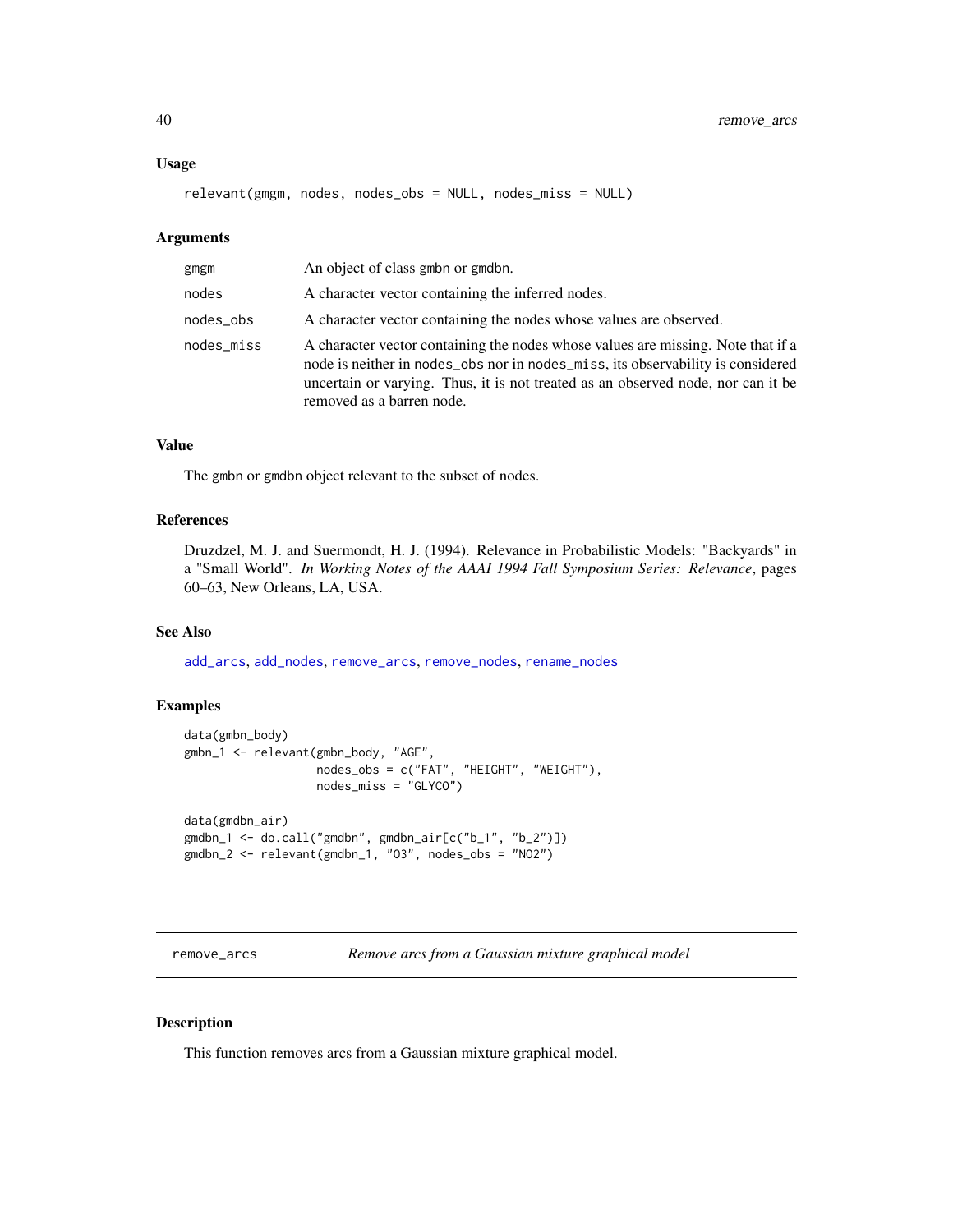# <span id="page-40-0"></span>remove\_nodes 41

### Usage

remove\_arcs(gmgm, arcs)

### Arguments

| gmgm | An object of class gmbn or gmdbn.                                                                                                                                                                                                                                                                                                                                                                                                                                                                                                                                                                                                            |
|------|----------------------------------------------------------------------------------------------------------------------------------------------------------------------------------------------------------------------------------------------------------------------------------------------------------------------------------------------------------------------------------------------------------------------------------------------------------------------------------------------------------------------------------------------------------------------------------------------------------------------------------------------|
| arcs | A data frame containing the removed arcs. The column from describes the start<br>node, the column to the end node and the column lag the time lag between<br>them. Missing values in from or to are interpreted as "all possible nodes", which<br>allows to quickly define large set of arcs that share common attributes. Missing<br>values in lag are replaced by 0. If gmgm is a gmdbn object, the same arcs are<br>removed from each of its gmbn elements. This constraint can be overcome by<br>passing a list of data frames named after some of these elements $(b_1, \ldots)$ and<br>containing arcs specifically removed from them. |
|      |                                                                                                                                                                                                                                                                                                                                                                                                                                                                                                                                                                                                                                              |

# Value

The gmbn or gmdbn object after removing the arcs.

### See Also

[add\\_arcs](#page-2-1), [add\\_nodes](#page-3-1), [relevant](#page-38-1), [remove\\_nodes](#page-40-1), [rename\\_nodes](#page-42-2)

### Examples

```
data(gmbn_body)
gmbn_1 <- remove_arcs(gmbn_body,
                     data.frame(from = c("HEIGHT", "AGE"),
                                 to = c("FAT", "WAIST")))
data(gmdbn_air)
gmdbn_1 <- remove_arcs(gmdbn_air,
                      list(b_2 = data frame(from = c("NO2", "TEMP"),to = c("03", "03"), lag = c(1, 1)),
                            b_13 = data. frame(from = "TEMP", to = "03",
                                              lag = 1))
```
<span id="page-40-1"></span>

| remove_nodes | Remove nodes from a Gaussian mixture graphical model |  |  |  |  |  |
|--------------|------------------------------------------------------|--|--|--|--|--|
|--------------|------------------------------------------------------|--|--|--|--|--|

# Description

This function removes nodes from a Gaussian mixture graphical model. If this model is a dynamic Bayesian network, the nodes are removed from each of its transition models.

### Usage

remove\_nodes(gmgm, nodes)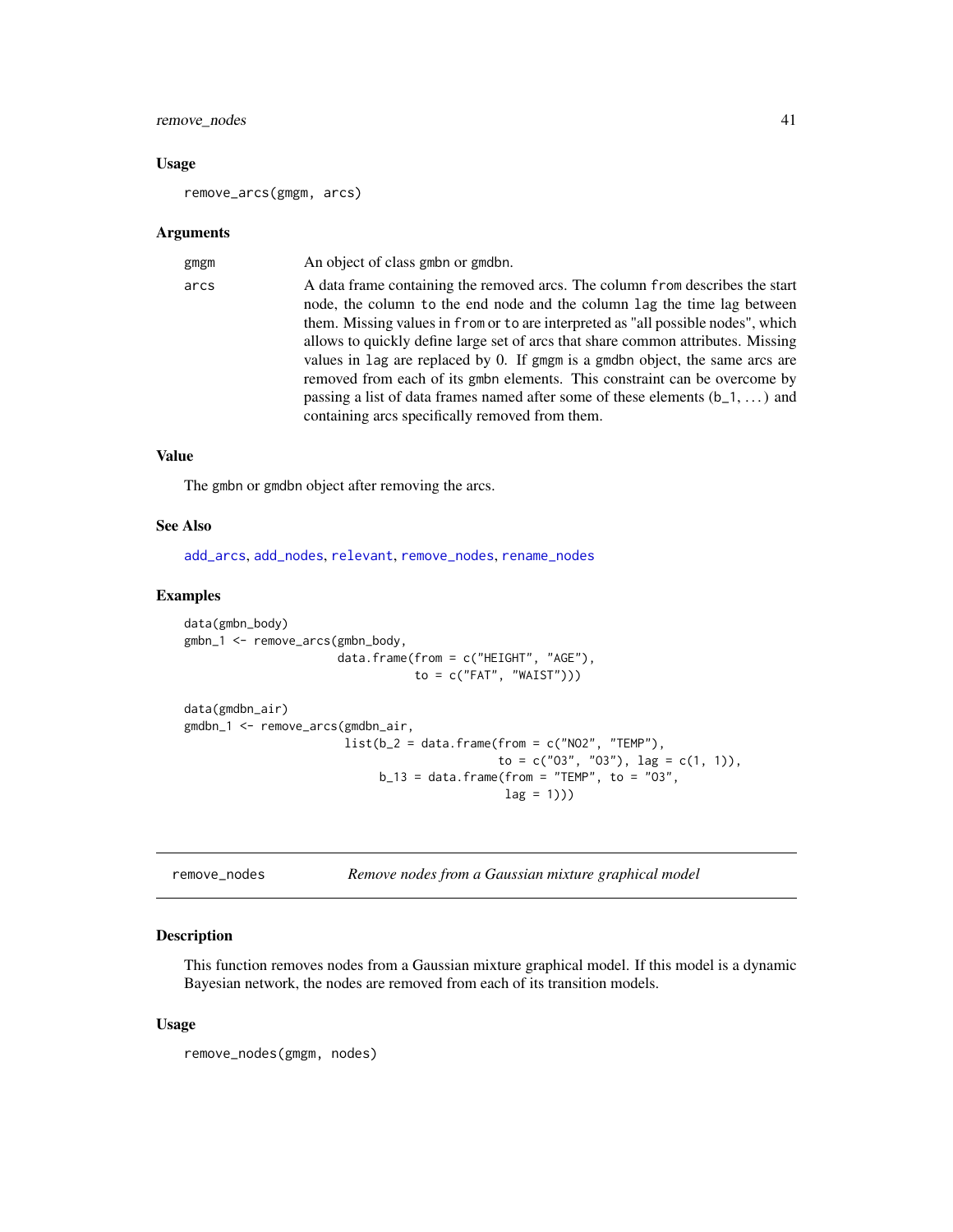# <span id="page-41-0"></span>Arguments

| gmgm  | An object of class gmbn or gmdbn.                |
|-------|--------------------------------------------------|
| nodes | A character vector containing the removed nodes. |

### Value

The gmbn or gmdbn object after removing the nodes.

# See Also

[add\\_arcs](#page-2-1), [add\\_nodes](#page-3-1), [relevant](#page-38-1), [remove\\_arcs](#page-39-1), [rename\\_nodes](#page-42-2)

# Examples

```
data(gmbn_body)
gmbn_1 <- remove_nodes(gmbn_body, c("FAT", "GLYCO"))
```
data(gmdbn\_air) gmdbn\_1 <- remove\_nodes(gmdbn\_air, "TEMP")

<span id="page-41-1"></span>remove\_var *Remove variables from a Gaussian mixture model*

# Description

This function removes variables from a Gaussian mixture model.

# Usage

remove\_var(gmm, var)

# Arguments

| gmm | An object of class gmm.                              |
|-----|------------------------------------------------------|
| var | A character vector containing the removed variables. |

# Value

The gmm object after removing the variables.

# See Also

[add\\_var](#page-4-1), [rename\\_var](#page-42-1)

```
data(gmm_body)
gmm_1 <- remove_var(gmm_body, "FAT")
```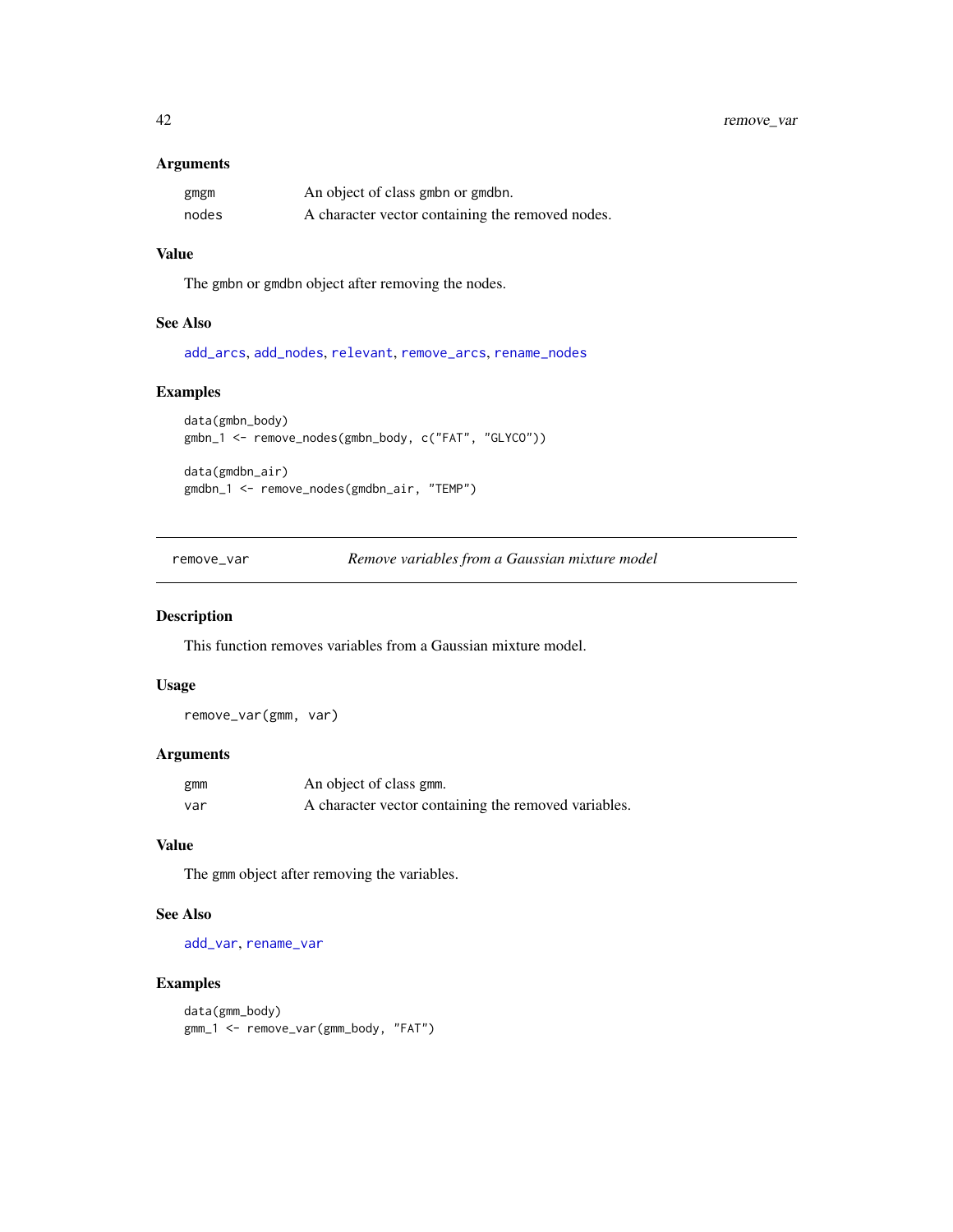<span id="page-42-2"></span><span id="page-42-0"></span>

### Description

This function renames nodes of a Gaussian mixture graphical model. If this model is a dynamic Bayesian network, the nodes are renamed for each of its transition models.

# Usage

rename\_nodes(gmgm, nodes, names)

# Arguments

| gmgm  | An object of class gmbn or gmdbn.                                    |
|-------|----------------------------------------------------------------------|
| nodes | A character vector containing the renamed nodes.                     |
| names | A character vector containing the respective new names of the nodes. |

### Value

The gmbn or gmdbn object after renaming the nodes.

### See Also

[add\\_arcs](#page-2-1), [add\\_nodes](#page-3-1), [relevant](#page-38-1), [remove\\_arcs](#page-39-1), [remove\\_nodes](#page-40-1)

# Examples

```
data(gmbn_body)
gmbn_1 <- rename_nodes(gmbn_body, c("FAT", "GLYCO"),
                      c("BODY_FAT", "GLYCOHEMOGLOBIN"))
data(gmdbn_air)
gmdbn_1 <- rename_nodes(gmdbn_air, "TEMP", "TEMPERATURE")
```
<span id="page-42-1"></span>rename\_var *Rename variables of a Gaussian mixture model*

# Description

This function renames variables of a Gaussian mixture model.

### Usage

rename\_var(gmm, var, names)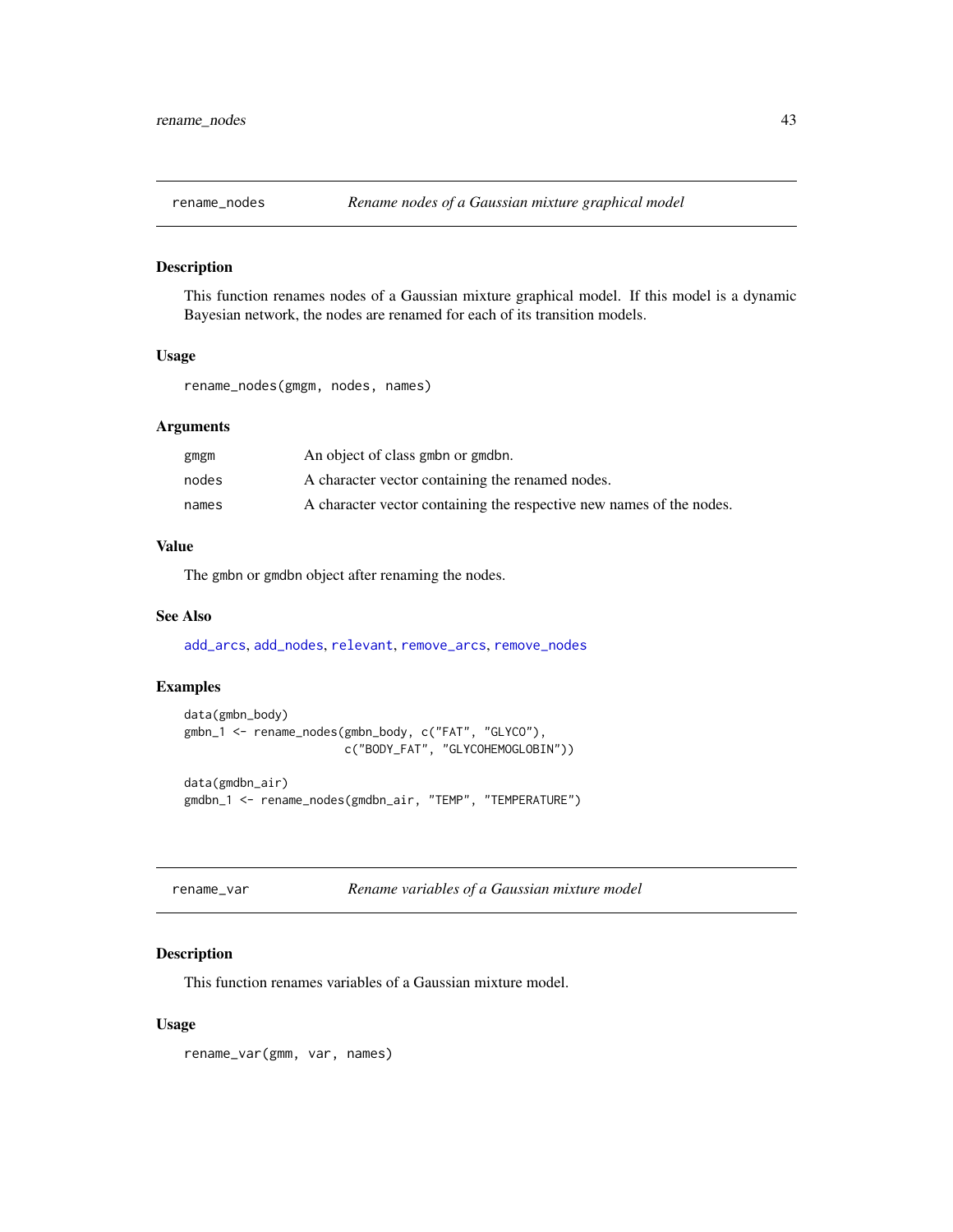<span id="page-43-0"></span>44 reorder

# Arguments

| gmm   | An object of class gmm.                                                  |
|-------|--------------------------------------------------------------------------|
| var   | A character vector containing the renamed variables.                     |
| names | A character vector containing the respective new names of the variables. |

# Value

The gmm object after renaming the variables.

# See Also

[add\\_var](#page-4-1), [remove\\_var](#page-41-1)

# Examples

```
data(gmm_body)
gmm_1 <- rename_var(gmm_body, "FAT", "BODY_FAT")
```
<span id="page-43-1"></span>

| reorder | Reorder the variables and the mixture components of a Gaussian mix- |
|---------|---------------------------------------------------------------------|
|         | ture model                                                          |

# Description

This function reorders the variables and the mixture components of a Gaussian mixture model.

# Usage

reorder(gmm, var = NULL, comp = NULL)

# Arguments

| gmm  | An object of class gmm.                                                                                                                                                                                                        |
|------|--------------------------------------------------------------------------------------------------------------------------------------------------------------------------------------------------------------------------------|
| var  | A character vector containing the variables in the desired order. If variables are<br>not specified, they are added after the ordered ones. If NULL (the default), the<br>variables are not reordered.                         |
| comp | An integer vector containing the indexes of the mixture component in the desired<br>order. If components are not specified, they are added after the ordered ones. If<br>NULL (the default), the components are not reordered. |

# Value

The reordered gmm object.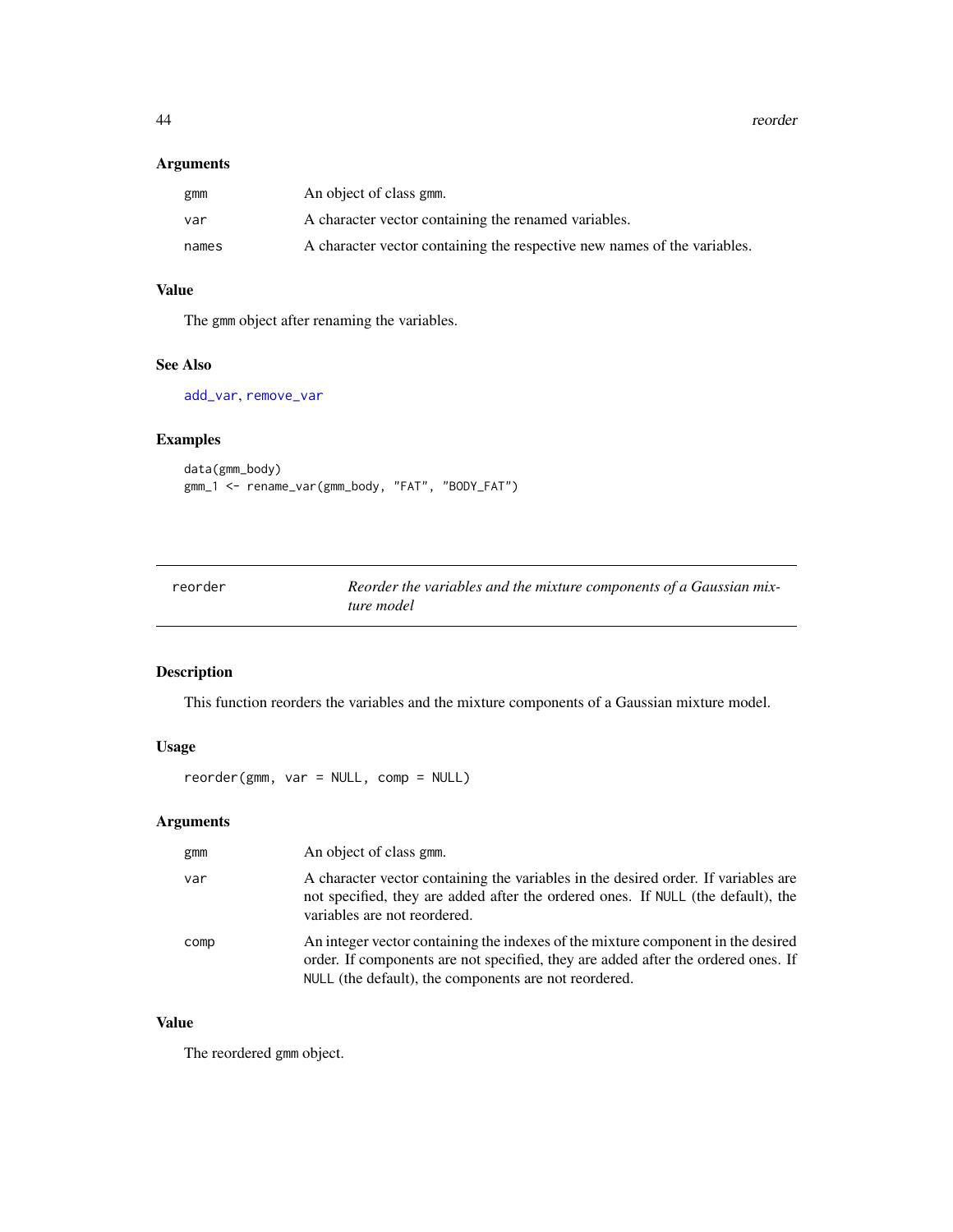### <span id="page-44-0"></span>sampling the contract of the contract of the contract of the contract of the contract of the contract of the contract of the contract of the contract of the contract of the contract of the contract of the contract of the c

# Examples

```
data(gmm_body)
gmm_1 <- reorder(gmm_body, var = c("WAIST", "AGE", "FAT", "HEIGHT", "WEIGHT"),
                comp = c(2, 1, 3)
```
<span id="page-44-1"></span>sampling *Sample a Gaussian mixture model*

# Description

This function samples a Gaussian mixture model.

### Usage

```
sampling(gmm, data_x = NULL, n = 1)
```
# Arguments

| gmm    | An object of class gmm.                                                                                                                                                                                                                                      |
|--------|--------------------------------------------------------------------------------------------------------------------------------------------------------------------------------------------------------------------------------------------------------------|
| data_x | A data frame or numeric matrix containing observations of the explanatory<br>variables if conditional sampling is performed. Its columns must explicitly be<br>named after the explanatory variables. If NULL (the default), joint sampling is<br>performed. |
| n      | A non-negative integer corresponding to the number of samples. If conditional<br>sampling is performed, this argument is ignored.                                                                                                                            |

### Value

A numeric matrix containing the samples.

# See Also

[density](#page-12-2), [expectation](#page-15-1)

```
set.seed(0)
data(gmm_body, data_body)
sampl_1 <- sampling(gmm_body, n = 500)
sampl_2 <- sampling(gmm_body,
                    data_body[, c("WEIGHT", "FAT", "HEIGHT", "AGE")])
```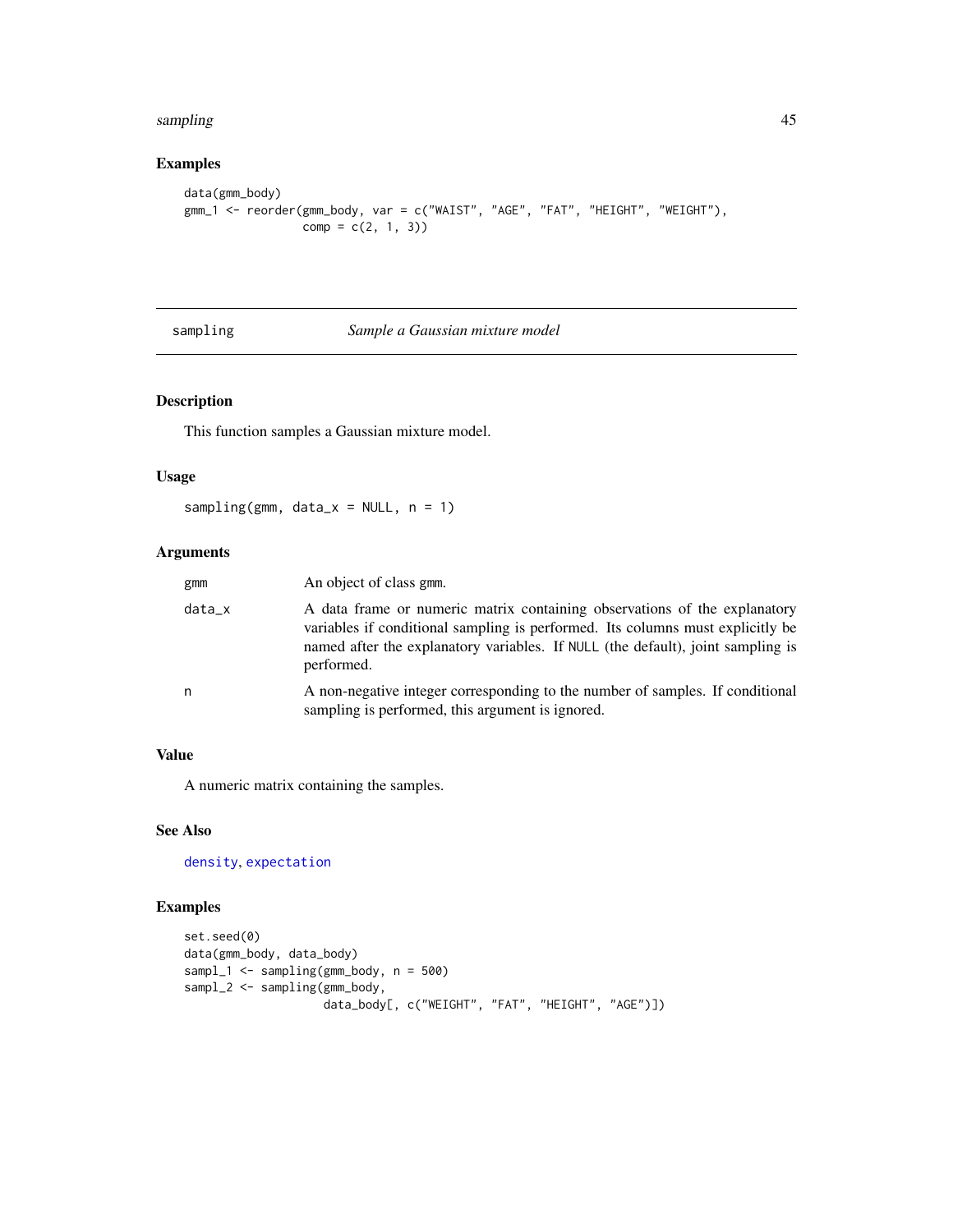<span id="page-45-0"></span>46 smem

<span id="page-45-1"></span>smem *Select the number of mixture components and estimate the parameters of a Gaussian mixture model*

# Description

This function selects the number of mixture components and estimates the parameters of a Gaussian mixture model using a split-and-merge EM (SMEM) algorithm. At the first iteration, the classic EM algorithm is performed to update the parameters of the initial model. Then each following iteration consists in splitting a component into two or merging two components, before re-estimating the parameters with the EM algorithm. The selected split or merge operation is the one that maximizes a scoring function (after the re-estimation process). To avoid testing all possible operations, the split and merge candidates are initially ranked according to relevant criteria (Zhang *et al.*, 2003). At first, the top-ranked split and top-ranked merge operations are tested. If neither of them increases the score, the second-ranked ones are considered, and so on. The SMEM algorithm stops if a given maximum rank is reached without improving the score.

### Usage

```
smem(
  gmm,
  data,
 y = NULL,
  score = "bic",
  split = TRUE,merge = TRUE,min\_comp = 1,
 max_{comp} = Inf,space = 0.5,
 max\_rank = 1,
 max_iter_smem = 10,
  verbose = FALSE,
  ...
```
### Arguments

)

| gmm   | An initial object of class gmm.                                                                                                                                                                         |
|-------|---------------------------------------------------------------------------------------------------------------------------------------------------------------------------------------------------------|
| data  | A data frame or numeric matrix containing the data used in the SMEM algo-<br>rithm. Its columns must explicitly be named after the variables of gmm and must<br>not contain missing values.             |
| y     | A character vector containing the dependent variables if a conditional model is<br>estimated (which involves maximizing a conditional score). If NULL (the de-<br>fault), the joint model is estimated. |
| score | A character string ("aic", "bic" or "loglik") corresponding to the scoring<br>function.                                                                                                                 |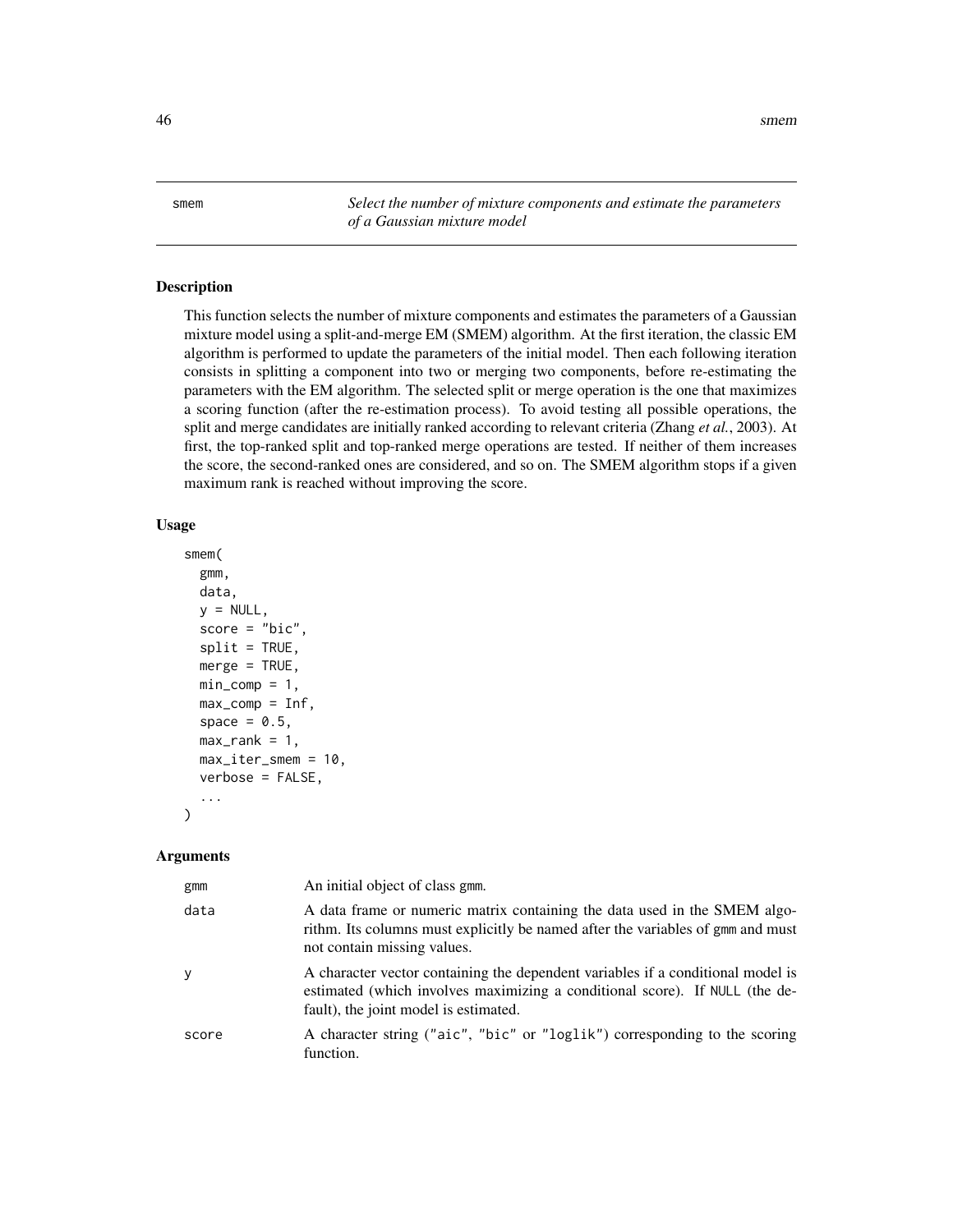<span id="page-46-0"></span>smem and the state of the state of the state of the state of the state of the state of the state of the state of the state of the state of the state of the state of the state of the state of the state of the state of the s

| split         | A logical value indicating whether split operations are allowed (if FALSE, no<br>mixture component can be split).  |
|---------------|--------------------------------------------------------------------------------------------------------------------|
| merge         | A logical value indicating whether merge operations are allowed (if FALSE, no<br>mixture component can be merged). |
| $min\_comp$   | A positive integer corresponding to the minimum number of mixture compo-<br>nents.                                 |
| $max_{comp}$  | A positive integer corresponding to the maximum number of mixture compo-<br>nents.                                 |
| space         | A numeric value in [0, 1] corresponding to the space between two subcompo-<br>nents resulting from a split.        |
| max_rank      | A positive integer corresponding to the maximum rank for testing the split and<br>merge candidates.                |
| max_iter_smem | A non-negative integer corresponding to the maximum number of iterations.                                          |
| verbose       | A logical value indicating whether iterations in progress are displayed.                                           |
| $\ddots$      | Additional arguments passed to function em.                                                                        |

# Value

A list with elements:

| gmm       | The final gmm object.                                                                                      |
|-----------|------------------------------------------------------------------------------------------------------------|
| posterior | A numeric matrix containing the posterior probabilities for each observation.                              |
| seq_score | A numeric vector containing the sequence of scores measured initially and after<br>each iteration.         |
| seg_oper  | A character vector containing the sequence of split and merge operations per-<br>formed at each iteration. |

# References

Zhang, Z., Chen, C., Sun, J. and Chan, K. L. (2003). EM algorithms for Gaussian mixtures with split-and-merge operation. *Pattern Recognition*, 36(9):1973–1983.

# See Also

[em](#page-13-1), [stepwise](#page-49-1)

```
data(data_body)
gmm_1 <- add_var(NULL, c("WAIST", "AGE", "FAT", "HEIGHT", "WEIGHT"))
res_smem <- smem(gmm_1, data_body, max_comp = 3, verbose = TRUE)
```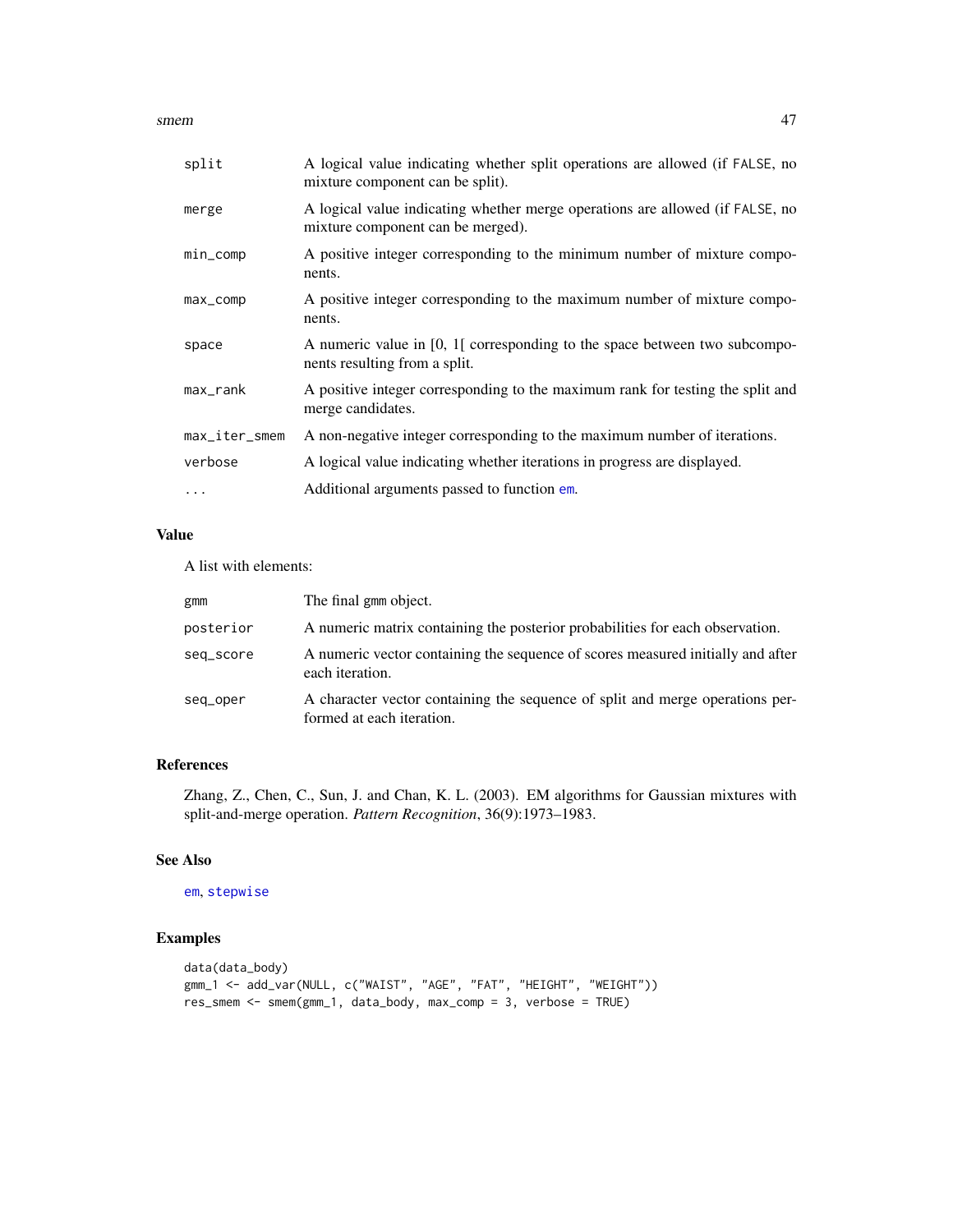<span id="page-47-1"></span><span id="page-47-0"></span>

# Description

This function performs smoothing inference in a Gaussian mixture dynamic Bayesian network. For a sequence of  $T$  time slices, this task consists in estimating the state of the system at each time slice t (for  $1 \le t \le T$ ) given all the data (the evidence) collected up to T. Smoothing inference is performed by sequential importance resampling, which is a particle-based approximate method (Koller and Friedman, 2009).

# Usage

```
smoothing(
  gmdbn,
 evid,
 nodes = names(gmdbn$b_1),
  col_seq = NULL,
 n_{part} = 1000,max_part_sim = 1e+06,
 min\_ess = 1,
  verbose = FALSE
)
```
# Arguments

| gmdbn        | An object of class gmdbn.                                                                                                                                                                                                                                                                                                                       |
|--------------|-------------------------------------------------------------------------------------------------------------------------------------------------------------------------------------------------------------------------------------------------------------------------------------------------------------------------------------------------|
| evid         | A data frame containing the evidence. Its columns must explicitly be named<br>after nodes of gmdbn and can contain missing values (columns with no value<br>can be removed).                                                                                                                                                                    |
| nodes        | A character vector containing the inferred nodes (by default all the nodes of<br>gmdbn).                                                                                                                                                                                                                                                        |
| col_seq      | A character vector containing the column names of evid that describe the ob-<br>servation sequence. If NULL (the default), all the observations belong to a single<br>sequence. The observations of a same sequence must be ordered such that the tth<br>one is related to time slice $t$ (note that the sequences can have different lengths). |
| n_part       | A positive integer corresponding to the number of particles generated for each<br>observation sequence.                                                                                                                                                                                                                                         |
| max_part_sim | An integer greater than or equal to n_part corresponding to the maximum num-<br>ber of particles that can be processed simultaneously. This argument is used to<br>prevent memory overflow, dividing evid into smaller subsets that are handled<br>sequentially.                                                                                |
| min_ess      | A numeric value in $[0, 1]$ corresponding to the minimum ESS (expressed as a<br>proportion of n_part) under which the renewal step of sequential importance                                                                                                                                                                                     |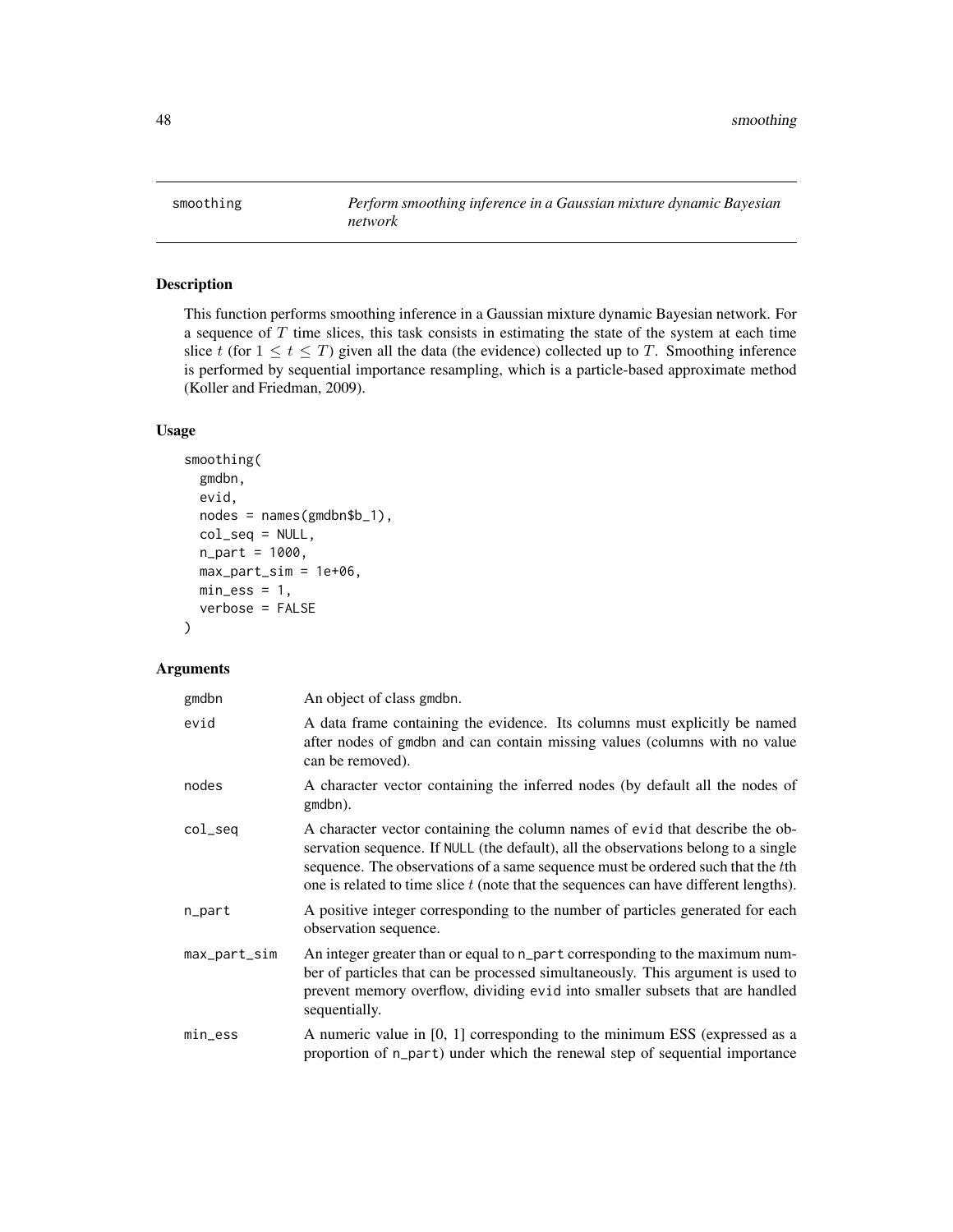<span id="page-48-0"></span>

|         | resampling is performed. If 1 (the default), this step is performed at each time<br>slice.       |
|---------|--------------------------------------------------------------------------------------------------|
| verbose | A logical value indicating whether subsets of evid and time slices in progress<br>are displayed. |

### Value

A data frame (tibble) with a structure similar to evid containing the estimated values of the inferred nodes and their observation sequences (if col\_seq is not NULL).

# References

Koller, D. and Friedman, N. (2009). *Probabilistic Graphical Models: Principles and Techniques*. The MIT Press.

# See Also

[filtering](#page-16-1), [inference](#page-24-1), [prediction](#page-35-1)

# Examples

```
set.seed(0)
data(gmdbn_air, data_air)
evid <- data_air
evid$NO2[sample.int(7680, 1536)] <- NA
evid$O3[sample.int(7680, 1536)] <- NA
evid$TEMP[sample.int(7680, 1536)] <- NA
evid$WIND[sample.int(7680, 1536)] <- NA
smooth <- smoothing(gmdbn_air, evid, col_seq = "DATE", verbose = TRUE)
```
<span id="page-48-1"></span>split\_comp *Split a mixture component of a Gaussian mixture model*

### Description

This function splits a mixture component of a Gaussian mixture model using the singular value decomposition of the covariance matrix (Zhang *et al.*, 2003).

### Usage

```
split\_comp(gmm, comp = 1, n\_sub = 2, space = 0.5)
```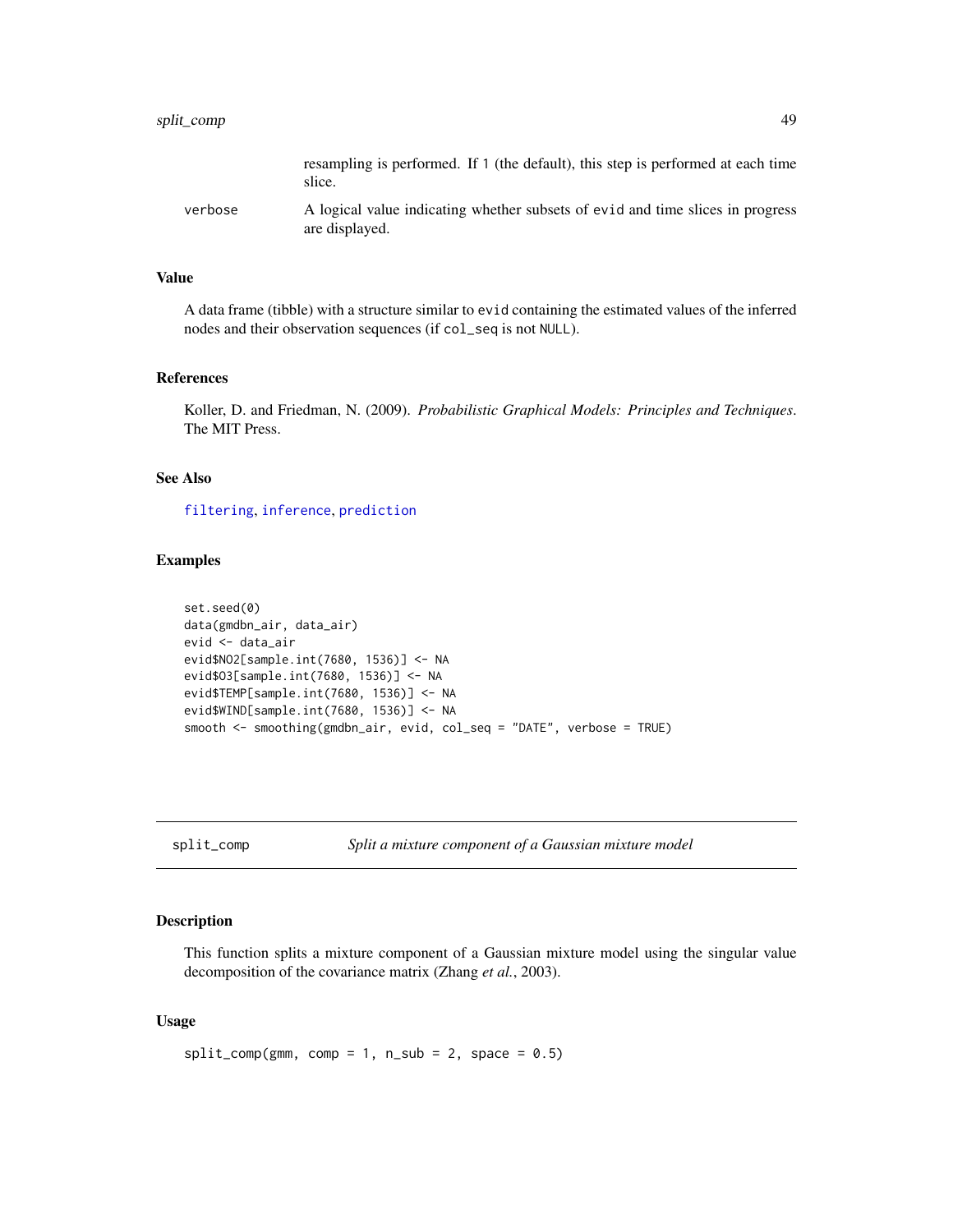### <span id="page-49-0"></span>Arguments

| gmm   | An object of class gmm.                                                                |
|-------|----------------------------------------------------------------------------------------|
| comp  | An integer corresponding to the index of the split mixture component.                  |
| n_sub | A positive integer corresponding to the number of subcomponents.                       |
| space | A numeric value in $[0, 1]$ corresponding to the space between the subcompo-<br>nents. |

### Value

The gmm object after splitting the mixture component.

### References

Zhang, Z., Chen, C., Sun, J. and Chan, K. L. (2003). EM algorithms for Gaussian mixtures with split-and-merge operation. *Pattern Recognition*, 36(9):1973–1983.

### See Also

[merge\\_comp](#page-27-1)

### Examples

data(gmm\_body) gmm\_1 <- split\_comp(gmm\_body, n\_sub = 3)

<span id="page-49-1"></span>stepwise *Select the explanatory variables, the number of mixture components and estimate the parameters of a conditional Gaussian mixture model*

# Description

This function selects the explanatory variables, the number of mixture components and estimates the parameters of a conditional Gaussian mixture model using a stepwise algorithm. At the first iteration, the SMEM algorithm is performed to update the number of components and the parameters of the initial model. Then each following iteration consists in adding or removing a candidate explanatory variable, before re-estimating the model with the SMEM algorithm. The selected add or remove operation is the one that maximizes a conditional scoring function (after the re-estimation process). The stepwise algorithm stops if none of the candidate operations improves the score.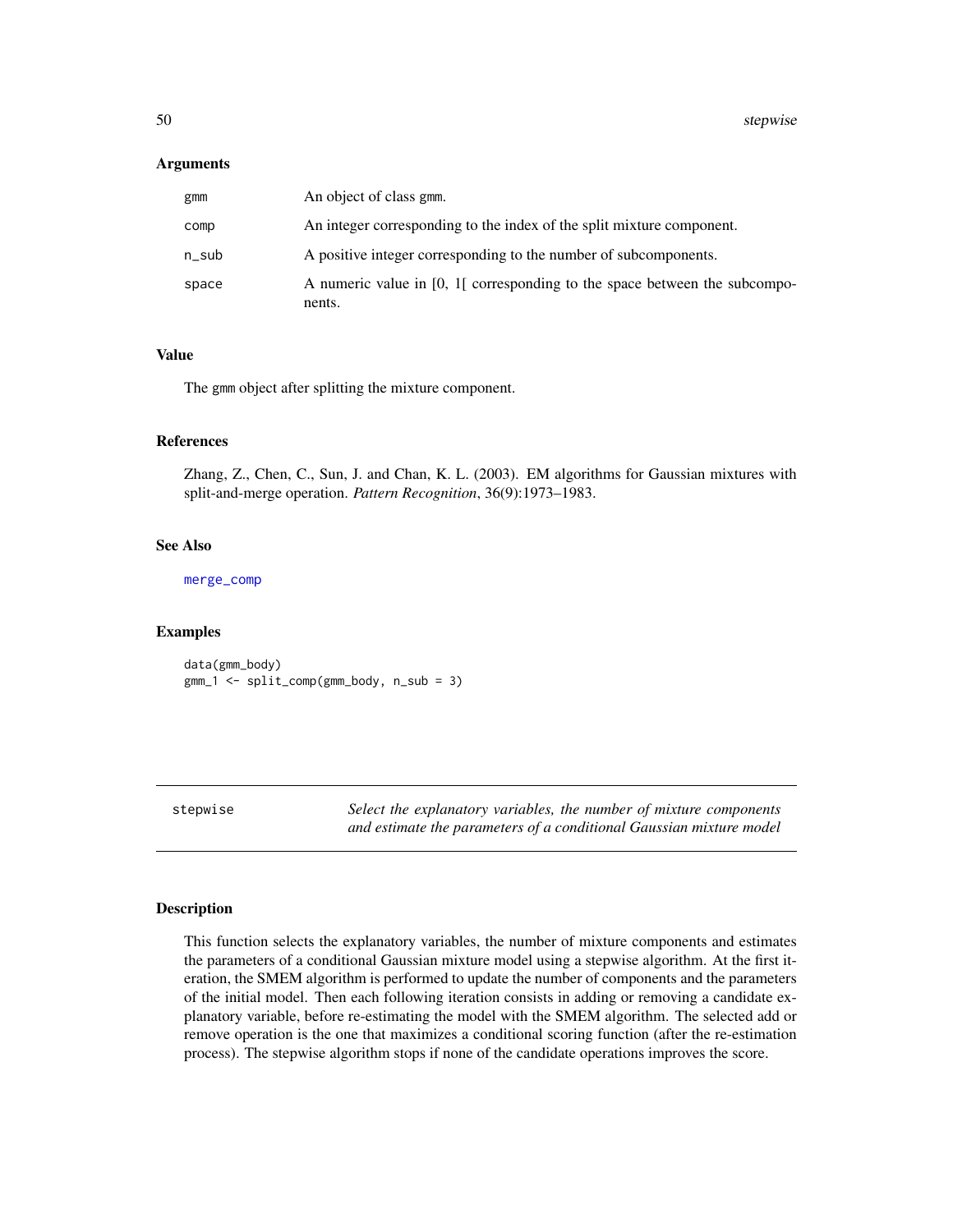### <span id="page-50-0"></span>stepwise 51

# Usage

```
stepwise(
 gmm,
 data,
 y = rownames(gmm$mu)[1],
 x_cand = setdiff(colnames(data), y),
 score = "bic",
 add = TRUE,remove = TRUE,
 min_x = 0,
 max_x = Inf,max_iter_step = 10,
 verbose = FALSE,
  ...
\,
```
# Arguments

| gmm           | An initial object of class gmm.                                                                                                                                                                                                          |
|---------------|------------------------------------------------------------------------------------------------------------------------------------------------------------------------------------------------------------------------------------------|
| data          | A data frame or numeric matrix containing the data used in the stepwise algo-<br>rithm. Its columns must explicitly be named after the variables of gmm and the<br>candidate explanatory variables, and must not contain missing values. |
| У             | A character vector containing the dependent variables (by default the first vari-<br>able of gmm).                                                                                                                                       |
| x_cand        | A character vector containing the candidate explanatory variables for addition or<br>removal (by default all the column names of data except y). If variables already<br>in gmm are not candidates, they cannot be removed.              |
| score         | A character string ("aic", "bic" or "loglik") corresponding to the scoring<br>function.                                                                                                                                                  |
| add           | A logical value indicating whether add operations are allowed (if FALSE, no<br>variable can be added).                                                                                                                                   |
| remove        | A logical value indicating whether remove operations are allowed (if FALSE, no<br>variable can be removed).                                                                                                                              |
| min_x         | A non-negative integer corresponding to the minimum number of explanatory<br>variables.                                                                                                                                                  |
| max_x         | A non-negative integer corresponding to the maximum number of explanatory<br>variables.                                                                                                                                                  |
| max_iter_step | A non-negative integer corresponding to the maximum number of iterations.                                                                                                                                                                |
| verbose       | A logical value indicating whether iterations in progress are displayed.                                                                                                                                                                 |
| $\cdots$      | Additional arguments passed to function smem.                                                                                                                                                                                            |

# Value

A list with elements:

gmm The final gmm object.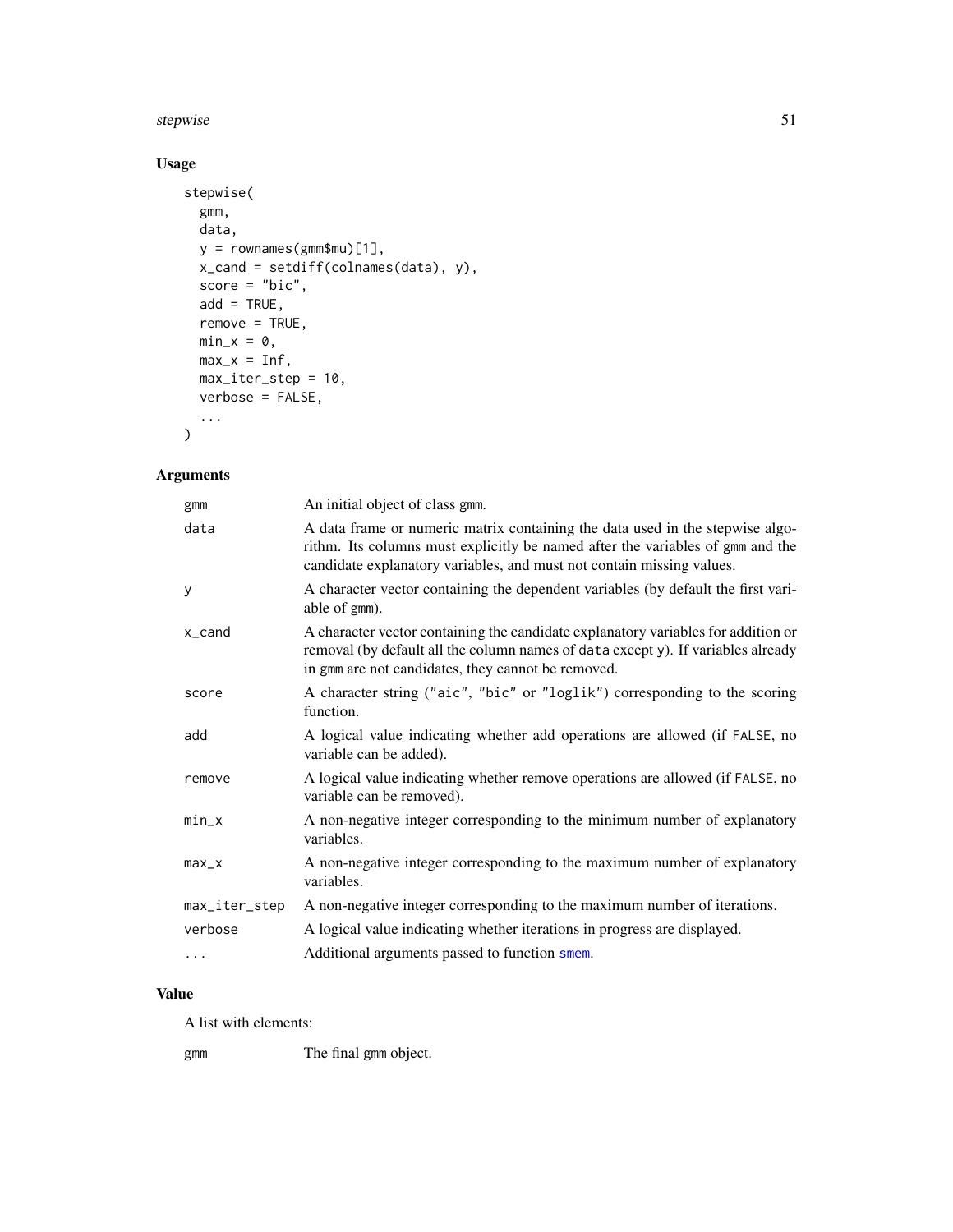<span id="page-51-0"></span>52 structure and the structure of the structure of the structure structure of the structure of the structure

| posterior | A numeric matrix containing the posterior probabilities for each observation.                             |
|-----------|-----------------------------------------------------------------------------------------------------------|
| seq_score | A numeric vector containing the sequence of scores measured initially and after<br>each iteration.        |
| seq_oper  | A character vector containing the sequence of add and remove operations per-<br>formed at each iteration. |

# See Also

[em](#page-13-1), [smem](#page-45-1)

# Examples

```
data(data_body)
gmm_1 <- add_var(NULL, "WAIST")
res_step <- stepwise(gmm_1, data_body, verbose = TRUE, max_comp = 3)
```
<span id="page-51-1"></span>structure *Provide the graphical structure of a Gaussian mixture graphical model*

### Description

This function provides the graphical structure of a Gaussian mixture graphical model.

#### Usage

structure(gmgm)

### Arguments

gmgm An object of class gmbn or gmdbn.

# Value

A list with elements:

| nodes | A character vector containing the nodes.                                          |
|-------|-----------------------------------------------------------------------------------|
| arcs  | For a gmbn object, a data frame (tibble) containing the arcs. For a gmdbn object, |
|       | a list of data frames (tibbles) containing the arcs of each gmbn element.         |

```
data(gmbn_body)
struct_1 <- structure(gmbn_body)
data(gmdbn_air)
struct_2 <- structure(gmdbn_air)
```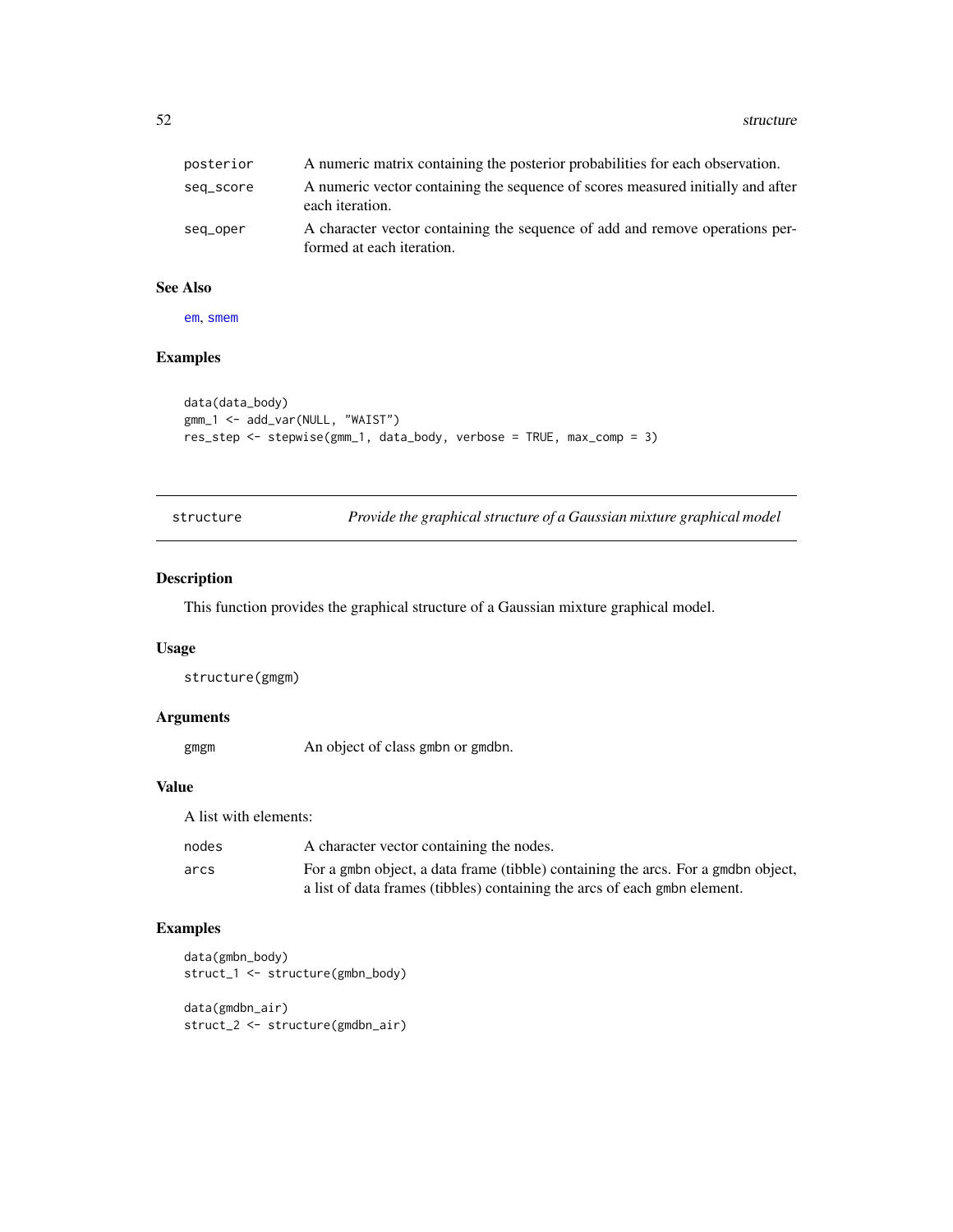<span id="page-52-1"></span><span id="page-52-0"></span>struct\_em *Learn the structure and the parameters of a Gaussian mixture graphical model with incomplete data*

### Description

This function learns the structure and the parameters of a Gaussian mixture graphical model with incomplete data using the structural EM algorithm. At each iteration, the parametric EM algorithm is performed to complete the data and update the parameters (E step). The completed data are then used to update the structure (M step), and so on. Each iteration is guaranteed to increase the scoring function until convergence to a local maximum (Koller and Friedman, 2009). In practice, due to the sampling process inherent in particle-based inference, it may happen that the monotonic increase no longer occurs when approaching the local maximum, resulting in an earlier termination of the algorithm.

# Usage

```
struct_em(
  gmgm,
  data,
  nodes = structure(gmgm)$nodes,
  arcs\_c = tibble(lag = 0),
  col_seq = NULL,
  score = "bic",n_{part} = 1000,max_part_sim = 1e+06,
 min\_ess = 1,
 max\_iter\_sem = 5,
 max\_iter\_pem = 5,
  verbose = FALSE,
  ...
)
```
#### **Arguments**

| gmgm      | An object of class gmbn (non-temporal) or gmdbn.                                                                                                                                                                                                                                                                                                                                         |
|-----------|------------------------------------------------------------------------------------------------------------------------------------------------------------------------------------------------------------------------------------------------------------------------------------------------------------------------------------------------------------------------------------------|
| data      | A data frame containing the data used for learning. Its columns must explicitly<br>be named after nodes of gmgm and can contain missing values (columns with no<br>value can be removed).                                                                                                                                                                                                |
| nodes     | A character vector containing the nodes whose local conditional models are<br>learned (by default all the nodes of gmgm). If gmgm is a gmdbn object, the same<br>nodes are learned for each of its gmbn elements. This constraint can be overcome<br>by passing a list of character vectors named after some of these elements (b_1,<br>) and containing learned nodes specific to them. |
| arcs_cand | A data frame containing the candidate arcs for addition or removal (by default<br>all possible non-temporal arcs). The column from describes the start node, the                                                                                                                                                                                                                         |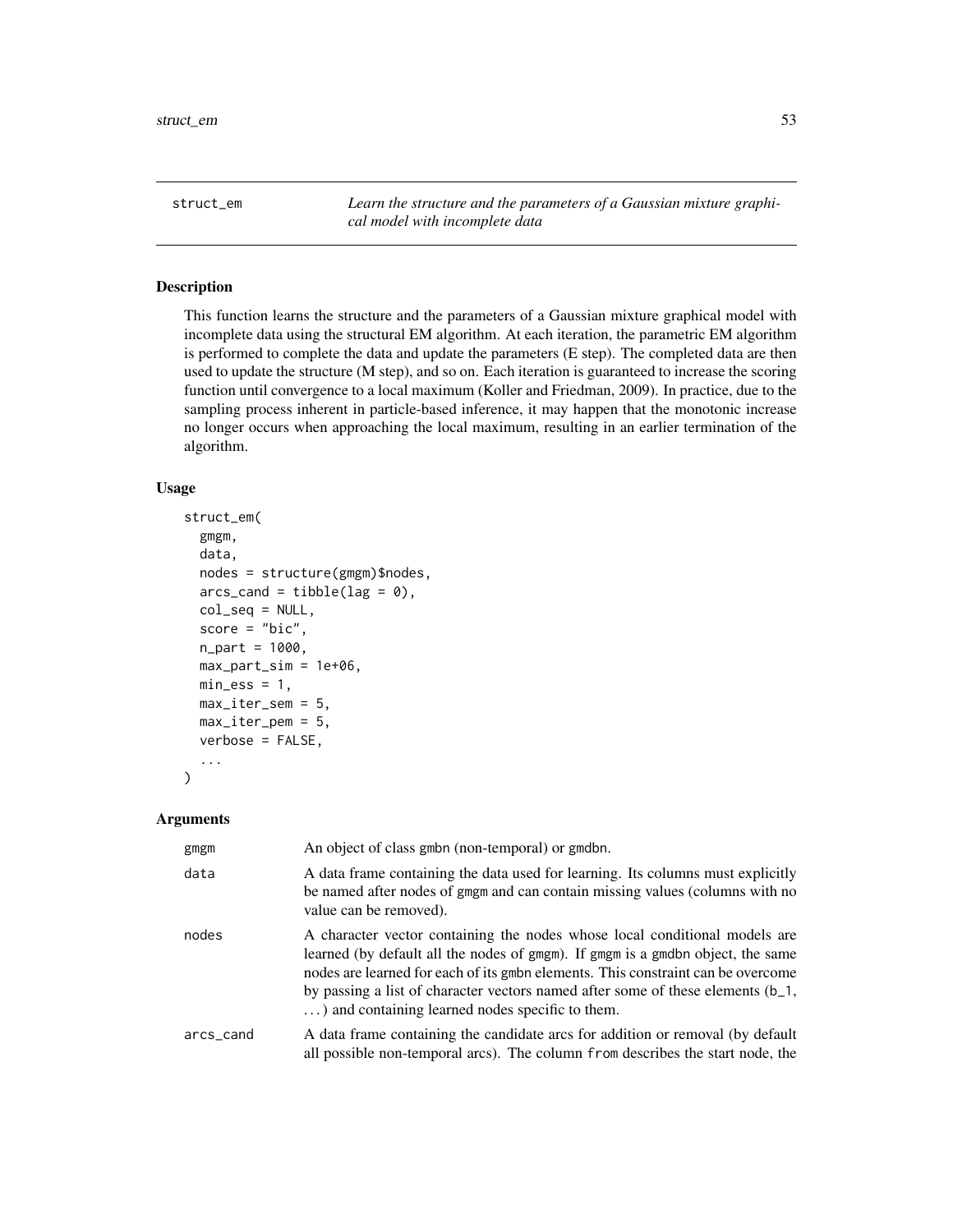<span id="page-53-0"></span>

|              | column to the end node and the column lag the time lag between them. Missing<br>values in from or to are interpreted as "all possible nodes", which allows to<br>quickly define large set of arcs that share common attributes. Missing values<br>in lag are replaced by 0. If gmgm is a gmdbn object, the same candidate arcs<br>are used for each of its gmbn elements. This constraint can be overcome by<br>passing a list of data frames named after some of these elements $(b_1, \ldots)$<br>and containing candidate arcs specific to them. If arcs already in gmgm are not<br>candidates, they cannot be removed. Therefore, setting arcs_cand to NULL is<br>equivalent to learning only the mixture structure (and the parameters) of the<br>model. |
|--------------|---------------------------------------------------------------------------------------------------------------------------------------------------------------------------------------------------------------------------------------------------------------------------------------------------------------------------------------------------------------------------------------------------------------------------------------------------------------------------------------------------------------------------------------------------------------------------------------------------------------------------------------------------------------------------------------------------------------------------------------------------------------|
| col_seq      | A character vector containing the column names of data that describe the ob-<br>servation sequence. If NULL (the default), all the observations belong to a single<br>sequence. If gmgm is a gmdbn object, the observations of a same sequence must<br>be ordered such that the $t$ th one is related to time slice $t$ (note that the sequences<br>can have different lengths). If gmgm is a gmbn object, this argument is ignored.                                                                                                                                                                                                                                                                                                                          |
| score        | A character string ("aic", "bic" or "loglik") corresponding to the scoring<br>function.                                                                                                                                                                                                                                                                                                                                                                                                                                                                                                                                                                                                                                                                       |
| n_part       | A positive integer corresponding to the number of particles generated for each<br>observation (if gmgm is a gmbn object) or observation sequence (if gmgm is a<br>gmdbn object) during inference.                                                                                                                                                                                                                                                                                                                                                                                                                                                                                                                                                             |
| max_part_sim | An integer greater than or equal to n_part corresponding to the maximum num-<br>ber of particles that can be processed simultaneously during inference. This ar-<br>gument is used to prevent memory overflow, dividing data into smaller subsets<br>that are handle sequentially.                                                                                                                                                                                                                                                                                                                                                                                                                                                                            |
| min_ess      | A numeric value in [0, 1] corresponding to the minimum ESS (expressed as a<br>proportion of n_part) under which the renewal step of sequential importance<br>resampling is performed. If 1 (the default), this step is performed at each time<br>slice. If gmgm is a gmbn object, this argument is ignored.                                                                                                                                                                                                                                                                                                                                                                                                                                                   |
| max_iter_sem | A non-negative integer corresponding to the maximum number of iterations.                                                                                                                                                                                                                                                                                                                                                                                                                                                                                                                                                                                                                                                                                     |
| max_iter_pem | A non-negative integer corresponding to the maximum number of iterations of<br>the parametric EM algorithm.                                                                                                                                                                                                                                                                                                                                                                                                                                                                                                                                                                                                                                                   |
| verbose      | A logical value indicating whether iterations in progress are displayed.                                                                                                                                                                                                                                                                                                                                                                                                                                                                                                                                                                                                                                                                                      |
| .            | Additional arguments passed to function stepwise.                                                                                                                                                                                                                                                                                                                                                                                                                                                                                                                                                                                                                                                                                                             |
|              |                                                                                                                                                                                                                                                                                                                                                                                                                                                                                                                                                                                                                                                                                                                                                               |

# Value

A list with elements:

| gmgm      | The final gmbn or gmdbn object (with the highest score).                                                  |
|-----------|-----------------------------------------------------------------------------------------------------------|
| data      | A data frame (tibble) containing the complete data used to learn the final gmbn<br>or gmdbn object.       |
| seq_score | A numeric matrix containing the sequence of scores measured after the E and M<br>steps of each iteration. |

# References

Koller, D. and Friedman, N. (2009). *Probabilistic Graphical Models: Principles and Techniques*. The MIT Press.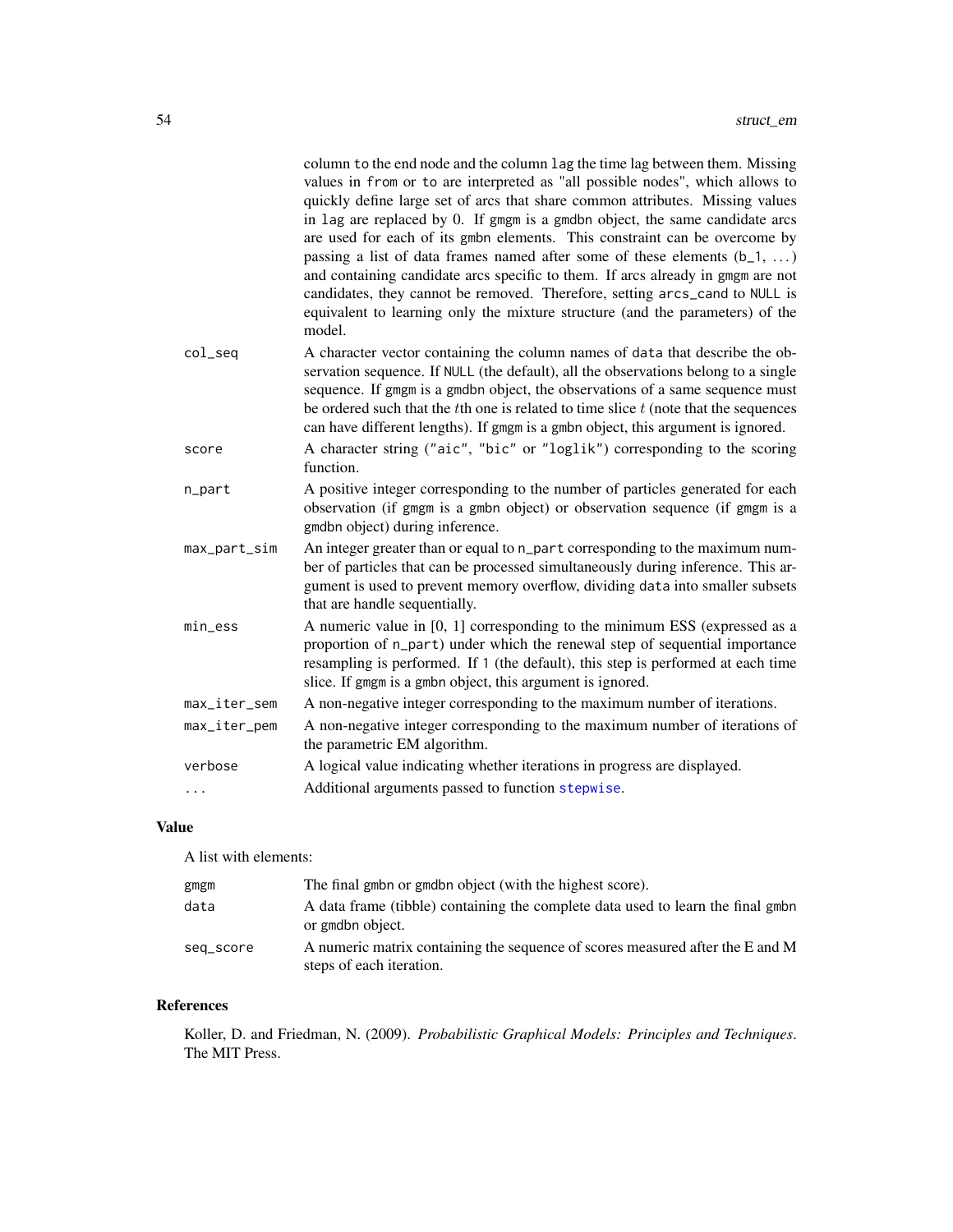### <span id="page-54-0"></span>struct\_learn 55

### See Also

[param\\_em](#page-28-2), [param\\_learn](#page-31-1), [struct\\_learn](#page-54-1)

# Examples

```
set.seed(0)
data(data_body)
data_1 <- data_body
data_1$GENDER[sample.int(2148, 430)] <- NA
data_1$AGE[sample.int(2148, 430)] <- NA
data_1$HEIGHT[sample.int(2148, 430)] <- NA
data_1$WEIGHT[sample.int(2148, 430)] <- NA
data_1$FAT[sample.int(2148, 430)] <- NA
data_1$WAIST[sample.int(2148, 430)] <- NA
data_1$GLYCO[sample.int(2148, 430)] <- NA
gmbn_1 <- add_nodes(NULL,
                    c("AGE", "FAT", "GENDER", "GLYCO", "HEIGHT", "WAIST",
                      "WEIGHT"))
arcs_cand_1 <- data.frame(from = c("AGE", "GENDER", "HEIGHT", "WEIGHT", NA,
                                   "AGE", "GENDER", "AGE", "FAT", "GENDER",
                                   "HEIGHT", "WEIGHT", "AGE", "GENDER",
                                   "HEIGHT"),
                          to = c("FAT", "FAT", "FAT", "FAT", "GLYCO", "HEIGHT",
                                 "HEIGHT", "WAIST", "WAIST", "WAIST", "WAIST",
                                 "WAIST", "WEIGHT", "WEIGHT", "WEIGHT"))
res_learn_1 <- struct_em(gmbn_1, data_1, arcs_cand = arcs_cand_1,
                         verbose = TRUE, max_comp = 3)
set.seed(0)
data(data_air)
data_2 <- data_air
data_2$NO2[sample.int(7680, 1536)] <- NA
data_2$O3[sample.int(7680, 1536)] <- NA
data_2$TEMP[sample.int(7680, 1536)] <- NA
data_2$WIND[sample.int(7680, 1536)] <- NA
gmdbn_1 <- gmdbn(b_2 = add\_nodes(NULL, c("NO2", "O3", "TEMP", "WIND")),
                 b_13 = add_nodes(NULL, c("NO2", "O3", "TEMP", "WIND")))
arcs_cand_2 <- data.frame(from = c("NO2", "NO2", "NO2", "O3", "TEMP", "TEMP",
                                   "WIND", "WIND"),
                          to = c("NO2", "O3", "O3", "O3", NA, NA, NA, NA),
                          lag = c(1, 0, 1, 1, 0, 1, 0, 1))res_learn_2 <- struct_em(gmdbn_1, data_2, arcs_cand = arcs_cand_2,
                         col\_seq = "DATE", verbose = TRUE, max_{comp} = 3)
```
<span id="page-54-1"></span>struct\_learn *Learn the structure and the parameters of a Gaussian mixture graphical model*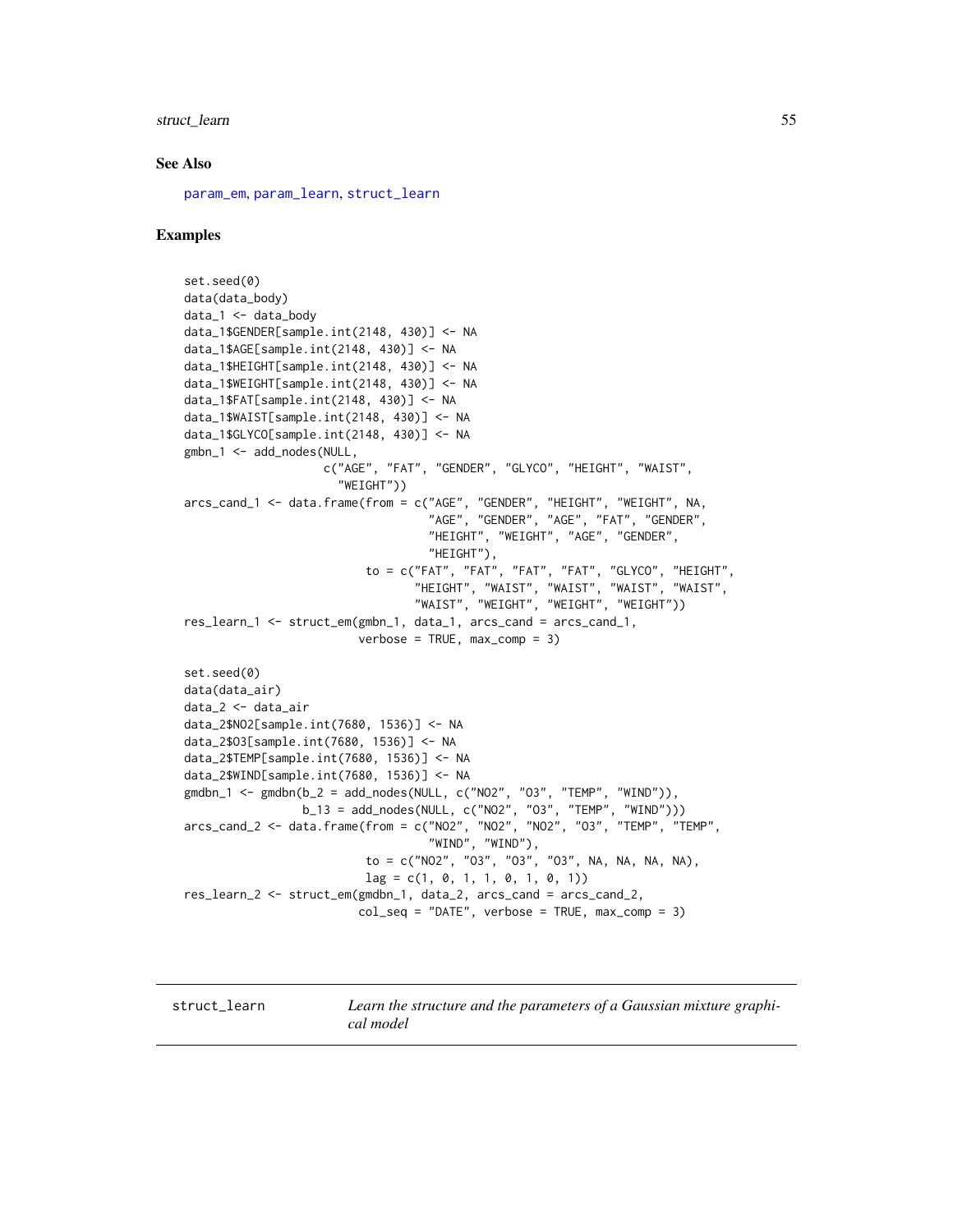# Description

This function learns the (graphical and mixture) structure and the parameters of a Gaussian mixture graphical model. Using the local decomposability of the scoring function, this task consists in learning each local conditional model independently with the stepwise algorithm (Koller and Friedman, 2009). Note that some candidate arcs may be discarded to avoid that the global graphical structure contains cycles. To limit recourse to this action, the learning process is performed sequentially. The more arcs of a local model are likely to be part of cycles (considering the worst case where all the candidate arcs are selected), the later this local model is processed. By gradually taking into account the local structures learned over time, the number of possible cycles decreases and, with it, the number of candidate arcs to discard.

# Usage

```
struct_learn(
  gmgm,
  data,
  nodes = structure(gmgm)$nodes,
  arcs\_c = tibble(lag = 0),
  col_seq = NULL,
  score = "bic",verbose = FALSE,
  ...
)
```
# Arguments

| gmgm      | An initial object of class gmbn or gmdbn.                                                                                                                                                                                                                                                                                                                                                                                                                                                                                                                                                                                                                                                                                                                                                                                                                                                                                         |
|-----------|-----------------------------------------------------------------------------------------------------------------------------------------------------------------------------------------------------------------------------------------------------------------------------------------------------------------------------------------------------------------------------------------------------------------------------------------------------------------------------------------------------------------------------------------------------------------------------------------------------------------------------------------------------------------------------------------------------------------------------------------------------------------------------------------------------------------------------------------------------------------------------------------------------------------------------------|
| data      | A data frame containing the data used for learning. Its columns must explicitly<br>be named after the nodes of gmgm and must not contain missing values.                                                                                                                                                                                                                                                                                                                                                                                                                                                                                                                                                                                                                                                                                                                                                                          |
| nodes     | A character vector containing the nodes whose local conditional models are<br>learned (by default all the nodes of gmgm). If gmgm is a gmdbn object, the same<br>nodes are learned for each of its gmbn elements. This constraint can be overcome<br>by passing a list of character vectors named after some of these elements (b_1,<br>) and containing learned nodes specific to them.                                                                                                                                                                                                                                                                                                                                                                                                                                                                                                                                          |
| arcs_cand | A data frame containing the candidate arcs for addition or removal (by default<br>all possible non-temporal arcs). The column from describes the start node, the<br>column to the end node and the column lag the time lag between them. Missing<br>values in from or to are interpreted as "all possible nodes", which allows to<br>quickly define large set of arcs that share common attributes. Missing values<br>in lag are replaced by 0. If gmgm is a gmdbn object, the same candidate arcs<br>are used for each of its gmbn elements. This constraint can be overcome by<br>passing a list of data frames named after some of these elements $(b_1, \ldots)$<br>and containing candidate arcs specific to them. If arcs already in gmgm are not<br>candidates, they cannot be removed. Therefore, setting arcs_cand to NULL is<br>equivalent to learning only the mixture structure (and the parameters) of the<br>model. |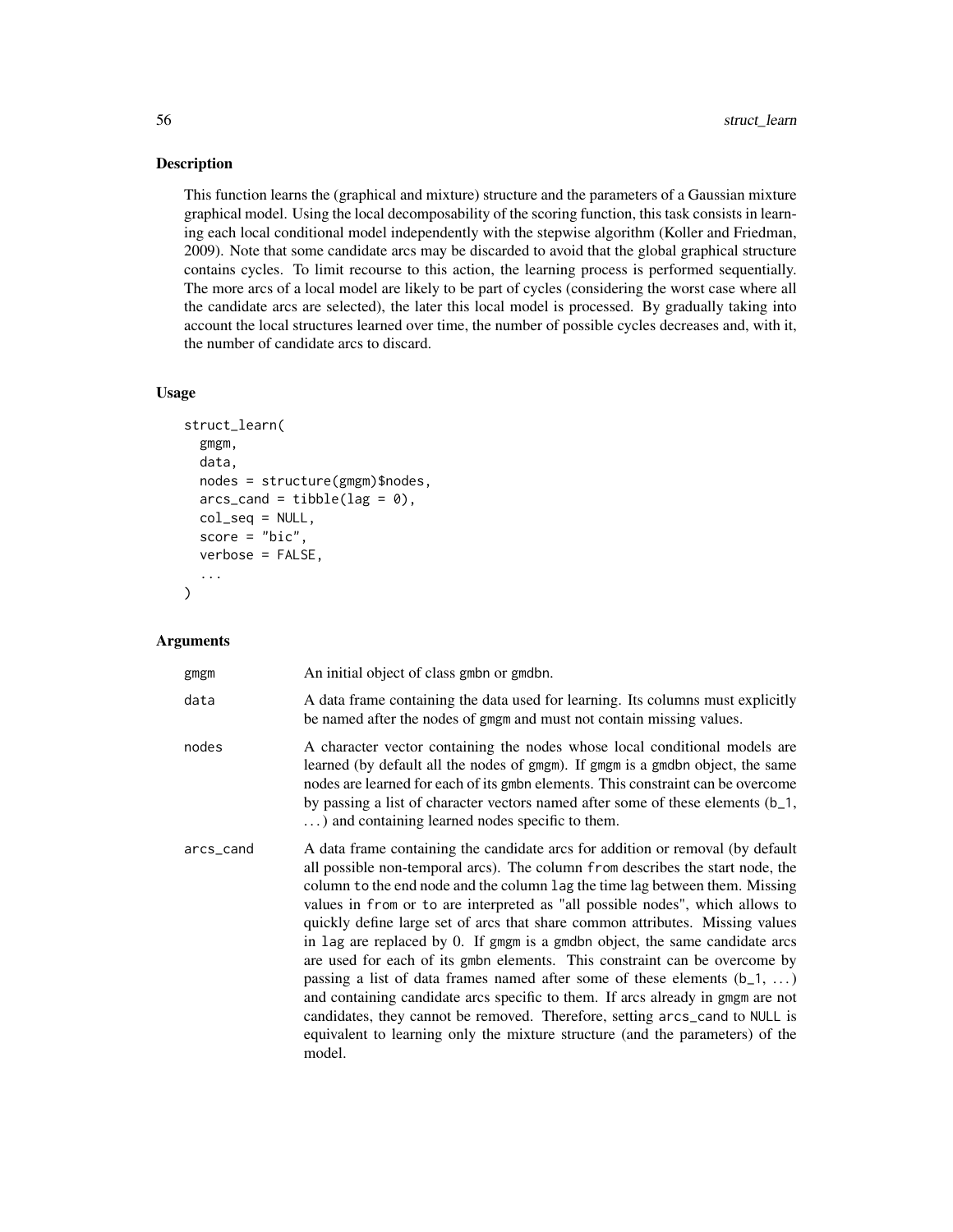# <span id="page-56-0"></span>struct\_learn 57

| $col\_seq$ | A character vector containing the column names of data that describe the ob-<br>servation sequence. If NULL (the default), all the observations belong to a single<br>sequence. If gmgm is a temporal gmbn or gmdbn object, the observations of a<br>same sequence must be ordered such that the the one is related to time slice t<br>(note that the sequences can have different lengths). If gmgm is a non-temporal<br>gmbn object, this argument is ignored. |
|------------|------------------------------------------------------------------------------------------------------------------------------------------------------------------------------------------------------------------------------------------------------------------------------------------------------------------------------------------------------------------------------------------------------------------------------------------------------------------|
| score      | A character string ("aic", "bic" or "loglik") corresponding to the scoring<br>function.                                                                                                                                                                                                                                                                                                                                                                          |
| verbose    | A logical value indicating whether learned nodes in progress are displayed.                                                                                                                                                                                                                                                                                                                                                                                      |
| $\cdots$   | Additional arguments passed to function stepwise.                                                                                                                                                                                                                                                                                                                                                                                                                |
|            |                                                                                                                                                                                                                                                                                                                                                                                                                                                                  |

# Value

A list with elements:

| gmgm       | The final gmbn or gmdbn object.                                                                                                                                                                                    |
|------------|--------------------------------------------------------------------------------------------------------------------------------------------------------------------------------------------------------------------|
| evol_score | A list with elements:                                                                                                                                                                                              |
|            | global A numeric vector containing the global score before and after learning.                                                                                                                                     |
|            | local For a gmbn object, a numeric matrix containing the local conditional<br>scores before and after learning. For a gmdbn object, a list of numeric ma-<br>trices containing these values for each gmbn element. |

# References

Koller, D. and Friedman, N. (2009). *Probabilistic Graphical Models: Principles and Techniques*. The MIT Press.

### See Also

[param\\_em](#page-28-2), [param\\_learn](#page-31-1), [struct\\_em](#page-52-1)

# Examples

```
data(data_body)
gmbn_1 <- add_nodes(NULL,
                    c("AGE", "FAT", "GENDER", "GLYCO", "HEIGHT", "WAIST",
                      "WEIGHT"))
arcs_cand_1 <- data.frame(from = c("AGE", "GENDER", "HEIGHT", "WEIGHT", NA,
                                   "AGE", "GENDER", "AGE", "FAT", "GENDER",
                                   "HEIGHT", "WEIGHT", "AGE", "GENDER",
                                   "HEIGHT"),
                          to = c("FAT", "FAT", "FAT", "FAT", "GLYCO", "HEIGHT",
                                 "HEIGHT", "WAIST", "WAIST", "WAIST", "WAIST",
                                 "WAIST", "WEIGHT", "WEIGHT", "WEIGHT"))
res_learn_1 <- struct_learn(gmbn_1, data_body, arcs_cand = arcs_cand_1,
                            verbose = TRUE, max_{comp} = 3)
```
data(data\_air)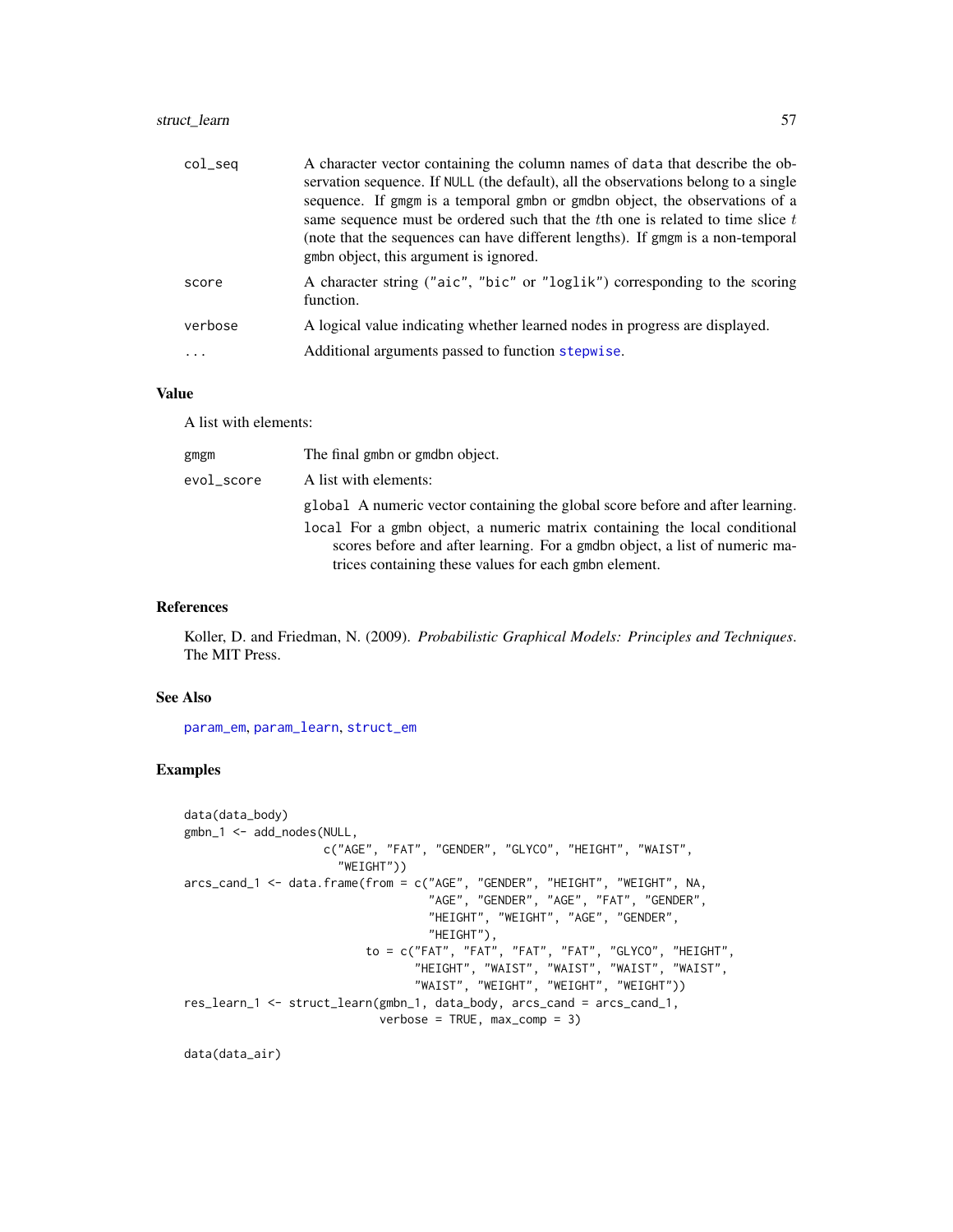<span id="page-57-0"></span>58 summary

```
gmdbn_1 <- gmdbn(b_2 = add_nodes(NULL, c("NO2", "O3", "TEMP", "WIND")),
                 b_13 = add_nodes(NULL, c("NO2", "O3", "TEMP", "WIND")))
arcs_cand_2 <- data.frame(from = c("NO2", "NO2", "NO2", "O3", "TEMP", "TEMP",
                                   "WIND", "WIND"),
                          to = c("NO2", "O3", "O3", "O3", NA, NA, NA, NA),
                          lag = c(1, 0, 1, 1, 0, 1, 0, 1))res_learn_2 <- struct_learn(gmdbn_1, data_air, arcs_cand = arcs_cand_2,
                            col\_seq = "DATE", verbose = TRUE, max\_comp = 3)
```
summary *Summarize a Gaussian mixture model or graphical model*

#### <span id="page-57-1"></span>Description

This function summarizes a Gaussian mixture model or graphical model.

# Usage

```
## S3 method for class 'gmm'
summary(object, ...)
## S3 method for class 'gmbn'
summary(object, ...)
## S3 method for class 'gmdbn'
summary(object, ...)
```
### Arguments

| object   | An object of class gmm, gmbn or gmdbn.      |
|----------|---------------------------------------------|
| $\cdots$ | Unused arguments from the generic function. |

### Value

If object is a gmm object, an integer vector containing the number of variables, mixture components and free parameters.

If object is a gmbn or gmdbn object, a list with elements:

- global An integer vector containing the global number of nodes, arcs, mixture components and free parameters (for a gmdbn object, also the number of gmbn elements).
- local For a gmbn object, an integer matrix containing the local numbers of arcs, mixture components and free parameters. For a gmdbn object, a list of integer matrices containing these statistics for each gmbn elements.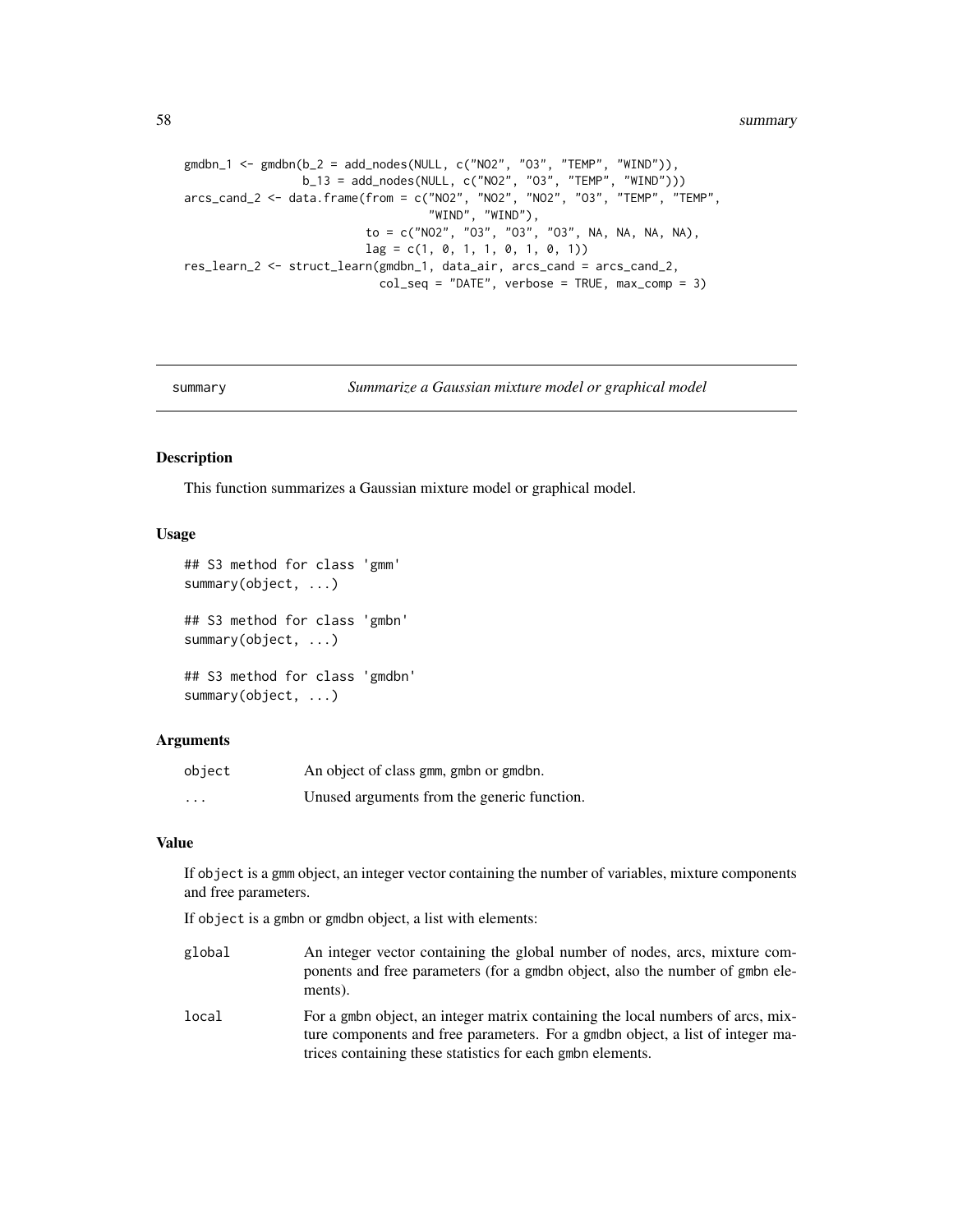### summary 59

# Examples

```
data(gmm_body)
summ_1 <- summary(gmm_body)
```
data(gmbn\_body) summ\_2 <- summary(gmbn\_body)

data(gmdbn\_air) summ\_3 <- summary(gmdbn\_air)